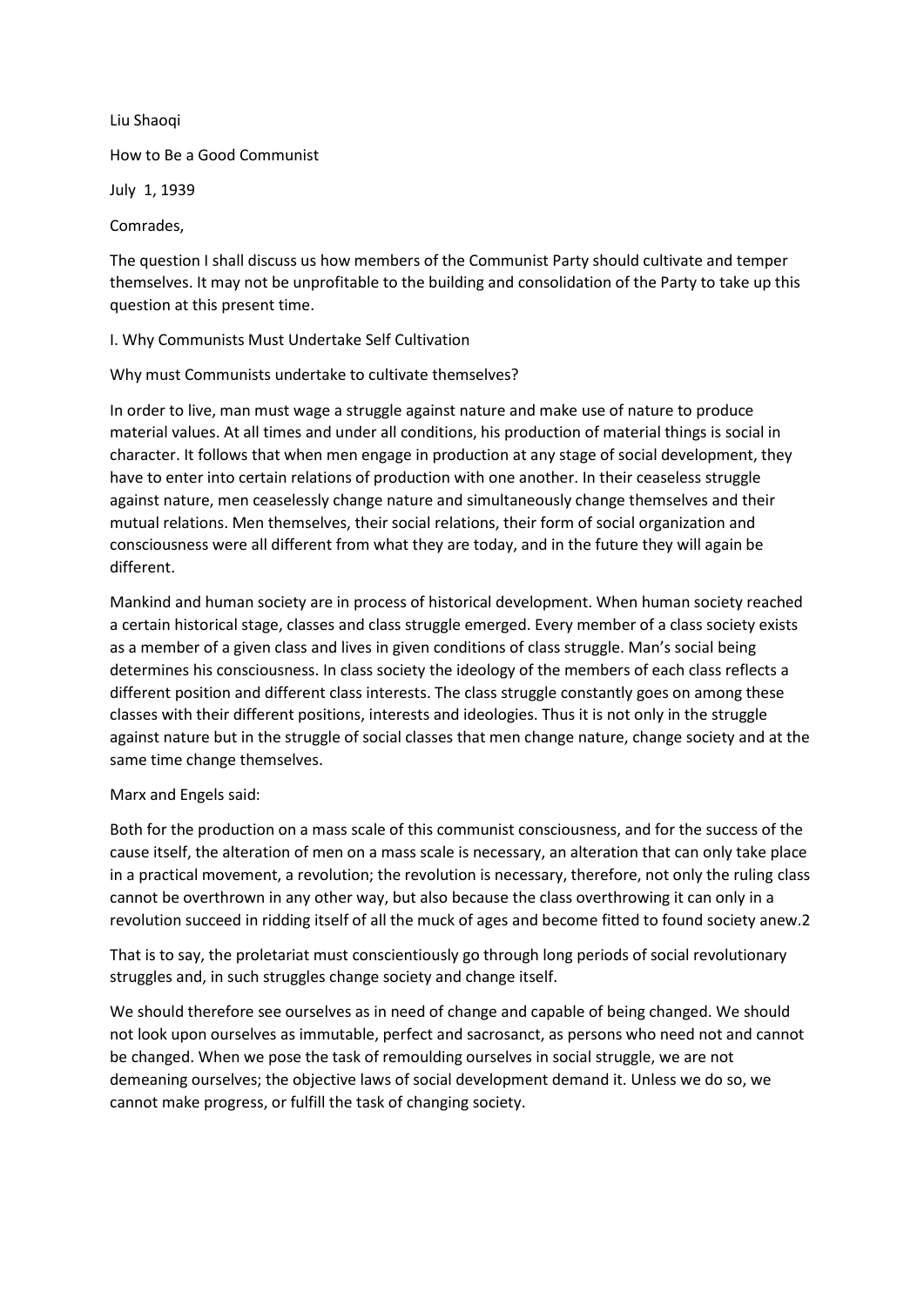We Communists are the most advanced revolutionaries in modern history; to day the changing of society and the world rests upon us and we are the driving force in this change. It is by unremitting struggle against counter-revolutionaries3 that we Communists change society and the world, and at the same time ourselves.

When we say Communists must remould themselves by waging struggles in every sphere against the counter-revolutionaries,3 we mean that it is through such struggles that they must seek to make progress and must enhance their revolutionary quality and ability. An immature revolutionary has to go through a long process of revolutionary tempering and self-cultivation, a long process of remoulding, before he can become a mature and seasoned revolutionary who can grasp and skilfully apply the laws of revolution. For in the first place, a comparatively immature revolutionary, born and bred in the old society, carries with him the remnants of the various ideologies of that society (including its prejudices, habits and traditions), and in the second he has not been through a long period of revolutionary activity. Therefore he does not yet have a really thorough understanding of the enemy, of the people or of the laws of social development and revolutionary struggle. In order to change this state of affairs, besides learning from past revolutionary experience (the practice of our predecessors), he must himself participate in contemporary revolutionary practice, and in this revolutionary practice and struggle against all kinds of counter revolutionaries,3 he must bring his conscious activity into full play and work hard at study and self-cultivation. Only so can he acquire deeper experience and understanding of the laws of social development and revolutionary struggle, acquire a really thorough understanding of the enemy and the people, discover his wrong ideas, habits and prejudices and correct them, and thus raise the level of his political consciousness, cultivate his revolutionary qualities and improve his revolutionary methods. Hence, in order to remould himself and raise his owl level, a revolutionary must take part in revolutionary practice from which he must on no account isolate himself. Moreover, he must strive to conduct self-cultivation and study in the course of practice. Otherwise, it will still be impossible for him to make progress.

For example, several Communists take part in a revolutionary mass struggle together and engage in revolutionary practice under roughly the same circumstances and conditions. It is possible that the effect of the struggle on these Party members will not be at all uniform. Some will make very rapid progress and some who used to lag behind will even forge ahead of others. Other Party members will advance very slowly. Still others will waver in the struggle and, instead of being pushed forward by revolutionary practice, will fall behind. Why?

Or take another example. Many members of our Party were on the Long March; it was a severe process of tempering for them, and the overwhelming majority made very great progress indeed. But the Long March had the opposite effect on certain individuals in the Party. After having been on the Long March they began to shrink before arduous struggles, and some of them even planned to back out or to run away and later, succumbing to outside allurements, actually deserted the revolutionary ranks. Many Party members took part in the Long March together, and yet its impact and results varied very greatly. Again, why?

Basically speaking, these phenomena are reflections of our revolutionary ranks of the class struggle in society. Our Party members differ in quality because they differ in social background and have come under different social influences. They differ in their attitude, stand and comprehension in relation to the revolutionary practice, and consequently they develop in different directions in the course of revolutionary practice. This can clearly be seen in your institute as well. You all receive the same education and training here, and yet because you differ in quality and experience, in degree of effort and self-cultivation, you may obtain different of even contrary results. Hence, subjective effort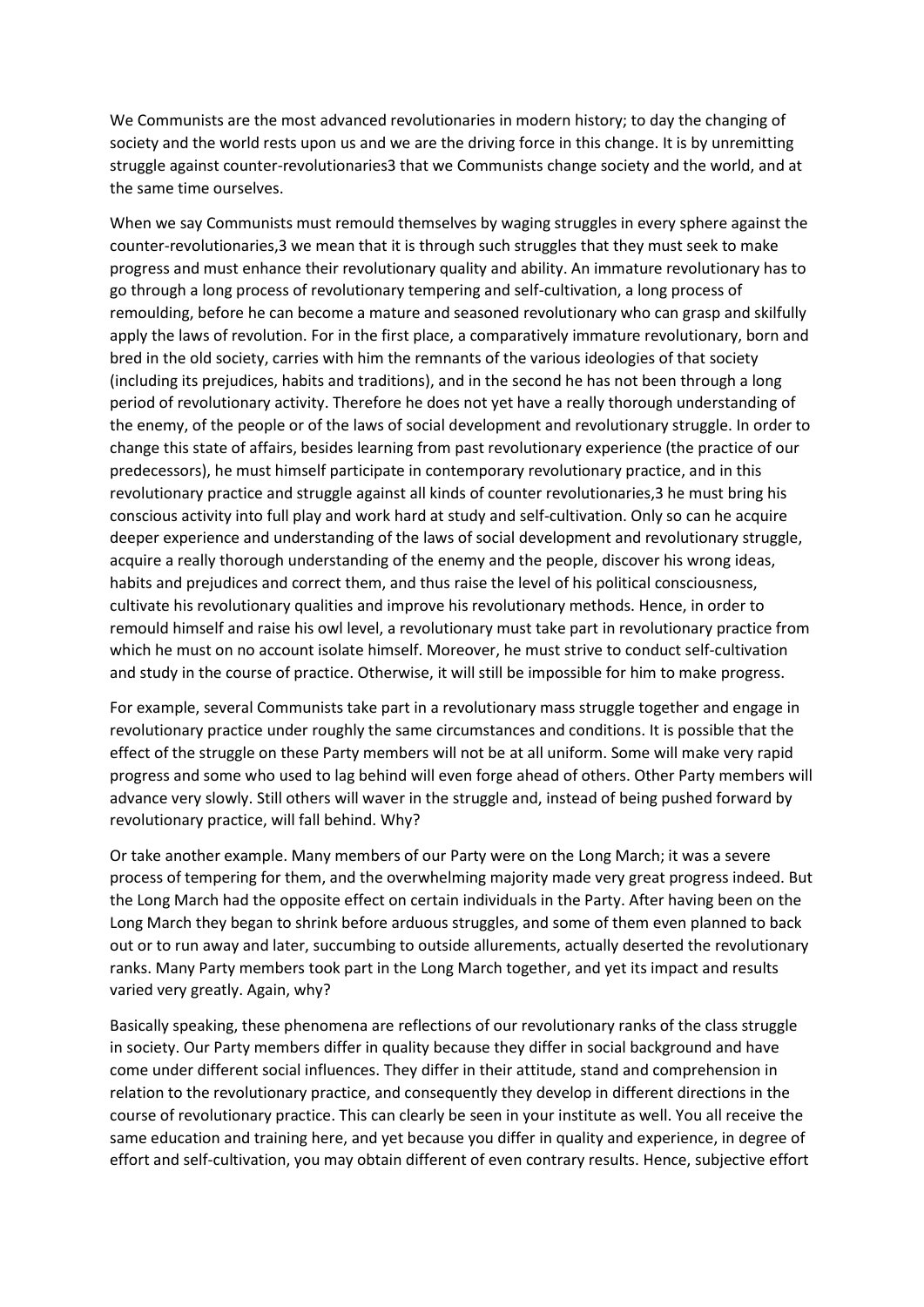and self-cultivation in the course of revolutionary struggle are absolutely essential, indeed, indispensable for a revolutionary in remoulding himself and raising his own level.

Whether he joined the revolution long ago or just recently, every Communist who wants to become a good politically mature revolutionary must undergo a long period of tempering in revolutionary struggle, must steel himself in mass revolutionary struggles and all kinds of difficulties and hardships, must sum up the experience gained through practice, make great efforts in self-cultivation, raise his ideological level, heighten his ability and never loose sense of what is new. For only thus can he turn himself into a politically staunch revolutionary of high quality.

Confucius said "At fifteen, my mind was bent on learning. At thirty, I could think for myself. At forty, I was no longer perplexed. At fifty, I knew the decree of Heaven. At sixty, my ear was attuned to the truth. At seventy, I can follow my heart's desire without transgressing what is right."4 Here the feudal philosopher was referring to his own process of self-cultivation; he did not consider himself to have been born a "sage".

Mencius, another feudal philosopher, said that no one had fulfilled a "great mission" and played a role in history without first undergoing a hard process of tempering, a process which "exercises his mind with suffering and toughens his sinews and bones with toil, exposes his body to hunger, subjects him to extreme poverty, thwarts his under-takings and thereby stimulates his mind, tempers his character and adds to his capacities".5 Still more so must Communists give attention to tempering and cultivating themselves in revolutionary struggles, since they have the historically unprecedented "great mission" of changing the world.

Our Communist self-cultivation is the kind essential to proletarian revolutionaries. It must not be divorced from revolutionary practice or from the actual revolutionary movements of the labouring masses, and especially of the proletarian masses.

### Comrade Mao Zedong has said:

Discover the truth through practice, and again through practice verify and develop the truth. Start from perceptual knowledge and actively develop it into rational knowledge; then start from rational knowledge and actively guide revolutionary practice to change both the subjective and the objective world. Practice, knowledge, again practice and again knowledge. This form repeats itself in endless cycles, and with each cycle the content the content of practice and knowledge rises to a higher level. Such is the whole of the dialectical-materialist theory of knowledge, and such is the dialecticalmaterialist theory of the unity of knowing and doing.6

Our Party members should temper themselves and intensify their self-cultivation not only in the hardships, difficulties and reverses of revolutionary practice, but also in the course of smooth, successful and victorious revolutionary practice. Some members of our Party cannot stand the plaudits of success and victory; they let victories turn their heads, become brazen, arrogant, and bureaucratic and may even vacillate, degenerate and become corrupted, completely loosing their original revolutionary quality. Individual instances of this kind are not uncommon among our Party members. The existence of such a phenomenon in the Party calls for our comrades' sharp attention.

In past ages, before the proletarian revolutionaries appeared on the scene, practically all revolutionaries became corrupted and degenerated with the achievement of victory. They lost their original revolutionary spirit and became obstacles to the further development of the revolution. China's history over the past century, or to speak of more recent times, over the past fifty years, has shown us that many bourgeois and petty-bourgeois revolutionaries in the past and by the nature of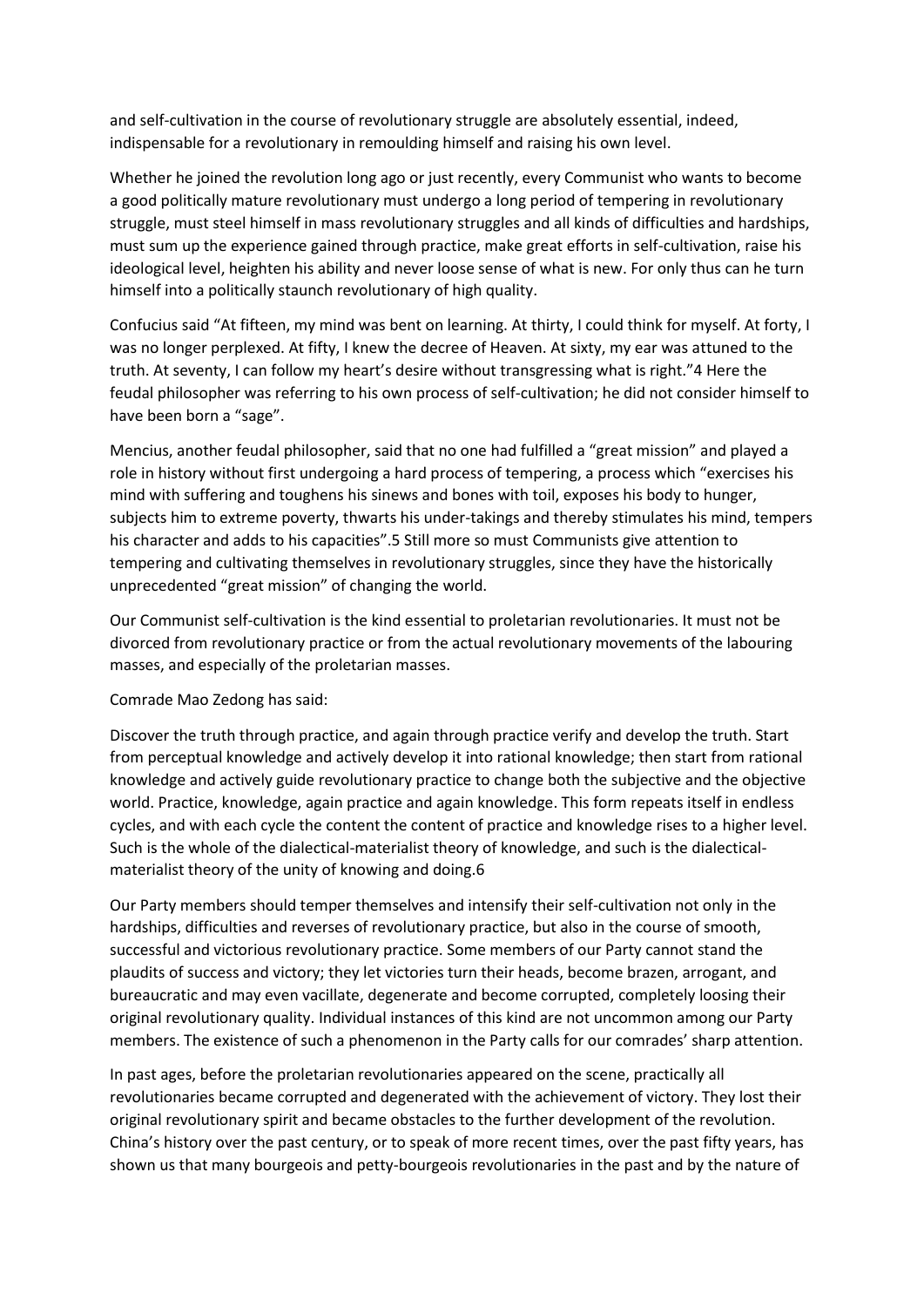earlier revolutions. Before the Great October Socialist Revolution in Russia, all revolutions throughout history invariably ended in the suppression of the rule of one exploiting class by that of another. Thus, once they themselves became the ruling class, these revolutionaries lost their revolutionary quality and turned round to oppress the exploited masses; this was the inexorable law.

But such can never be the case with the proletarian revolution and with the Communist Party. The proletarian revolution is a revolution to abolish all exploitation, oppression and classes. The Communist Party represents the proletariat which is itself exploited but does not exploit others and which can therefore carry the revolution through to the end finally abolish all exploitation and sweep away all the corruption and rottenness in human society. The proletariat is able to build a strictly organized and disciplined party and set up a centralized and at the same time democratic state apparatus, and through the Party and this state apparatus, it is able to lead the masses of the people in waging unrelenting struggle against all corruption and rottenness and in ceaselessly weeding out of the Party and the state organs all those elements that have become corrupt and degenerate (whatever high office they may hold), thereby preserving the purity of the Party and the state apparatus. This outstanding feature of the proletarian revolution and of the proletarian revolutionary party did not and could not exist in earlier revolutions and revolutionary parties. Members of our Party must be clear on this point, and — particularly when the revolution is successful and victorious and when they themselves enjoy the ever greater confidence and support of the masses — they must sharpen their vigilance, intensify their self-cultivation in proletarian ideology and always preserve their pure proletarian revolutionary character so that they will not fall into the rut of earlier revolutionaries who degenerated in the hour of success.

Tempering and self-cultivation in revolutionary practice and tempering and self-cultivation in proletarian ideology are important for every Communist, especially after the seizure of political power. The Communist Party did not drop from heaven but was born out of the Chinese society. Every member of the Communist party has come from this society, is living in it today and is constantly exposed to its seamy side. It is not surprising then that Communists, whether they are of proletarian or non-proletarian origin and whether they are old or new members of the Party, should carry with them to a greater or lesser the thinking and habits of the old society. In order to preserve our purity as vanguard fighters of the proletariat and to enhance our revolutionary quality and working ability that is essential for every Communist to work hard to temper and cultivate himself in every respect.

These are the reasons why Communists must undertake self-cultivation. I shall now discuss the criteria for Communist self-cultivation.

[A] In the original transcription of this work, the Editorial Committee on Party Literature (Central Committee of the Communist Party of China) opted to separate editorial and explanatory notes into two separate categories, independently numbered relative to (1) the type of note and (2) chronological appearance in the text.

Both editorial and explanatory notes are presented in the present transcription in chronological order based solely on the current order of relevance to the selected text.

1. A lecture delivered at the institute of Marxism-Leninism in Yan'an. It was included in the Documents for the Rectification Movement Published by the Liberation Press in 1943 and was reprinted by the People's Publishing House in 1962 after revision by the author.

2. Karl Marx and Frederick Engels, "The German Ideology", Collected Works, Eng. Ed., Progress Publishers, Moscow, 1976, Vol. V, pp. 52-53.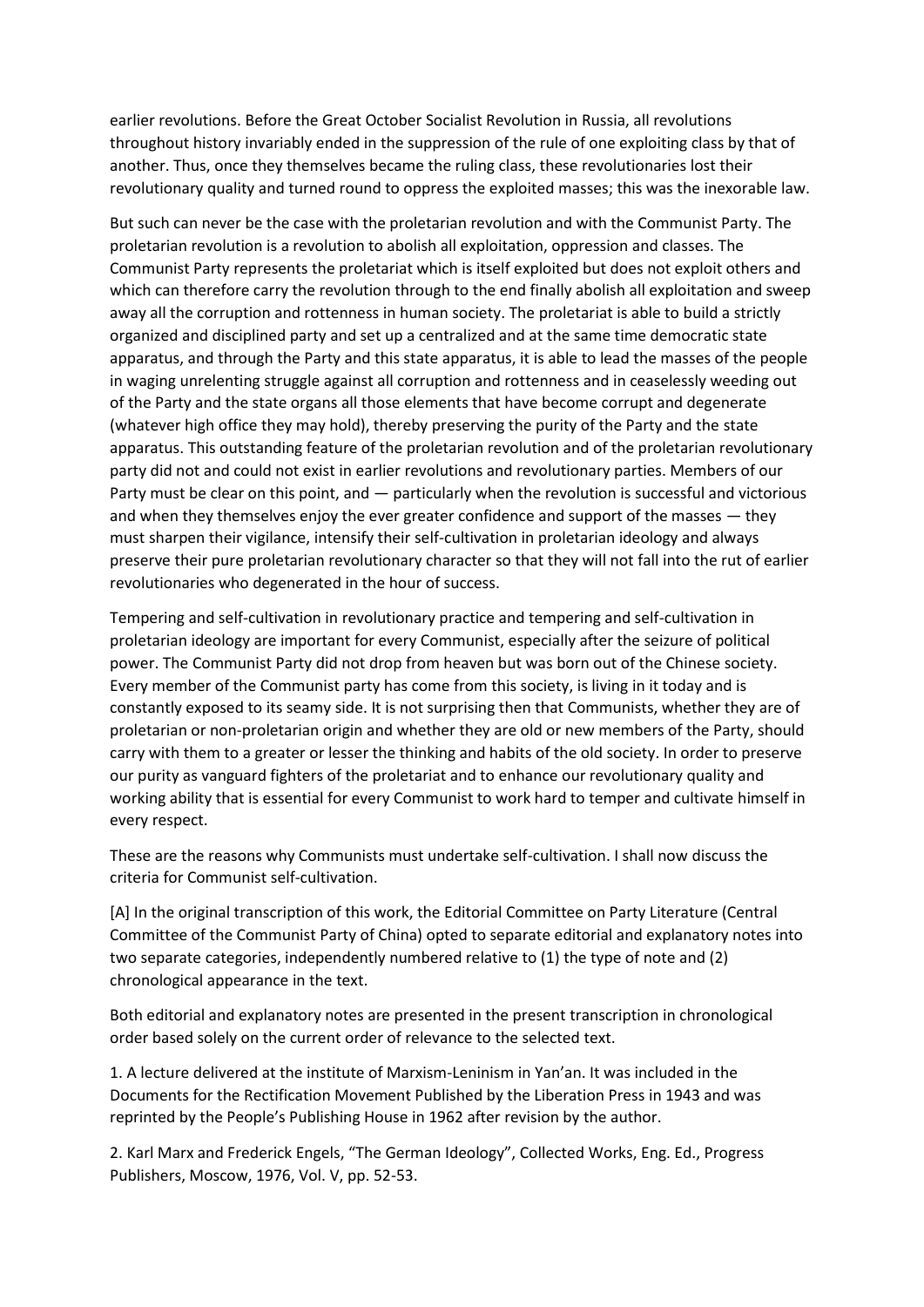3. When this article was reprinted by the People's Publishing House in March 1980, the following editorial note appeared in the Chinese edition:

In the 1962 edition, after the word "counter-revolutionaries" was added " and reformists". This addition was not by the author himself, but by the editors with the approval of the author. We are now publishing it in accordance with the 1949 edition.

4. Confucius (551-479 B.C.) was also known as Kong Qiu or Zhongni. A native of Zouyi in the state of Lu (now Qufu County, Shandong Province) in the Spring and Autumn Era, he was the founder of the Confucian school of philosophy. This quotation is from the Confucian Analects, "Wei Zheng".

5. Menicus (372-289 B.C.), known as Meng Ke, was a native of Zou (now south-eastern Zouxian County, Shandong Province) in the era of the Warring States. He was the main proponent of the Confucion doctrine after Confucius. This quotation is from Menicus, Book VI, "Gao Zi", Part II.

6. See "On Practice", Selected Works of Mao Zedong, Eng. ed., FLP, Bejing, 1975, Vol. I, p.308.

## II. Be Worthy Pupils of Marx and Lenin

The constitution of the party stipulates that membership is open to any member who accepts the Programme and Constitution of the Party organizations, pays membership dues and works in one of the Party organizations. No one can be a Party member unless he fulfills these requirements. But no Communist should rest content with being a Party member who merely fulfills the minimum requirements; as laid down in the Party Constitution, he should strive to make progress ceaselessly raise the level of his political consciousness and diligently study Marxism-Leninism, as manifested throughout their lives.

### Engels said of Marx:

...Marx was before all else a revolutionist. His real mission in life was to contribute, in one way or another, to the overthrow of capitalist society and of the state institutions which it had brought into being, to contribute to the liberation of the modern proletariat, which he was the first to make conscious of its own position and of its needs, conscious of the needs of its emancipation. Fighting was his element. And he fought with a passion, a tenacity and a success such as few could rival.1

### Engles also said of Marx:

None of us has the breadth of vision with which he, whenever it was necessary to act quickly, did the right thing and tackled the decisive issue.2

Stalin said concerning the necessity of our learning from the example of Lenin:

Remember, love and study Ilyich, our teacher, our leader. Fight and defeat our enemies, home and foreign - in the way that Ilyich taught us. Build the new society, the new way of life, the new culture in the way that Ilyich taught us. Never refuse to do the little things, for from the little things are built the big things - that is one of Ilyich's important behests.3

On another occasion Stalin said: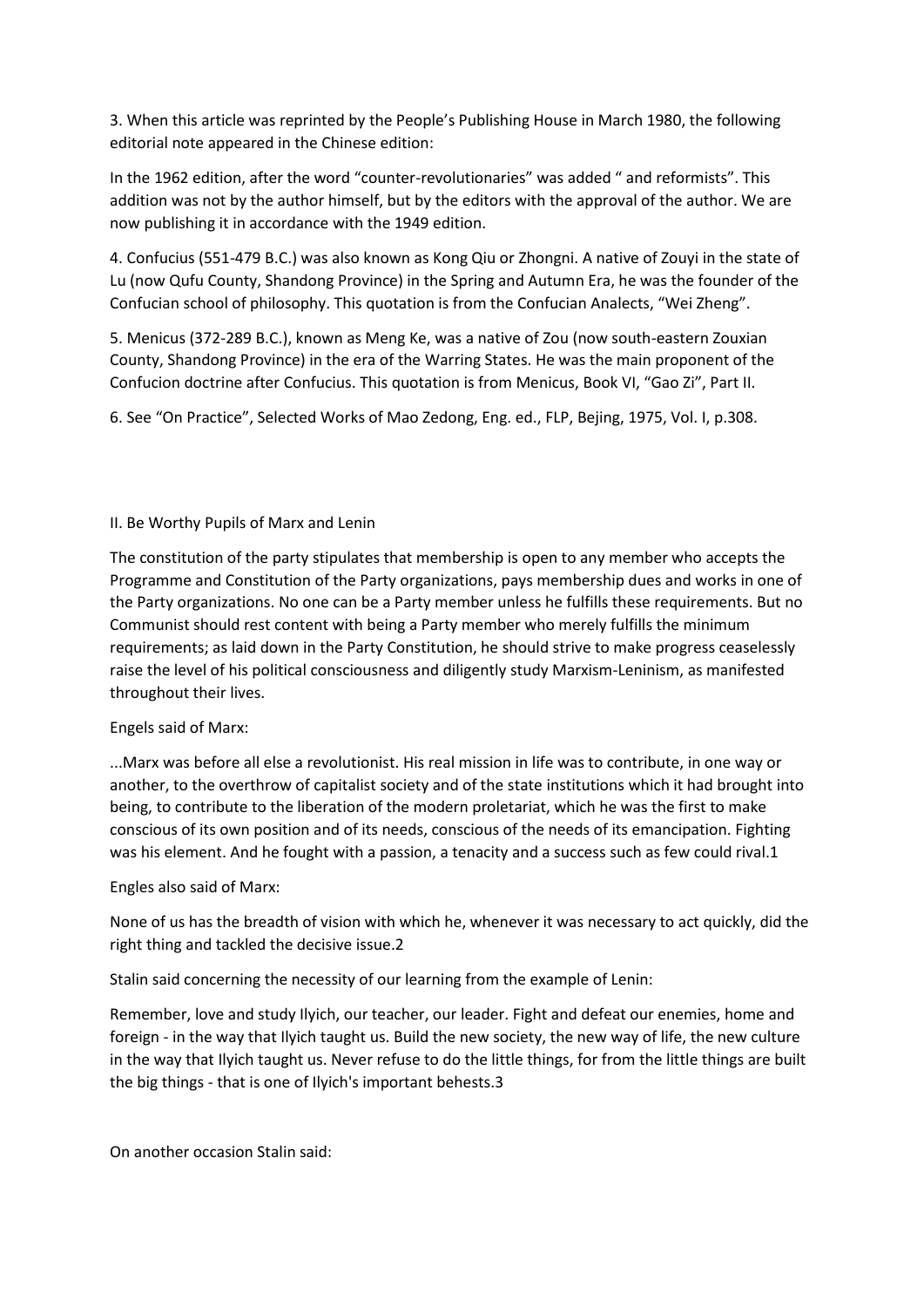The electors, the people, must demand that their deputies should remain equal to their tasks, that in their work they should not sink to the level of political philistines, that in their posts definite as Lenin was, that they should be as fearless in battle and as merciless towards the complicated and some danger or other looms on the horizon, that they should be as free from all requiring a comprehensive orientation and a comprehensive weighing of all the pros and cons as Lenin did.4

These are the concise characterizations of Marx by Engels and of Lenin by Stalin. That is how all members of our Party should learn from the thinking and qualities of Marx and Lenin and strive to be their worthy pupils.

Some say that the that the thinking and qualities of such great revolutionary geniuses as the founders of Marxism-Leninism cannot be acquired and that it is impossible to raise one's thinking and qualities to their high level. They regard the founders of Marxism-Leninism as born geniuses , as mysterious beings. Is such a view correct? I think not.

True enough, the average Party comrade is far from possessing the great gifts and profound scientific knowledge of the founders of Marxism-Leninism, and most of our comrades cannot attain to their deep and broad erudition in the theory of proletarian revolution. But it is perfectly possible for our comrades to grasp the theory and method of Marxism-Leninism, cultivate the style of Marx and Lenin in work and in struggle, constantly heighten their revolutionary quality and become statesmen of the type of Marx and Lenin, if they really have the will. take a really conscious and consistent stand as vanguard fighters of the proletariat, really acquire the communist world outlook, never isolate themselves from the current deep and great revolutionary movement of the proletariat and all the labouring masses, and exert themselves in study, self-tempering and self-cultivation.

There is a saying of Menicus', "Everybody can be a Yao or a Shun.5 I think that was well said. Every Communist should keep his feet on the ground, seek the truth from the facts, work hard at tempering himself, work conscientiously at self-cultivation and do his best to improve his own thinking and quality. He should not regard the thinking and qualities of such great revolutionaries as the founders of Marxism-Leninism as beyond his reach, give up and be afraid to advance. For if he does so, he will become a "political philistine", a piece of "rotten wood that cannot be carved".

We should of course adopt a correct attitude towards learning from the qualities of the founders of Marxism-Leninism and towards the learning of Marxism-Leninism itself. Otherwise it is impossible to learn anything, let alone to learn it well. In fact, there are different kinds of people in our ranks with different attitudes towards such learning.

These are people who, when studying Marx and Lenin, fail to get to the essence of Marxism-Leninism, but only learn its terms and phrases superficially. Although they read Marxist-Leninist literature, they are unable to use its principles and conclusions as a guide to action and apply them to concrete, practical problems in real life. They are content ton learn isolated principles and conclusions by rote, and even to style themselves as "the genuine" Marxist-Leninists; but they are certainly not genuine Marxist-Leninists and their actions and methods are diametrically opposed to Marxism-Leninism.

We have had not a few people of this type in the Chinese Communist Party. We had certain representatives of dogmatism at one time who were even worse. These people knew absolutely nothing about Marxism-Leninism and could only babble Marxist-Leninist phraseology, and yet they regarded themselves as China's Marx or China's Lenin, posed as such in the Party and had the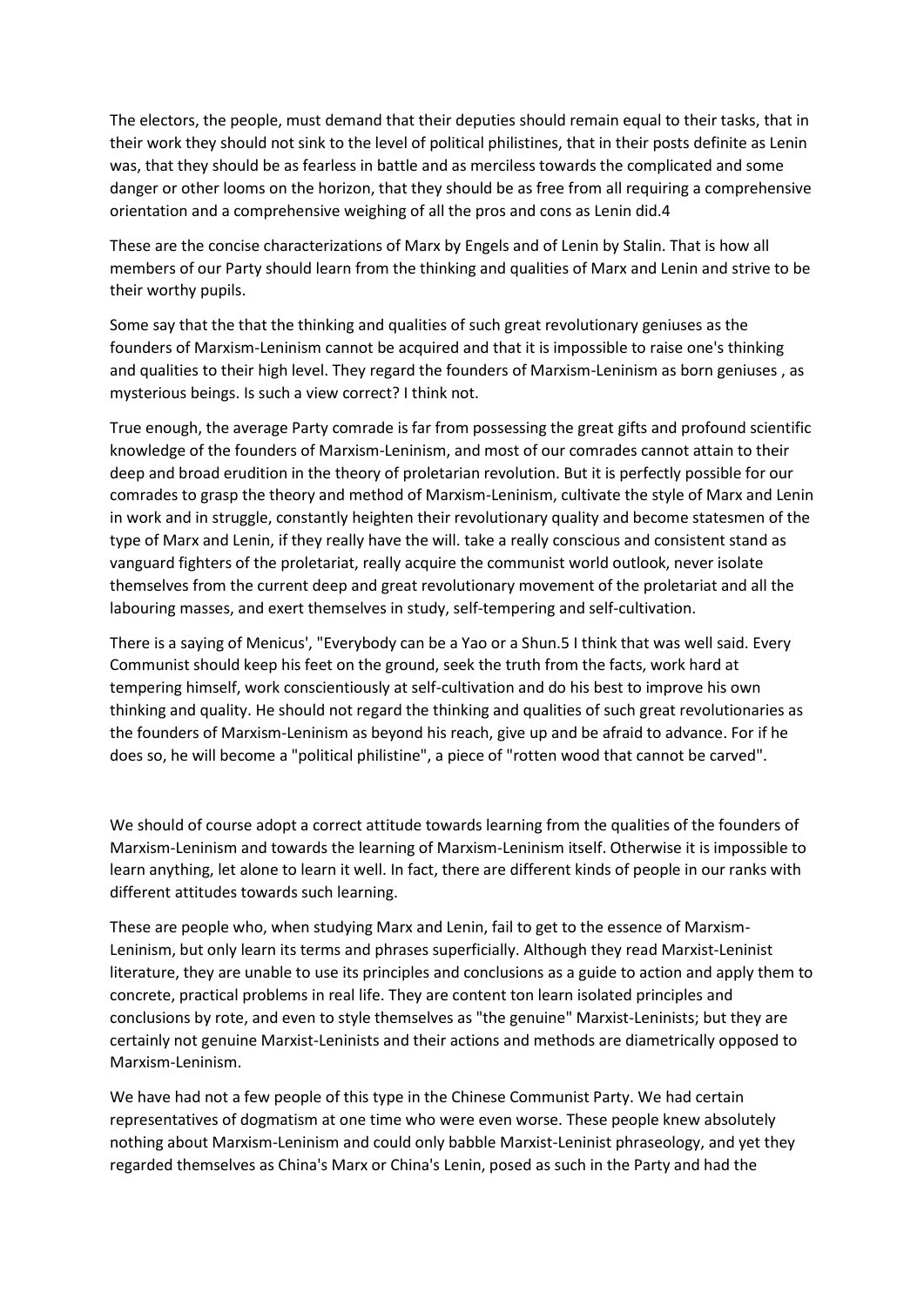impudence to require that our Party members should revere them as Marx and Lenin are revered, support them as "the leaders" and accord them loyalty and devotion. They went so far as to appoint themselves "the leaders" without being chosen, climbed into positions of authority, issued orders to the Party like patriarchs, tried to lecture our Party, abused everything in the Party, wilfully attacked and punished our Party members and pushed them around. Those people had no sincere desire to study Marxism-Leninism or fight for the realization of communism - they were just careerists in the Party, termites in the communist movement. Such people were bound to be opposed and eventually unmasked and discarded by the rank and file. And indeed they were discarded by our Party members. But can we say with full confidence that no such people will reappear in our Party? No, we cannot yet say no.

Then there are people of exactly the opposite kind. They see themselves above all as pupils of the founders of Marxism-Leninism, conscientiously study the theory of Marxism-Leninism and strive to grasp its essence and spirit. They look up to the noble character and proletarian revolutionary qualities of the founders, and in the course of revolutionary struggles they conscientiously carry on self-cultivation and examine themselves to see if their handling of affairs, their dealings with people and their own behaviour conform to the spirit of Marxism-Leninism. They are well read in Marxism-Leninism but at the same time they make a special effort to investigate and analyse living reality, to study the characteristics of their own time and all aspects of the situation facing the proletariat of their own country, and to integrate the universal truth of Marxism-Leninism with the concrete practice of the revolution in their own country. They do not content themselves with memorizing Marxist-Leninist principles and conclusions, but take a firm Marxist-Leninist stand learn the Marxist-Leninist method and act accordingly, giving spirited guidance in every revolutionary struggle, and thus they transform reality and at the same time transform themselves. Every one of their actions without exception is guided by the general principals of Marxism-Leninism and is devoted to the victory of the proletarian cause, the liberation of the nation and all mankind, and the triumph of Communism.

The attitude of these people is the only correct one. It is the one attitude towards studying Marxism-Leninism and learning from the qualities of its founders that will enable us to become communist proletarian revolutionaries of the Marx and Lenin type.

A person who really takes pain to cultivate himself and to be a faithful pupil of the founders of Marxism-Leninism will lay special stress on maintaining the Marxist-Leninist stand and using the Marxist-Leninist viewpoint and method to solve the problems arising in the revolutionary movement lead by the proletariat, as the founders of Marxism-Leninism did. He will give no thought whatsoever to his own position or fame in the Party, nor will he ever claim to be a Marxor a Lenin, nor require nor expect others to have the same high respect for him as for Marx or Lenin, for he does not think he has any right to do so. Yet such a person will enjoy the considered respect and support of the mass of the Party members just because he acts in this way, because he is always honest and loyal, brave and firm, and shows great ability in the revolutionary struggle.

Of course it is not easy to model ourselves on the founders of Marxism-Leninism and to be their faithful and worthy pupils. But we can become their faithful and worthy pupils if we are strong-willed and determined to fight hard for the cause of communism, if we diligently study Marxism-Leninism amid the great revolutionary struggles of the masses and are good at summing up experience and if we temper and cultivate ourselves in every respect and devote our whole lives to the proletarian communist cause.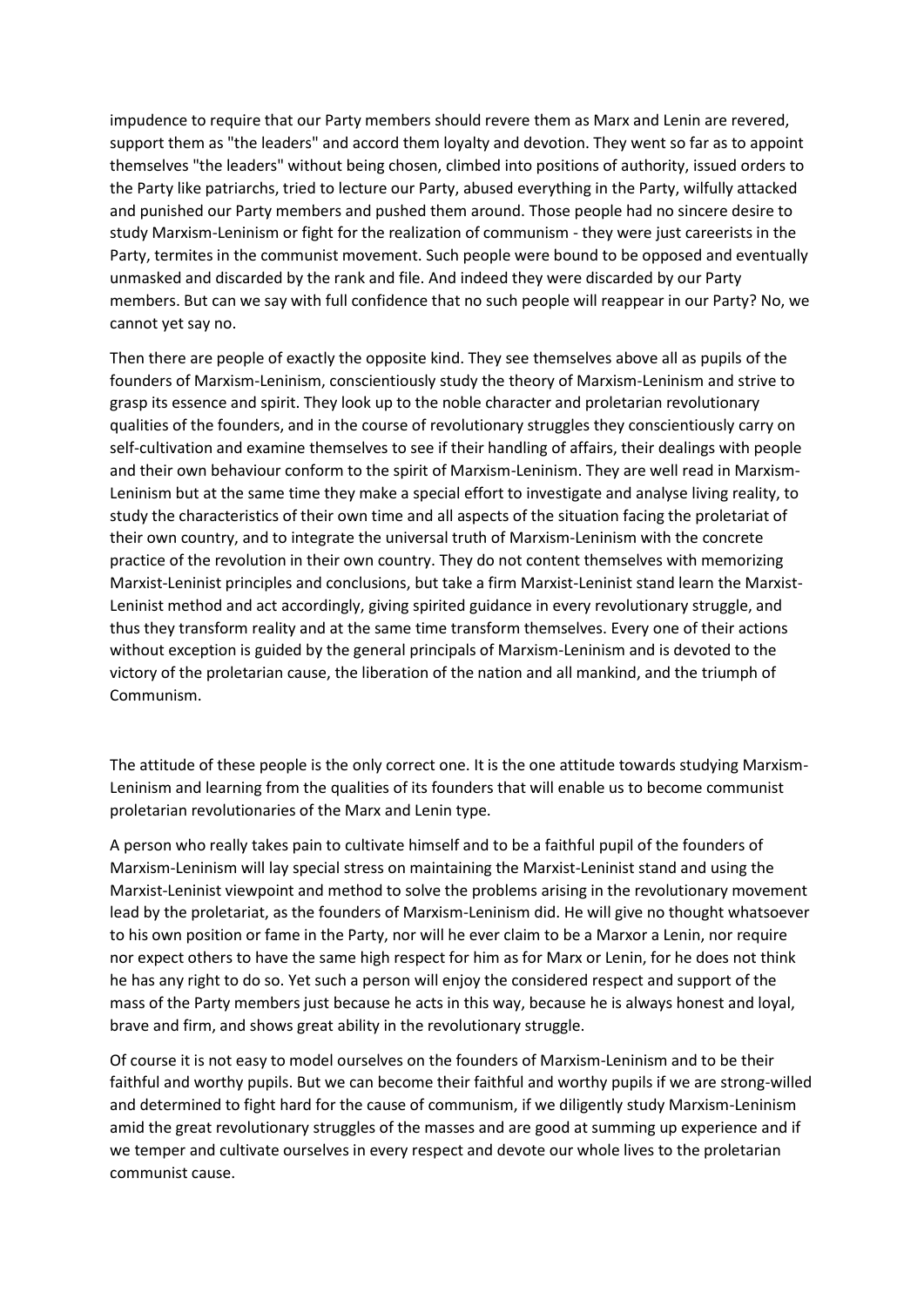1. On Marx Eng. ed., FLP, Bejing, 1975. pp. 17-18.

2. Letter to J.P. Becker, October 15, 1884. Quoted from Frederick Engels by Yelena Stepanova, Eng. ed., FLPH, Moscow, p. 221.

3. J. V. Stalin, to "Rabochaya Gazeta", Works, Eng. ed., FLPH, Moscow, 1954, Vol. VII, p. 15.

4. J. V. Stalin, Speech Delivered at a Meeting of Voters of the Stalin Electoral Area, Moscow, Eng. ed., FLPH, Moscow, 1945, pp. 12-13.

5. From Menicus, Book VI, "Gao Zi", Part II.

III. The Self-Cultivation of Communists and the Revolutionary Practice of the Masses

In order to become faithful and worthy pupils of the founders of Marxism-Leninism, we must engage in all round self-cultivation in the course of the great and protracted revolutionary struggles of the proletariat and the masses. We must engage in self-cultivation in the Marxist-Leninist theory; self cultivation in applying the Marxist-Leninist stand, view point and method to the study and handling of all problems; self-cultivation in proletarian ideology and morality; self-cultivation in upholding unity in the Party, practising criticism and self-criticism and observing discipline; self cultivation in developing the style of hard work and persistent struggle; self-cultivation in building close ties with the masses; self cultivation in various branches of scientific knowledge, etc. We are all members of the Communist Party and therefore we must all without exception carry on self-cultivation in these respects. However, since Party members differ from one another in political consciousness, experience of struggle, field of work, cultural level and in the conditions in which they work, it is natural that comrades should differ to some extent in the various aspects of self-cultivation to which they must pay special attention of which they must stress.

When Zeng Zi, in ancient times, said, "I reflect on myself three times a day,"1 he was discussing selfexamination. The Book of Odes in the famous lines, "As knife and file make smooth the bone, as jade is wrought by chisel and stone, 2 referred to the need for help and criticism among friends. What all this shows is that very hard work and very earnest self-cultivation are essential if one is to make progress. But the "self-cultivation" perused by many people in the past was generally idealistic, formalistic, abstract and divorced from social practice. They exaggerated the role of subjective intentions, thinking that so long as they had "good will" in the abstract, they could transform reality, society and themselves. Of course this is absurd. Our self-cultivation cannot be done that way. We are revolutionary materialists; our self-cultivation cannot be separated from the revolutionary practices of the masses.

For us it is most important to never divorce ourselves from the current revolutionary struggle of the masses, but to identify ourselves with it, in order to study, sum up and apply the revolutionary experience of the past. This means that we must cultivate and temper ourselves in revolutionary practice and that in turn our self-cultivation and tempering are undertaken solely for the sake of the people and of revolutionary practice. It means that we must modestly learn the Marxist-Leninist stand, viewpoint and method, learn from the noble proletarian quality of the founders of Marxism-Leninism and apply all this in our practice, in our words and deeds, our daily life and work, constantly correcting or eliminating anything in our ideology contrary to it and strengthening our own proletarian communist ideology and character. It means that we should listen modestly to the opinions and criticisms of our Party comrades and of the masses, make a careful study of the practical problems in our life and work, carefully sum up and draw lessons from our experience in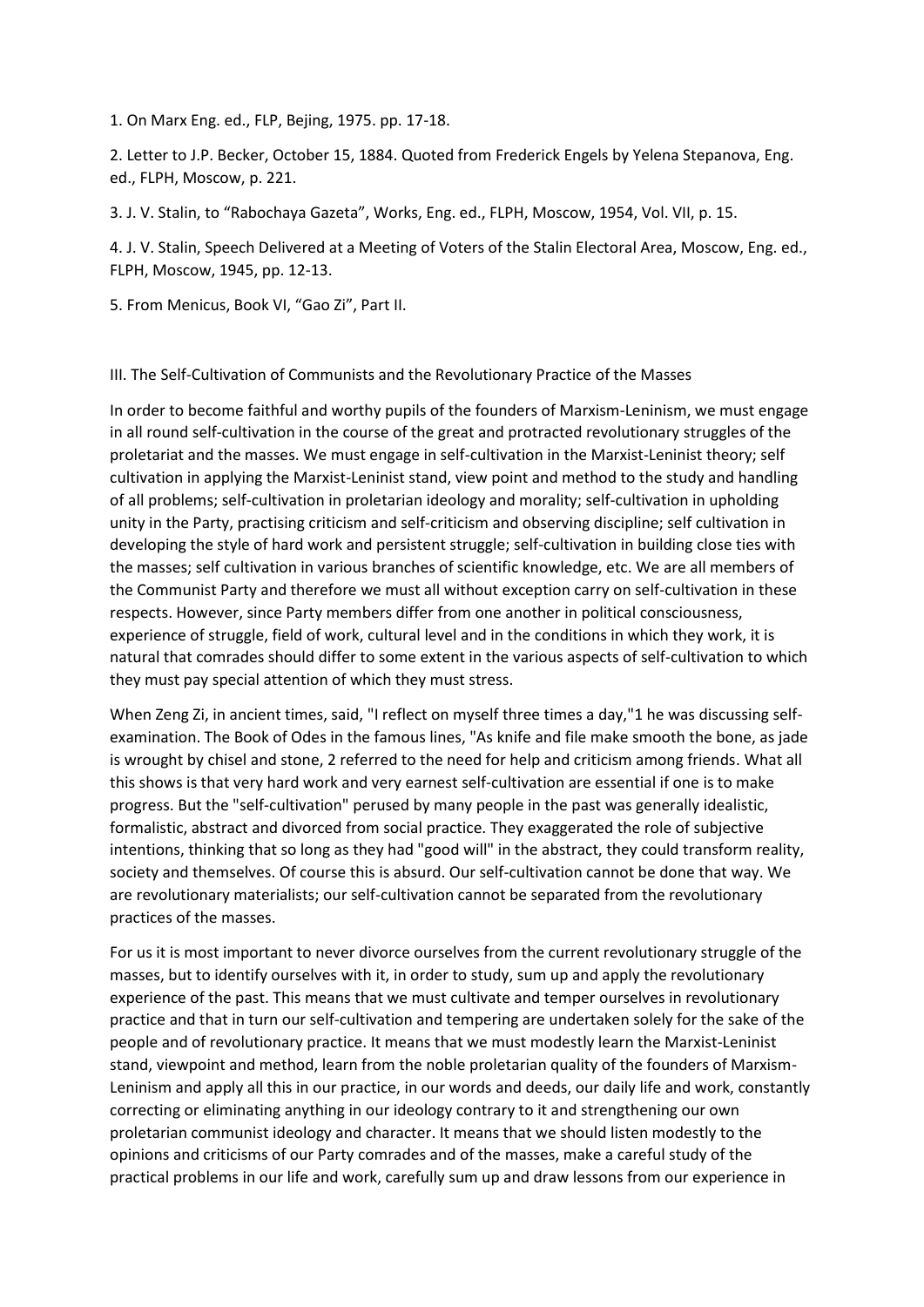work, and that, in the light of all this, we should ascertain whether our understanding of Marxism-Leninism and our use of the Marxist-Leninist method are correct and check up on our shortcomings and mistakes so as to overcome them and improve our work. Furthermore, on the basis of new experience we should ascertain whether there are any individual conclusions or aspects of Marxism-Leninism that need supplementing, enriching and developing. In short, we must integrate the universal truth of Marxism- Leninism with the concrete practice of the revolution.

This is the method of self-cultivation for us communists. It is entirely different from those methods of self-cultivation which are idealistic and divorced from the revolutionary practice of the masses.

In order to persevere in this Marxist-Leninist method of cultivation, we must resolutely oppose and thoroughly eradicate one of the worst vices bequeathed to us by the old society in the field of education and study, namely, the separation of theory from practice. In the old society many people who studied thought it unnecessary, or even impossible to act upon what they had learned, and though they wrote and spoke abundantly of justice and morality, in fact they were out and out scoundrels. Although the Kuomintang reactionaries memorize the "Three People's Principles"3 and recite Sun Yat-sen's Testament,4 in actual fact they bleed the people white with taxes, practice corruption and slaughter, oppress the masses, are opposed to "those nations who treat us as equals", and go as far as to compromise with or surrender to the national enemy. An old ixucai5 once told me that of all the teachings of Confucius he was able to observe only this one, "For him no food can ever be too dainty and no minced meat too fine"5 and that he could not observe the rest and had never intended to. Since that is what these people are like, why do they run schools and study the "teachings of the sages"? They are after advancement and money, use the "teachings of the sages" to oppress the exploited, and deceive the people by paying lip service to justice and morality. This is typical of the attitude of the exploiting classes of the old society towards the sages they "worship". Needless to say, when we Communists study Marxism-Leninism an all that is best in our national heritage, we must never adopt such an attitude. What we learn we must practice. Being proletarian revolutionaries who are honest and pure in purpose, we cannot be untrue to ourselves, to the people, or to those who went before us. This is an outstanding characteristic as well as a great merit of Communists.

Is it possible that the old society's separation of theory from practice can have no influence on us? No, it is not! It is true that none of you students are studying Marxism-Leninism for the sake of advancement and money and or oppressing the exploited. Yet is it possible to maintain that none of you ever entertains the idea that your thoughts, words, deeds and life do not necessarily have to be guided by Marxist-Leninist principles or that you do not intend to put all the principles that you have learned into practice? Is it possible that none of you ever thinks of studying Marxism-Leninism or going deeper into the theory as a means of getting ahead in life, of showing off and becoming famous? I cannot guarantee that none of you thinks along these lines. That kind of thinking runs counter to Marxism-Leninism and to the basic Marxist-Leninist principle of the integration of theory and practice. Certainly we must study theory, but we must also practice what we learn. And it is for the sake of practice, of the Party, of the people, and of the victory of the revolution that we study theory.

Comrade Mao Zedong has said:

The great strength of Marxism-Leninism lies precisely in its integration with the concrete revolutionary practice of all countries. For the Chinese Communist Party, it is a matter of learning to apply the theory of Marxism-Leninism to the specific circumstances of China. For the Chinese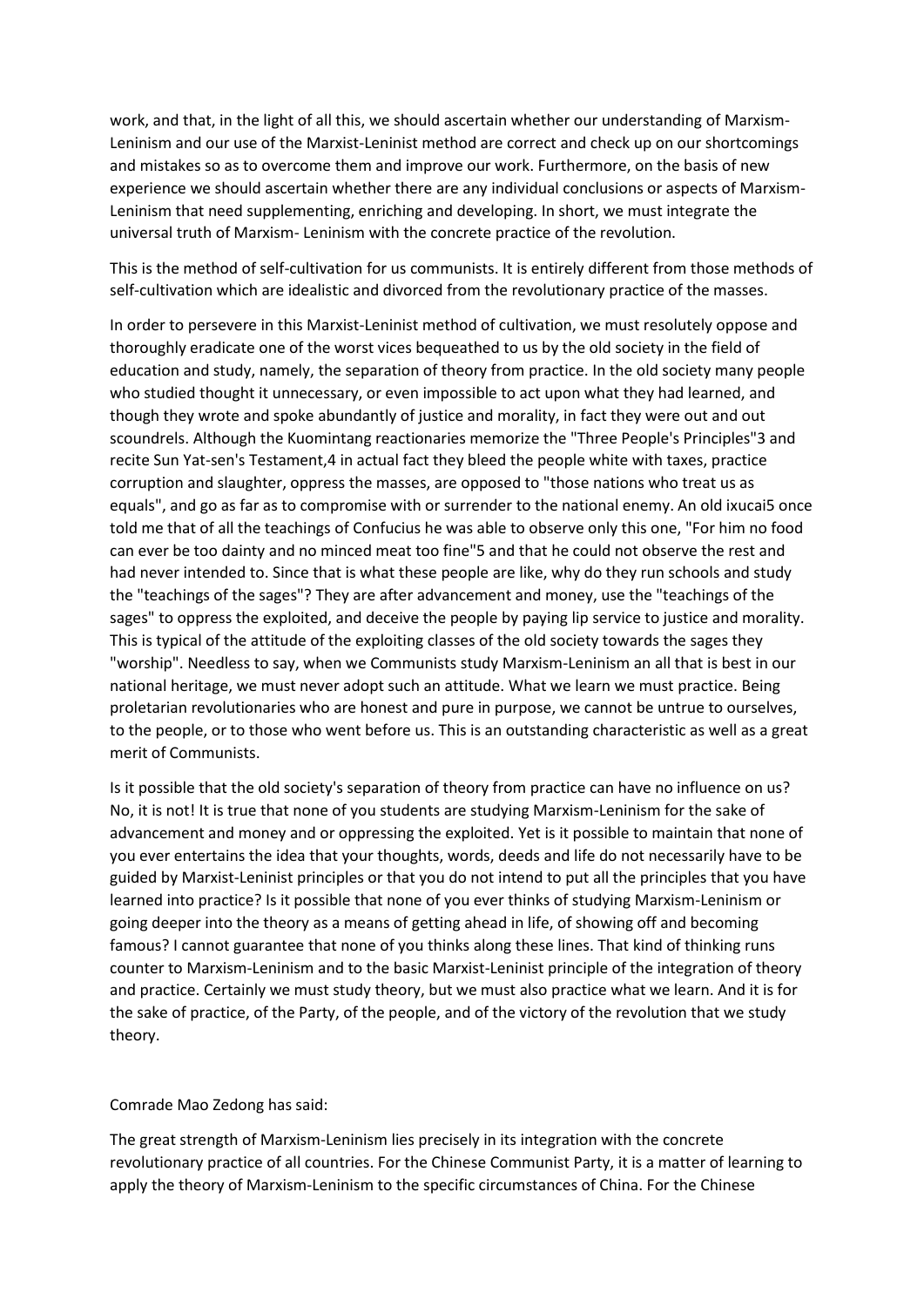Communists who are part of the great Chinese nation, flesh of its flesh and blood of its blood, any talk about Marxism in isolation from China's characteristics is merely Marxism in the abstract, Marxism in a vacuum. Hence to apply Marxism concretely in China so that its every manifestation has an indubitable Chinese character, i.e., to apply Marxism in the light of China's specific characteristics, becomes a problem which it is urgent for the whole Party to understand and solve. Foreign stereotypes must be abolished, there must be less singing of empty, abstract tunes, and dogmatism must be laid to rest; they must be replaced by the fresh, lively Chinese style and spirit which the common people of China love.6

Our comrades must study the theory of Marxism-Leninism by following the method Comrade Mao Zedong speaks of here.

1. Zeng Zi (505-436 B.C.), also known as Zeng Sheng, was a native of Wucheng in the state of Lu (now Feixian County, Shandong Province) in the Spring and Autumn Era, and one of Confucius' disciples. This quotation is from the Confucian Analects, "Xue Er".

2. Originally entitled Poems and later, The Book of Odes, this is the earliest collection of poetry in China. Edited in the Spring and Autumn Era, its 305 poems fall into three categories: "ballads", "dynastic hymns" and "sacrificial songs". The quotation here is from the "Odes of Wei", "Qi Ao".

3. The Three People's Principles were the principles and programmes put forward by Sun Yat-sen on the questions of nationalism, democracy and the people's livelihood during China's bourgeoisdemocratic revolution. At the First National Congress of the Kuomintang in 1924, Sun Yat-sen restated the Three People's Principles. Thus the old Three People's Principles were transformed into the new Three People's Principles characterized by the Three Great Policies [cf. Note 5].

4. The Testament made by Sun Yat-sen on his deathbed on March 11,1925. reads as follows:

For forty years I have devoted myself to the cause of the national revolution with the aim of winning freedom and equality for China. My experience during these forty years has firmly convinced me that to achieve this aim we must arouse the masses of the people and unite in a common fight with those nations of the world which treat us as equals. At present the revolution is not yet completed. All my comrades must Programme of National Reconstruction, the Three People's Principles written by me, and the Manifesto of the First National Congress of the Kuomintang, until this aim is advocated recently must be realised within the shortest possible time. This is what I wished to call your attention to.

5. From the Confucian Analects, "Xiang Dang"

6. "The Role of the Chinese Communist Party in the National War" Selected Works of Mao Zedong of Mao Zedong, Eng. ed., FLP, Beijing, 1975, Vol. II, pp. 209-10.

IV. The Unity of Theoretical Study and Ideological Self-Cultivation

We Communists must not separate our study of theory from our ideological self-cultivation. We must remould ourselves and temper our proletarian ideology not only in the practice of revolution but in the study of Marxism-Leninism.

The view is current among some members of our Party that a firm and purely proletarian stand is irrelevant to a Party member's understanding a and mastery of the theory and method of Marxism-Leninism. They believe that one can thoroughly understand and genuinely master the Marxist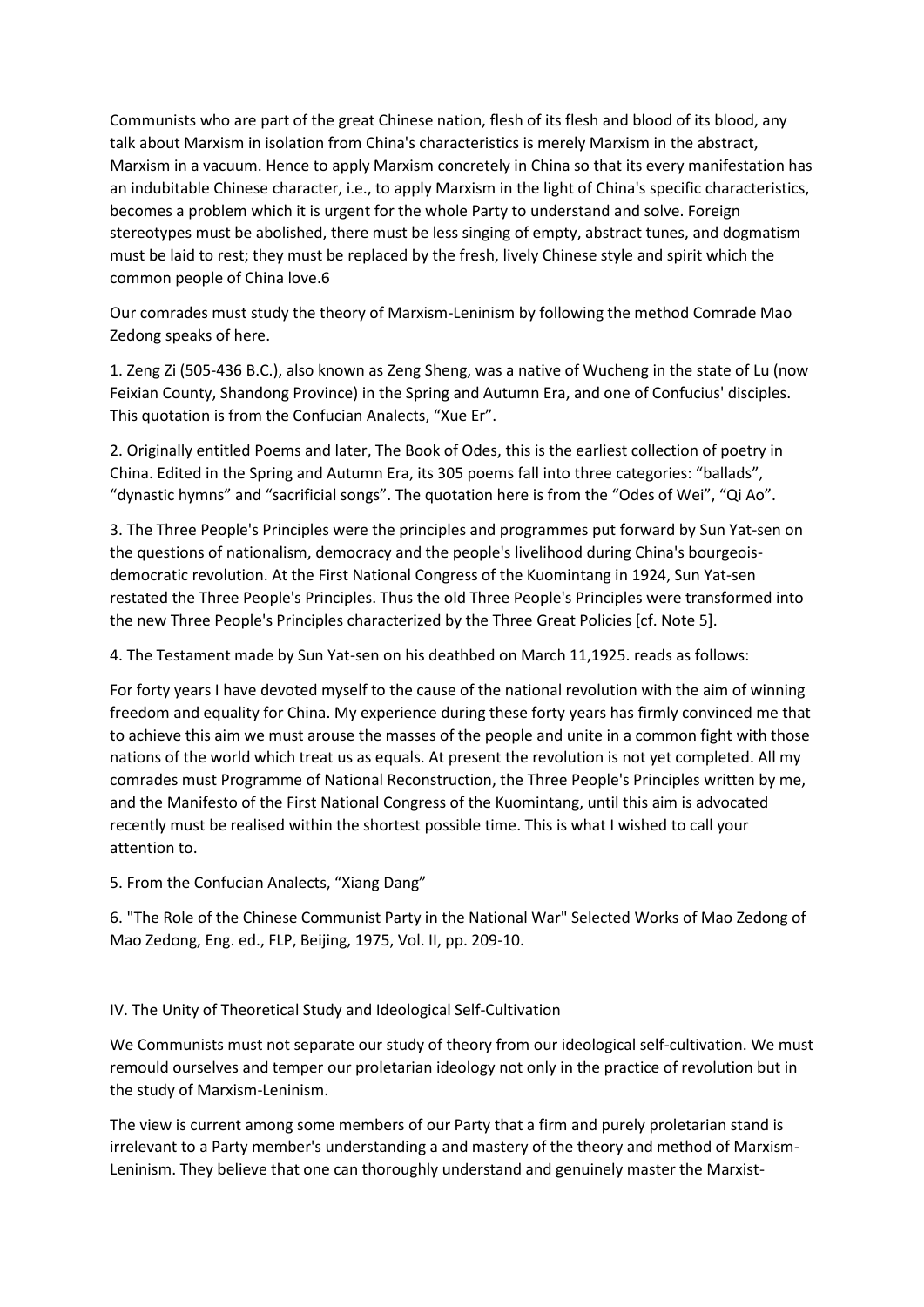Leninist theory and method even though one's proletarian stand may not be very firm and one's ideology not very pure (i.e., it may be tainted with the remnants of non-proletarian ideas). They believe that the theory and method of Marxism-Leninism can be mastered merely through book learning. This view is wrong.

Marxism-Leninism is the science of proletarian revolution, the science by which the working class builds socialism and communism. It can be thoroughly understood and mastered only by those who have a firm proletarian stand and who have made the ideals of the proletariat their own. Without a firm proletarian stand and pure proletarian ideals it is impossible for anyone to thoroughly understand or master the science of Marxism-Leninism. The science of Marxism-Leninism is of little of no use to anyone who is not a genuine revolutionary, who is not a proletarian revolutionary to the core, who does not want to bring about socialism and communism throughout the world and emancipate all mankind, to anyone who does not want revolution or is unwilling to carry it through to the end and wants to stop half-way.

We often come across very fine Party members from the working class who are not well grounded in Marxist-Leninist theory and who may not do so well as others in an examination in which Marxist-Leninist works and formulations have to be quoted from memory. Yet in studying Marxism-Leninism, provided it is explained to them in language they understand, they generally show much keener interest and far greater comprehension than some Party members from the intelligentsia. Fore example, the section in Capital concerning surplus value is difficult for some Party members, but not for those from the working class. The reason is that in the process of production and of struggle against the capitalists, the workers come to know all too well how the capitalists calculate wages and working hours, exploit the workers for profit and oppress them. Therefore, they generally understand Marx's theory of surplus value more profoundly than do some Party members from other classes. When we say that many Party members from the working class are readier to accept Marxism-Leninism, we do not, of course mean that their class-background makes them born Marxist-Leninists. We mean that provided they study Marxist-Leninist theory modestly and diligently and have a real grasp of the method of seeking the truth from the facts, those comrades who have a firm and purely proletarian stand and are free from personal prejudice of other blemishes are certain to be keener and more correct than the others in their observation and handling of practical problems. In the struggle, too, these comrades will prove more able to discern the truth and will uphold it more courageously and unhesitatingly.

Also, we come across many Party members of non-proletarian origin who differ in their development owing to their differing attitudes towards the relation between Marxist-Leninist study and ideological self-cultivation. Generally speaking, when they join the revolution such people do not have a firm and clear-cut proletarian stand, are not very correct or pure in their ideology, and to a greater of lesser extent carry over various non-proletarian ideas from the old society. Obviously these ideas come into direct conflict with the principles of Marxism-Leninism, and since the people take different attitudes, the results of the conflict differ. In studying Marxism-Leninism, some people correctly combine theoretical study with their ideological self-cultivation, using Marxist-Leninist principles to fight and overcome whatever is backward in their thinking. In this way thy achieve a more truly proletarian stand and a more undiluted proletarian ideology, and learn how to apply Marxist-Leninist principles to the solution of practical problems. We have many such Party members. Others, however, go the opposite way; they have a lot of old junk accumulated in their heads and many stubborn habits, prejudices and selfish desires, but the lack of determination to remould themselves. In studying Marxism-Leninism they do not make use of its principles to criticize and repudiate whatever is backward in their own ideology, but employ it as a weapon to further their own private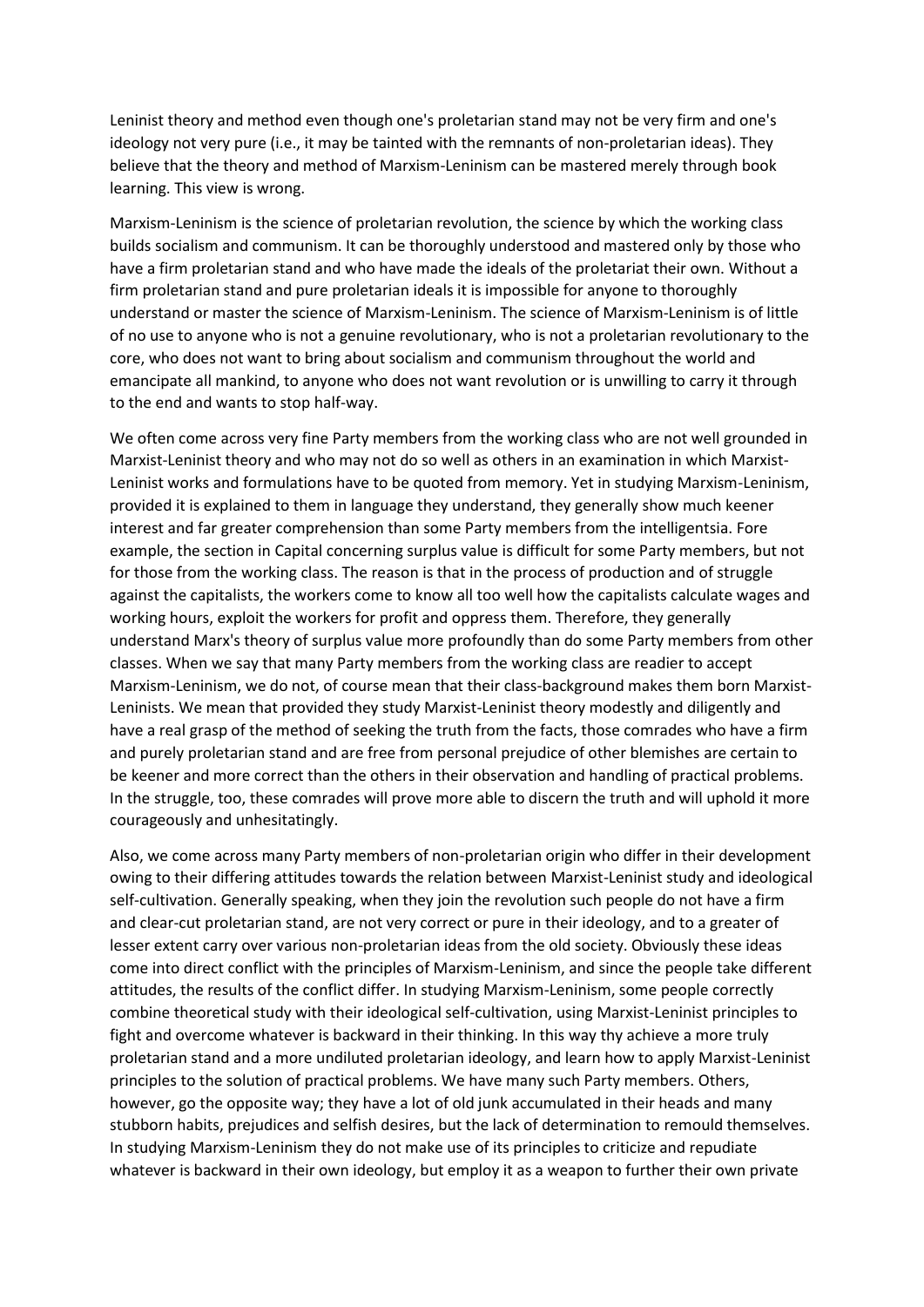ends, and this is carried to the point where the principles of Marxism-Leninism are so distorted by their old prejudices that these people can neither reach a correct understanding of these principles nor grasp the spirit and essence of Marxism-Leninism. When they handle practical problems in the course of revolutionary struggle, the habits and prejudices which they have brought with them from the old society and their individualistic calculations led them to think in terms of personal gain or loss, to be hesitant and vacillating and incapable of going deeply into things in a free untrammelled way or of courageously upholding the truth , and they conceal or distort the truth unintentionally, or even deliberately.

These people are absolutely incapable of guiding their lives by the principals of Marxism-Leninism, and hence incapable of dealing with practical problems promptly, correctly and realistically according to these principles; sometimes they even adopt a negative attitude when practical problems have already been correctly solved according to these principals by the Party organization, or by comrades other than themselves. Such things are neither rare nor unusual, but are quite common.

Thus we can say that it is impossible for a Party member who lacks a clear-cut firm proletarian stand and a correct, purely proletarian ideology to achieve a thorough understanding and real mastery of the theory and method of Marxism-Leninism as a weapon in the revolutionary struggle. In other words a Party member must have the noble stand of the proletariat in order to become versed in Marxist-Leninist theory.

At the same time, we should add that no Party member can maintain a proletarian stand and express a proletarian ideology concretely in every revolutionary struggle unless he studies the theory and method of Marxism-Leninism diligently and guides his thinking and action accordingly.

There are some Party members who think it quite enough to have revolutionary firmness and to fight bravely, and that it does not matter much whether they study and undertake self-cultivation in Marxist-Leninist theory. Some comrades even think that a good class origin or a good personal class status is all that is needed to make them vanguard proletarian fighters, thus obviating the need to study Marxism-Leninism. There are other comrades who never study it earnestly in the course of work or struggle, though they generally admit the importance of theory. All such attitudes are obviously wrong.

The theory of Marxism-Leninism is our weapon for studying every phenomenon and dealing with every question, and especially for studying all social phenomena and dealing with all social questions.. If we do not know how to wield the weapon of Marxist-Leninist theory, we shall be unable correctly to understand and deal with the problems confronting us in the revolutionary struggle and shall be in danger of loosing our bearings and departing from the revolutionary proletarian stand, or even, whether consciously or unconsciously, of becoming opportunists of one kind or another, captives and yes-men of the bourgeoisie.

Revolutionary firmness and courage in the struggle are precious qualities which every Communist must possess. Besides these qualities, Communists must have the ability to find the right way to conduct the revolution and carry on the struggle in different historical periods and under different conditions of struggle, if they are to win the victory for the revolution and realize the highest ideal of communism. Only by applying Marxism-Leninism can we correctly solve such important questions in the revolutionary struggle as the question of whom to rely upon, whom to unite with and whom to overthrow, the question of who are our direct allies, who is the main enemy and who are the secondary enemies, the question of rallying all possible allies, including even secondary enemies under certain conditions, to defeat the main enemy, and the question of making timely changes in strategy and tactics to meet changing situations. Without mastering the weapon of Marxism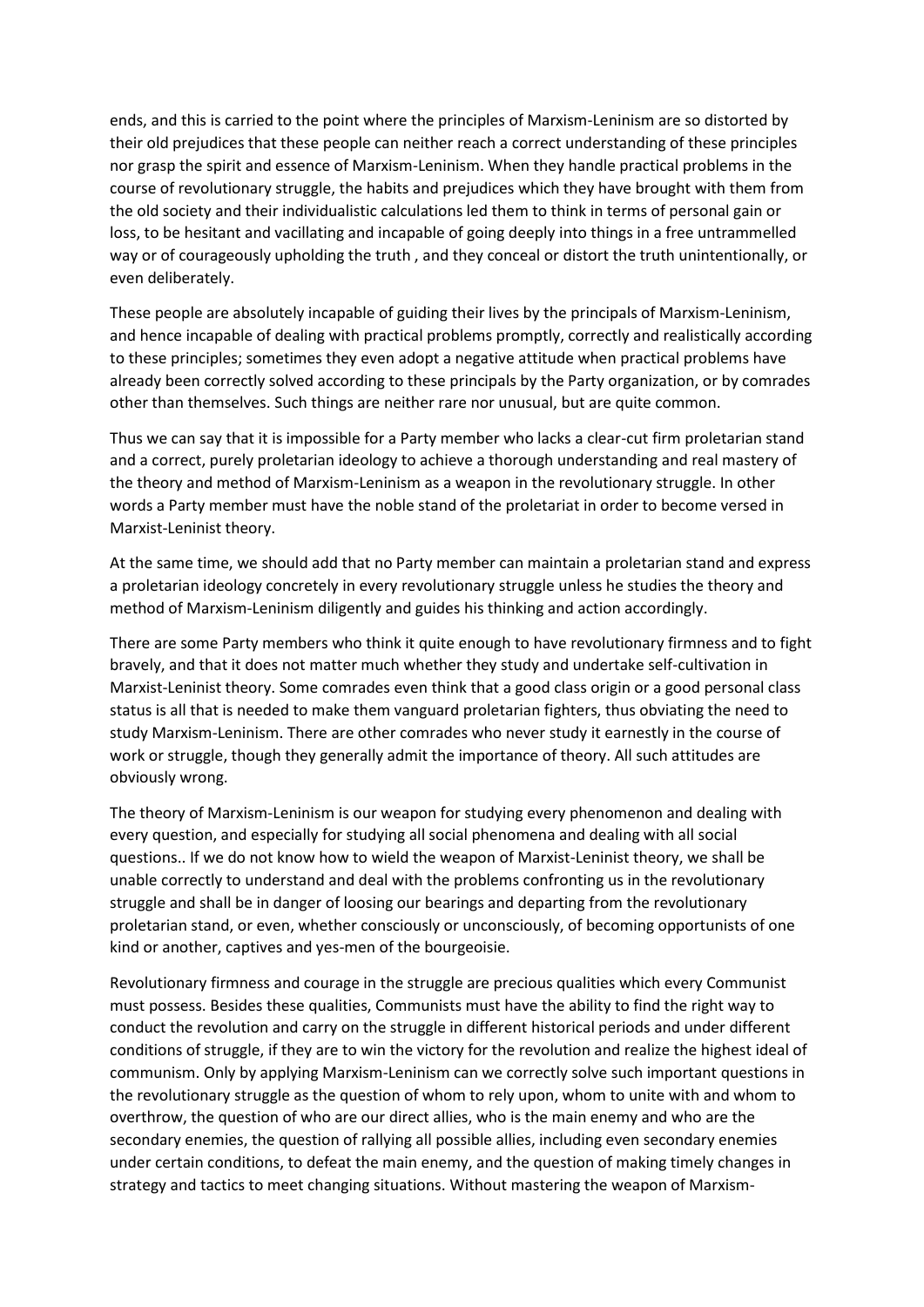Leninism and attaining a high degree of self-cultivation in Marxist-Leninist theory, we cannot possibly maintain a firm, correct proletarian stand on every important question in the revolutionary struggle, or formulate the policies which are most advantageous to the cause of the proletarian revolution or champion the overall, long term interests of the proletarian revolutionary struggle amid the complex situations and sharp changes, when it is necessary for us to make detours and turns.

Consider, for instance, our Party's experience in carrying out the policy of the national united front against Japan. Before the Incident of July 7. 1937,1 certain comrades did not understand that the contradiction between the Chinese nation and Japanese imperialism had become the principal one while the contradictions among the different classes and political groups within the country had become secondary. As a result, they opposed the Party's policy of forming a national united front against Japan. of uniting all patriotic classes, strata, political parties and social groupings for joint resistance, and especially of uniting with the Kuomintang to fight Japan. Although these comrades thought they were taking a firm proletarian stand in opposing the Party's correct policy, they actually departed from it and plunged into "closed-doorism" and sectarianism. Had we acted in accordance with their wrong views, the proletariat and its political party would have been unable to unite and lead all the patriotic classes, strata, parties and social groupings for the purpose of defeating Japanese imperialism; instead, the forces of the Anti-Japanese National United Front would have been weakened and the proletariat and its political party would have been isolated to the detriment of the struggle to resist Japan and save China. After the July 7th Incident, when our Party had formed the Anti-Japanese National United front with the Kuomintang, certain comrades went to the other extreme, maintaining that since the Kuomintang had joined in the resistance to Japan, there was hardly any distinction between it and the Communist Party. They adopted a policy of capitulation by appeasing the big landlord and big bourgeois classes and the Kuomintang. and opposed the Party's policy of upholding its independence within the united front. While they over estimated the strength of and placed undue trust in the Kuomintang, on which they pinned all their hopes for resisting Japan and saving China, they had no confidence in the strength of the Communist Party and the people, did not place their hopes on the Communist Party and therefore did not dare freely to expand the Party and the anti-Japanese people's revolutionary forces and to resolutely fight against the Kuomintang's policy of opposing and restricting the Communist Party. The comrades with this approach styled themselves as the true representatives of the proletariat, but in essence their policy would have made the proletariat a vassal or an appendage of the bourgeoisie, and would have caused the proletariat to loose the leadership of the Anti-Japanese National United Front. These "Left" and Right mistakes are both striking examples of the failure to take a firm proletarian stand and to identify the correct path for advancing the revolutionary cause when major changes are occurring in the political situation.

The proletariat cannot just emancipate itself alone; it must fight for the emancipation of all the working people, the emancipation of the nation and of all mankind, for only thus can it fully emancipate itself. The proletariat must rid the whole of human society of exploitation, oppression and class struggle once and for all, for only thus can it genuinely and finally emancipate itself. Hence a firm proletarian stand must be sharply differentiated from "closed-doorism' and sectarianism. In waging struggles the proletariat and its political party must establish close ties with the masses of working people, form revolutionary alliances with other revolutionary classes and parties and lead the working masses and all their allies forward together; they must represent the interests of more than ninety per cent of the population of the country. To have a firm proletarian stand is to represent at all times and in all circumstances the highest interests of the overwhelming majority of the people, which, we must understand, are also the highest class interests of the proletariat. On the other hand, a firm proletarian stand must be sharply differentiated from all appeasement and capitulation. In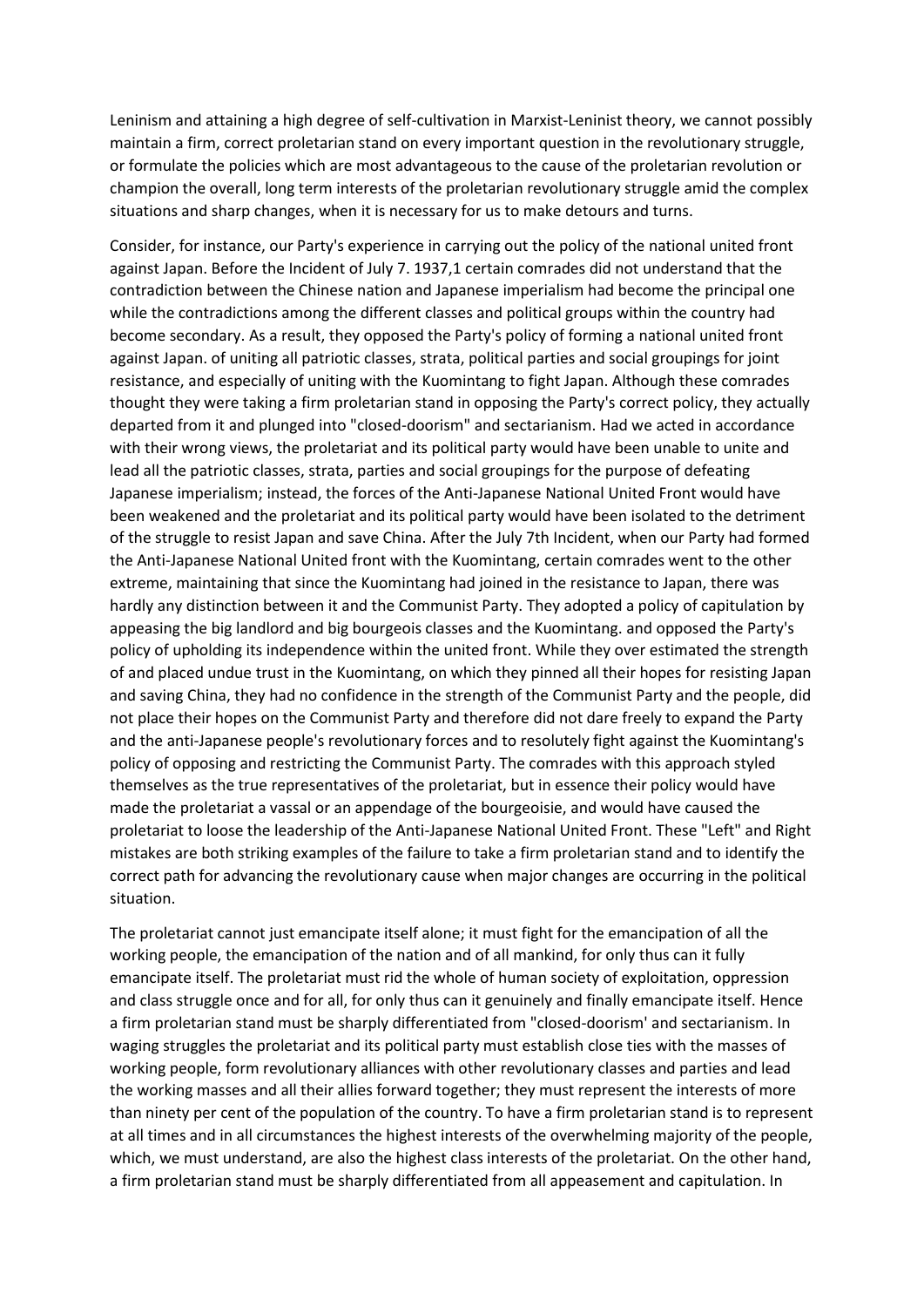waging revolutionary struggles the proletariat and its political party must draw clear lines of distinction not only between themselves and the landlord class and the bourgeoisie but also between themselves and the revolutionary democrats of the petty bourgeoisie, and must even make some distinction between themselves and the masses of working people. In the revolutionary struggle they must at all times firmly maintain their independence and be free from any bourgeois or other nonproletarian class influence. In every stage of the development of the revolutionary struggle they must combine the interests of the part with the interests of the whole and immediate interests with lingterm interests. As Marx and Engels said of Communists:

1. In the national struggles of the proletarians of different countries, they point out and bring to the front the common interests of the entire proletariat, independently of all nationality.

2. In the various stages of development which the struggle of the working class against the bourgeoisie has to pass through, they always and everywhere represent the interests of the movement as a whole.2

During his struggle to organize a political party of the proletariat at the end of the 19th century, Lenin said:

The consciousness of the masses and of the workers cannot be genuine class consciousness, unless the workers learn to observe from concrete, and above all from topical (current), political facts and events, every other social class and all manifestations of the intellectual, ethical and political life of these classes; unless they learn to apply in practice the materialist analysis and the materialist estimate of all aspects of the life and activity of all classes, strata and groups of the population.3

# Further:

The Social-Democrat's ideal should not be a trade-union secretary, but a tribune of the people, able to react to every manifestation of tyranny and oppression, no matter where it takes place, no matter what stratum of class of people it affects; he must be able to generalize all these manifestations to produce a single picture of police violence and capitalist exploitation; he must be able to take advantage of every event, however small, in order to explain his socialist convictions and democratic demands to all and everyone the world-historic significance of the proletariat's struggle for emancipation.4

To fulfill the requirements cited by Lenin in these two passages, we Communists must of course unceasingly take part in the revolutionary practice and thus increase our perceptual knowledge and accumulate practical experience. But it must be pointed out, perceptual knowledge and practical experience alone are not sufficient. As Comrade Mao Zedong has said:

Fully to reflect a thing in its totality, to reflect its essence, to reflect its inherit laws, it is necessary through the exercise of thought to reconstruct the rich data of sense perception, discarding the dross and selecting the essential, eliminating the false and retaining the true, proceeding from the one to the other and from the outside to the inside, in order to form a system of concepts and theories - it is necessary to make a leap from perceptual to rational knowledge.5

Therefore, while engaged in revolutionary practice, we must most conscientiously study the theory and method of Marxism-Leninism.

The theory of Marxism-Leninism is the summing-up of the experience of the international workingclass movement; it is a theory formulated in revolutionary practice and in turn serving revolutionary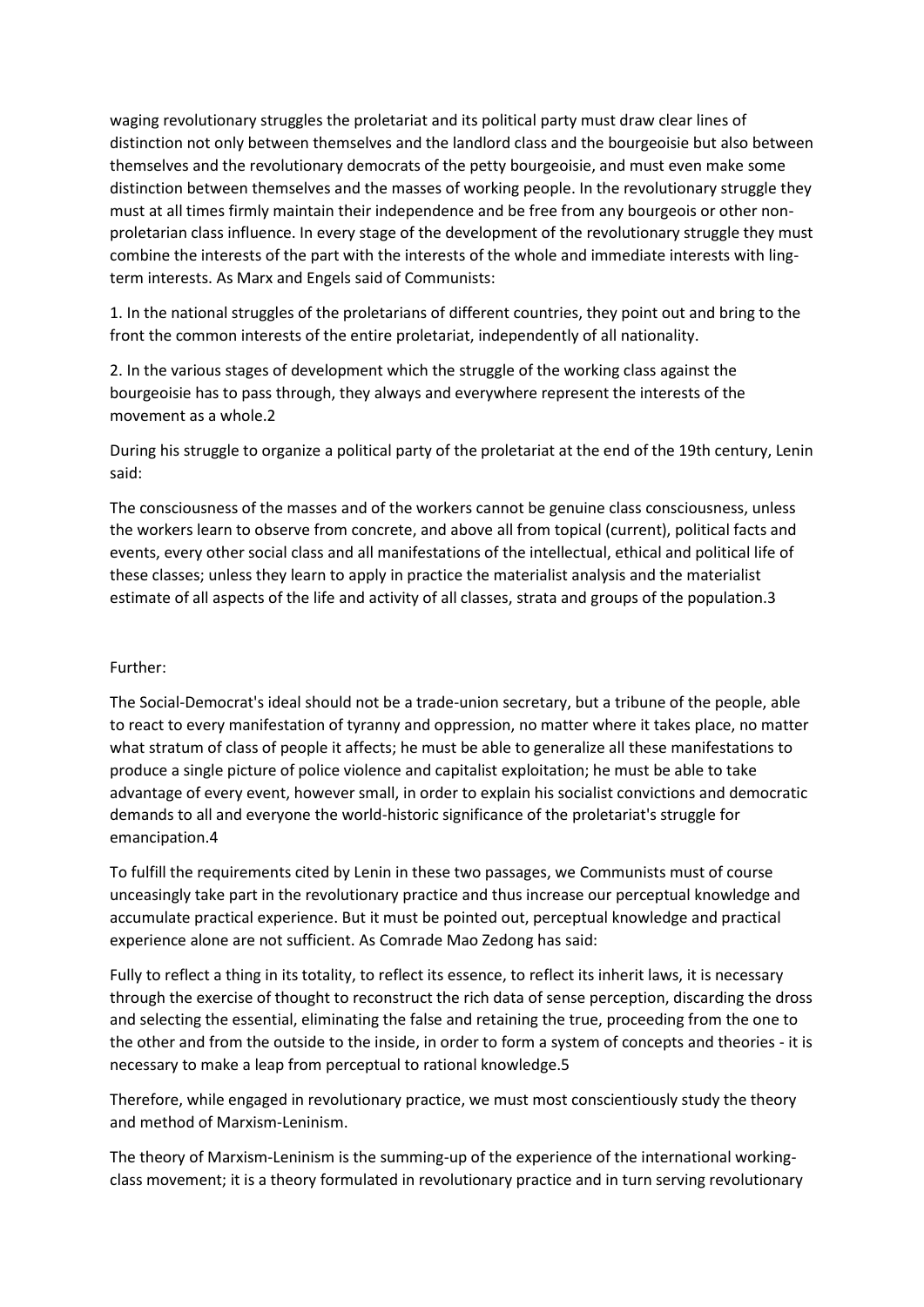practice. If only we study this theory, apply it and master it in close conjunction with revolutionary practice, we shall be able to understand the inner connections of the changes taking place all around us and to know how and in what direction the various classes are now moving and will soon move, and we shall be able to determine our line of action and shall confidence in the future of the revolutionary movement.

It is precisely because the theory of Marxism-Leninism plays such a great role that Lenin said, "The role of vanguard fighter can be fulfilled only by a party that is guided by the most advanced theory."6 Members of the Communist Party must closely link their study of the theory and method of Marxism-Leninism with their own ideological self-cultivation and self-tempering; they must never divorce one from the other.

Time and again Comrade Mao Zedong has emphasised the tremendous importance of cultivating oneself in the theory of Marxism-Leninism. He has said:

From the Marxist viewpoint, theory is important, and its importance is fully expressed in Lenin's statement, "Without revolutionary theory there can be no revolutionary movement." But Marxism emphasises the importance of theory precisely and only because it can guide action.5

Comrade Mao Zedong has constantly urged all Party members who have some capacity for study to study Marxist-Leninist theory, study the actual conditions of the movement, study Chinese and world history and learn to guide their actions by Marxist-Leninist theory and also help to educate comrades with a lower cultural and theoretical level. The whole Party should at times bear in mind this injunction of Comrade Mao Zedong's.

1. The Lugouqiao Incident is also known as the Incident of July 7, 1937. Lugouqiao, over ten kilometeres away from Beijing, is the southwestern gateway to the city. On July 7th, 1937, the Japanese invading forces attacked the Chinese garrison at Lugouqiao. In fluence4d by a vigorous nationwide anti-Japanese movement and encouraged by the Chinese Communist Party, the Chinese troops there rallied to resist Japan. This incident marked the beginning of the Chinese people's heroic war of resistance against Japan, which lasted for eight years.

2. Karl Marx and Frederick Engels, Manifesto of the Communist Party,Eng. ed., FLP, Beijing, 1977, p. 49.

3. V. I. Lenin, What is To Be Done? Eng. ed., FLP, Beijing, 1978, p. 87. p. 126

4. Ibid., p. 100.

5. ≴On Practice≵, Selected works of Mao Zedong, Eng. ed., FLP, Beijing, 1975. Vol. I, p. 303.

6. V. I. Lenin,What Is To Be Done?

V. The Cause of Communism is the Greatest and Most Arduous Undertaking in Human History

Now let us continue with our discussion of ideological self-cultivation by Communist Party members.

What does ideological self-cultivation mean? Fundamentally, in my opinion, it means that every Party member should use proletarian ideology to combat whatever non-proletarian ideas he has, use the communist world outlook he has and use the principle of the supremacy of the interests of the proletariat, the people and the Party to combat his individualism.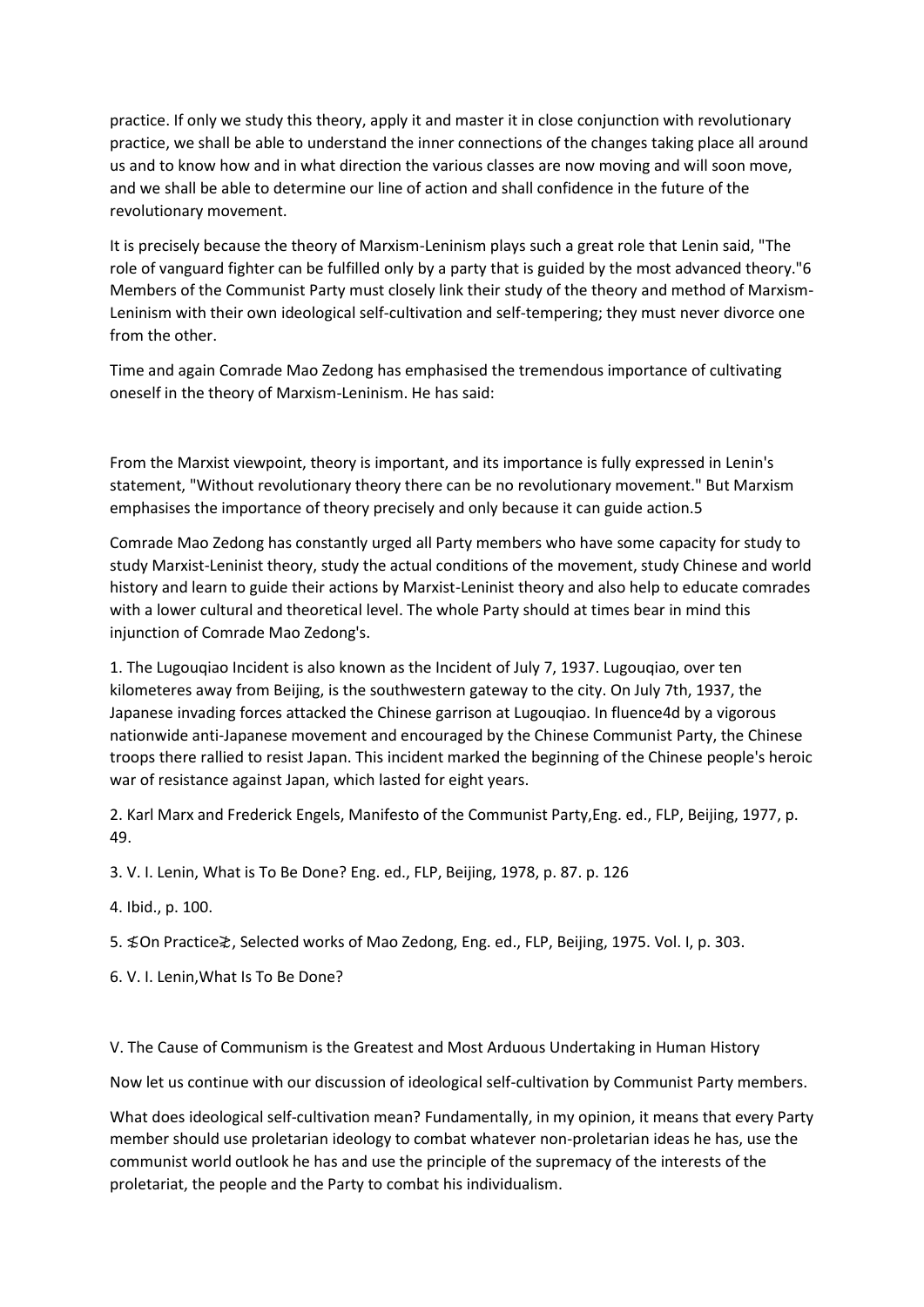This struggle is one of conflicting ideologies, and it reflects the class struggle in society. For a Party member, the result of this struggle should be that the proletarian ideology overcomes and ultimately eliminates any non-communist world outlook and that ideas based on the general interests and aims of the Party, of the revolution and of the emancipation of the proletariat and all mankind overcome and ultimately eliminate all individualism. If the opposite happens, that is, if the latter prevails over the former, the comrade concerned will retrogress and may even loose his qualifications as a member of the Communist Party. For a Communist that would be a terrible and dangerous thing to happen.

We Communist Party members temper ourselves ideologically in struggles of all kinds inside and outside the Party, constantly sum up and learn from experience gained in revolutionary practice, and examine our own ideas to see whether they fully conform to Marxism-Leninism and the interests of the struggle for the emancipation of the proletariat. It is through such study, reflection and selfexamination that we eliminate all remnants of incorrect ideas and nip in the bud any ideas inconsistent with the interests of communism.

As you know, a man's words and actions are guided by his ideology. And a man's ideology is inseparable from his world outlook. The only world outlook for members of the Communist Party is the communist world outlook. This world outlook is the philosophical system of the proletariat and also our communist methodology.. All this has been abundantly discussed in Marxist-Leninist literature, and especially in the philosophical works of the founders. As you have studied it, I shall not go into it today. Here I shall only talk briefly of our communist cause, of what it is and how Party members should advance it.

What is our most fundamental duty as Party members? It is to achieve communism. As far as the Communist Parties of different countries are concerned, in each country it is for the Communist Party and the people there to transform it by their own efforts, and in that way the whole world will be transformed step by step into a communist world. Will the communist world be good? We all know it will be. In that world there will be no exploiters of oppressors, no landlords and capitalists, no imperialists and fascists, nor will there be any oppressed and exploited people, or any of the darkness, ignorance and backwardness resulting from the system of exploitation. In such a society the production of both material and moral values will develop and flourish mightily and will meet the varied needs of all its members. By then all humanity will consist of unselfish, intelligent, highly cultured and skilled communist workers; mutual assistance and affection will prevail among men and there will be no such irrationalities as mutual suspicion and deception, mutual injury, mutual slaughter and war. It will of course be the best, the most beautiful and the most advanced society in human history. Who can deny that such a society is good? But can this good communist society be built? We say that it can and will be. Marxist-Leninist theory has explained this scientifically and beyond all doubt. A factual testimony has been provided by the victory of the Great October revolution and the successes in socialist construction in the Soviet Union. Our duty is constantly to advance the cause socialism and communism in accordance with the laws of development of human society, so as to make socialist and communist society a reality as soon as possible. This is our ideal.

However, the cause of socialism and communism still faces powerful enemies who must be thoroughly and finally defeated in every field; only then will the socialist and communist society be brought into being. Victory for the communist cause can only be won through long and arduous struggle. Without it there can be no victory. This struggle, of course, is not an "accidental" social phenomenon or an invention of certain Communists as some people assert. It is inevitable in the development of class society; it is unavoidable class struggle. The birth of the Communist Party and the fact that Communists participate, organize and guide this struggle are also inevitable phenomena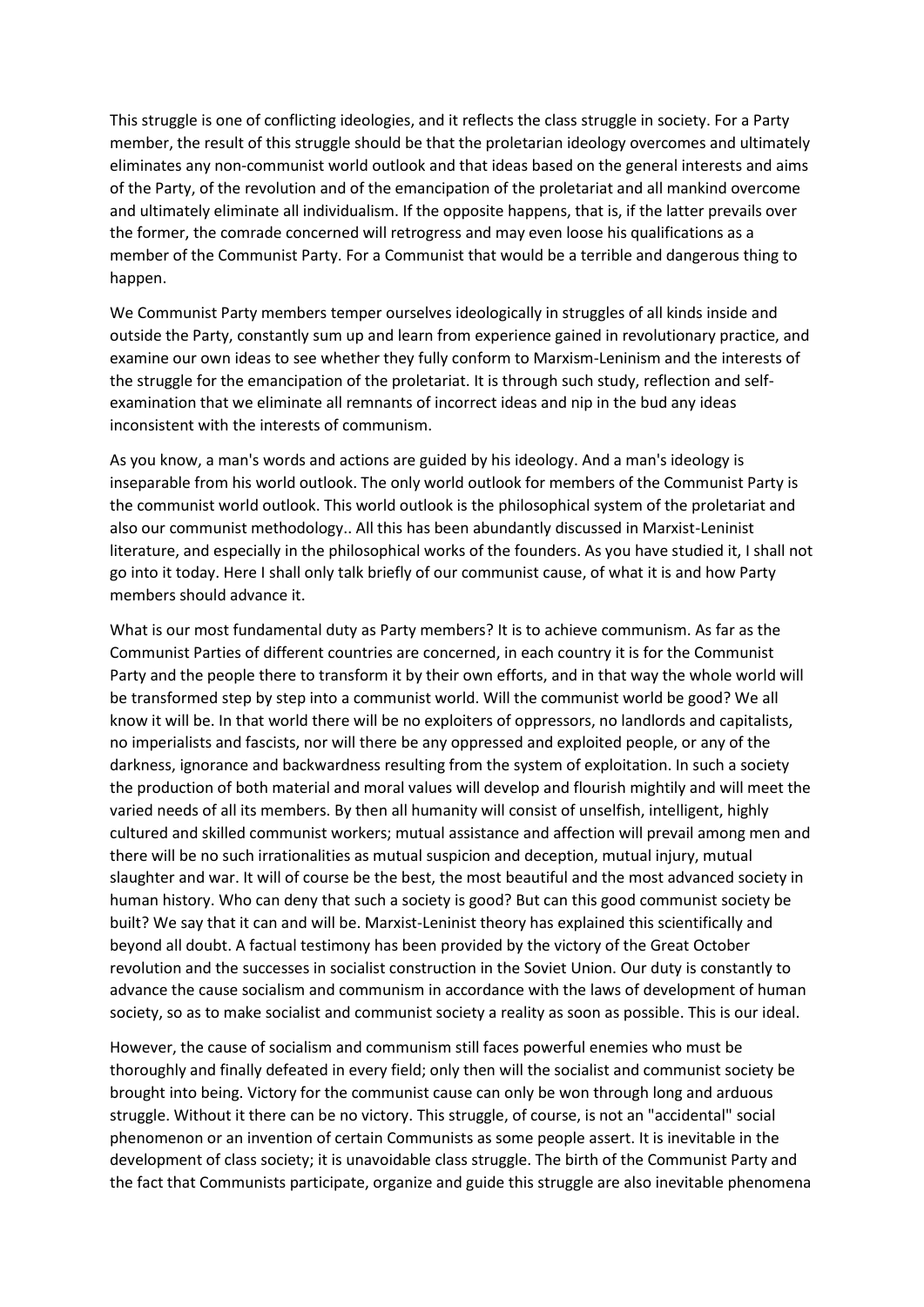conforming with the laws of social development. The imperialists, fascists and landlords - in short, all exploiters and oppressors - are oppressing and exploiting the overwhelming majority of the people of the world to such an extent that the people are hardly able to survive and have to unite and fight against this exploitation and oppression, because they cannot exist, much less make progress in any other way. This struggle, therefore, is natural and unavoidable.

On the one hand, we must understand that communism is the greatest cause in human history, which will eliminate exploitation and classes once and for all, emancipate mankind and bring humanity into a world of happiness, radiating with beauty, such as it has never known before. But on the other hand, we must also understand that the cause of communism is the most arduous undertaking in all history; that only through protracted, bitter and torturous struggle will we be able to defeat all the exploiting classes; and that for a long time after our victory we shall patiently have to carry out social and economic, ideological and cultural transformation, for only thus will all the influences, conventions and habits of the exploiting classes be eliminated from among the people, and only thus will a new social and economic system, a new communist culture and code of social morality be built up.

The Communist Party will defiantly win final victory by relying on the proletariat and the masses of the exploited and oppressed people an by using Marxism-Leninism to guide the revolutionary struggle of the masses and propel society towards the great goal of communism. The reason is that the historical laws of social development make the progress of human society towards communism inevitable; that latent in the proletariat and the other exploited and oppressed masses of the world lie extremely powerful revolutionary energies which, once mobilized, united and organized, can triumph over all the reactionary forces of the exploiting classes and imperialism; and that the Communist Party and the proletariat are the new and rising forces and whatever is new and rising is invincible. This has been fully demonstrated by the history of the world communist movement and the Chinese Communist Party. The present situation is as follows. Socialism has already won a great victory in the Soviet Union, or on one sixth of the earth's surface; militant Communist Parties armed with the theory of Marxism-Leninism have been organized in many countries; the world communist movement is rapidly growing and developing; and the forces of the proletariat and the other exploited and oppressed masses of the world are being rapidly mobilized and united in the course of incessant struggles. The communist movement is already organized as a mighty and invincible world force. Beyond all doubt the communist cause will continue to develop and advance, and will win final and complete victory. However, we should also realize that the international reaction and the exploiting classes are yet stronger than we are, that they are temporarily superior in many fields and that only by protracted, torturous and bitter struggles can we defeat them.

In a society in which private ownership of the means of production has existed for thousands of years, the exploiting classes through their rule have built up great power in all fields and have grabbed everything under the sun. Their long rule has given rise to backwardness, ignorance, selfishness, mutual suspicion and deception, mutual injury and slaughter in human society, which have persisted down the ages. It has exerted a most pernicious influence on the exploited masses and on other members of society. This is the inevitable result of the efforts of the exploiting classes to preserve their class interests and rule. For they cannot maintain their ruling position unless they keep the exploited masses and the colonial peoples backward, unorganized and divided. Hence, in order to achieve victory we must not only conduct a stern struggle against the exploiting classes but also carry on a struggle against their long-standing influence among the masses and the backward ideas and other backward phenomena found among the masses, for only thus can we enhance their political consciousness and unite them to defeat the exploiting classes. Here is the difficulty in the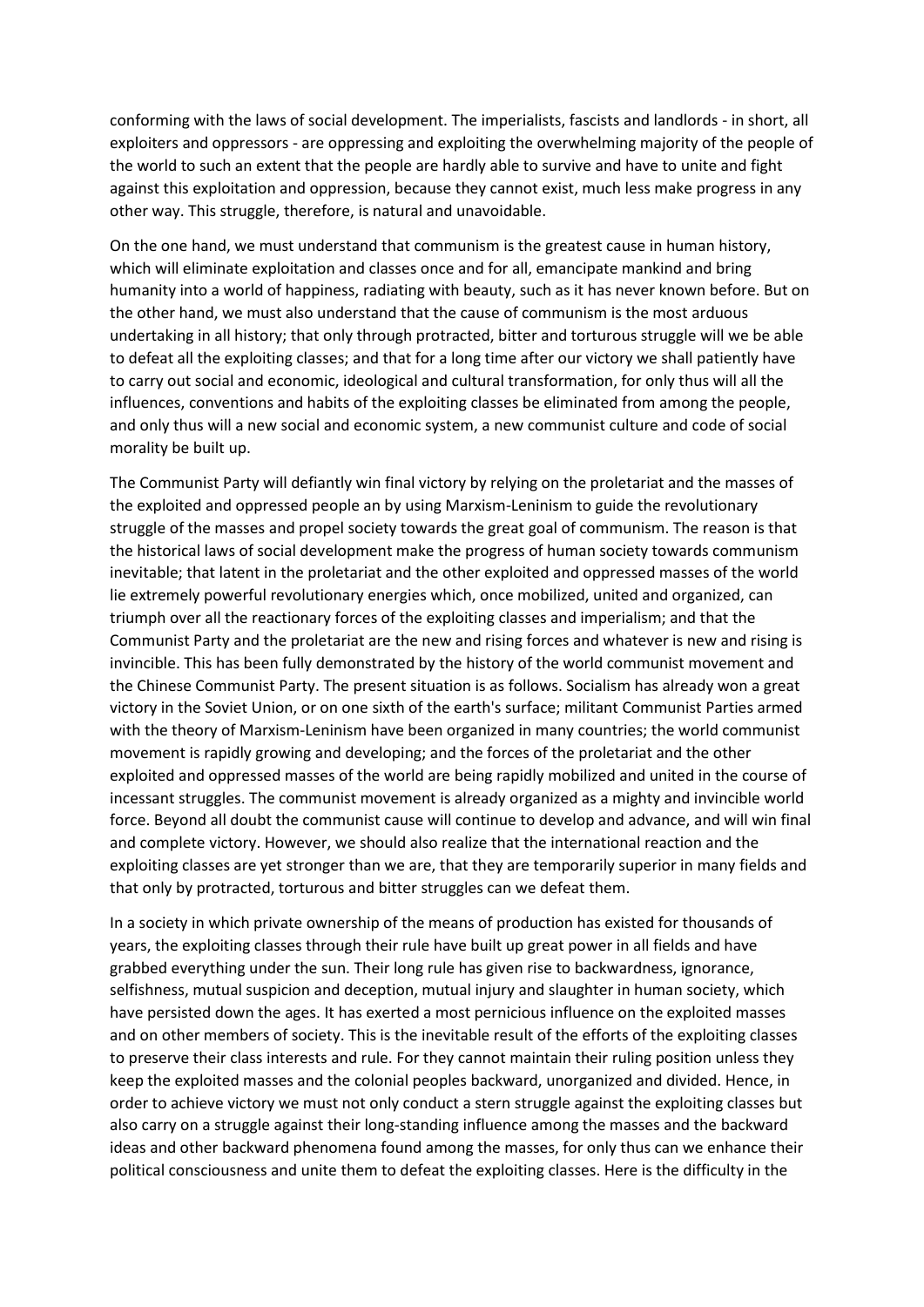course of achieving communism. Comrades! If the masses were all politically conscious, united, free from the influence of the exploiting classes and free from backwardness, as some people imagine them to be, what would be so difficult about the revolution?

Not only does this influence of the exploiting classes exist before the victory of the revolution, but it survives for a very long time after when the exploiting classes have been ejected from their ruling position. Think how torturous is the process and how arduous are the work and struggle that are needed to vanquish the exploiting classes and their influence among the people once and for all, to emancipate and change all mankind, to transform myriads of small commodity producers, finally to abolish all classes and gradually to transform mankind that has lived in class society for thousands of years and been influenced by all kinds of old customs and conventions until it becomes communist mankind, intelligent and unselfish, and with a high level of culture and skill!

### Lenin said:

The abolition of classes means not only driving out landlords and capitalists - that we accomplished with comparative ease - it also means abolishing the small commodity producers, and they cannot be driven out, or crushed; we must live in harmony with them; they can (and must) be remoulded and re-educated only by very prolonged, slow, cautious organizational work. They encircle the proletariat on every side with a petty-bourgeois atmosphere, which permeates and corrupts the proletariat and causes constant relapses among the proletariat into petty-bourgeois spinelessness, disunity, individualism, alternate moods of exaltation and dejection. The strictest centralization and discipline are required within the political party of the proletariat in order to counteract this, in order that the organizational role of the proletariat (and that is its principle role) may be exercised correctly, successfully, victoriously....The force of habit of millions and tens of millions is a most terrible force....It is a thousand times easier to vanquish the centralized big bourgeoisie than to "vanquish" the millions and millions of small owners; yet they, by their ordinary, everyday, imperceptible, elusive, demoralizing activity, achieve the very results which the bourgeoisie need and which tend to restore the bourgeoisie.1

#### He also said:

...the bourgeoisie, whose resistance is increased tenfold by its overthrow (even if only in one country), and whose power lies not only in the strength of international capital, in the strength and durability of the international connections of the bourgeoisie, but also in the force of habit, in the strength of small production. For all these reasons the dictatorship of the proletariat is essential, and victory over the bourgeoisie is impossible without a long, stubborn and war of life and death, a war demanding perseverance, discipline, firmness, indomitableness and unity of will.2

Hence the proletariat has a very difficult task to perform even after the victory of the revolution. The proletarian revolution differs from all other revolutions in history. Bourgeois revolutions, for example, are largely completed with the seizure of state power. But for the proletariat, victory and political emancipation are only the beginning of the revolution, and a tremendous amount of work remains to be done after the victory, after the seizure of state power.

The cause of communism is needed a "hundred years' task", as the saying goes, and it defiantly cannot be accomplished at one stroke. In different countries this undertaking has to go through different stages, and different enemies must be defeated, before a communist society can gradually be established. Take the case of our own country. China is still in the stage of the bourgeoisdemocratic revolution, and our enemies are imperialism, which perpetuates aggression against China, and the feudal and comprador forces, which are in collusion with imperialism. Only when we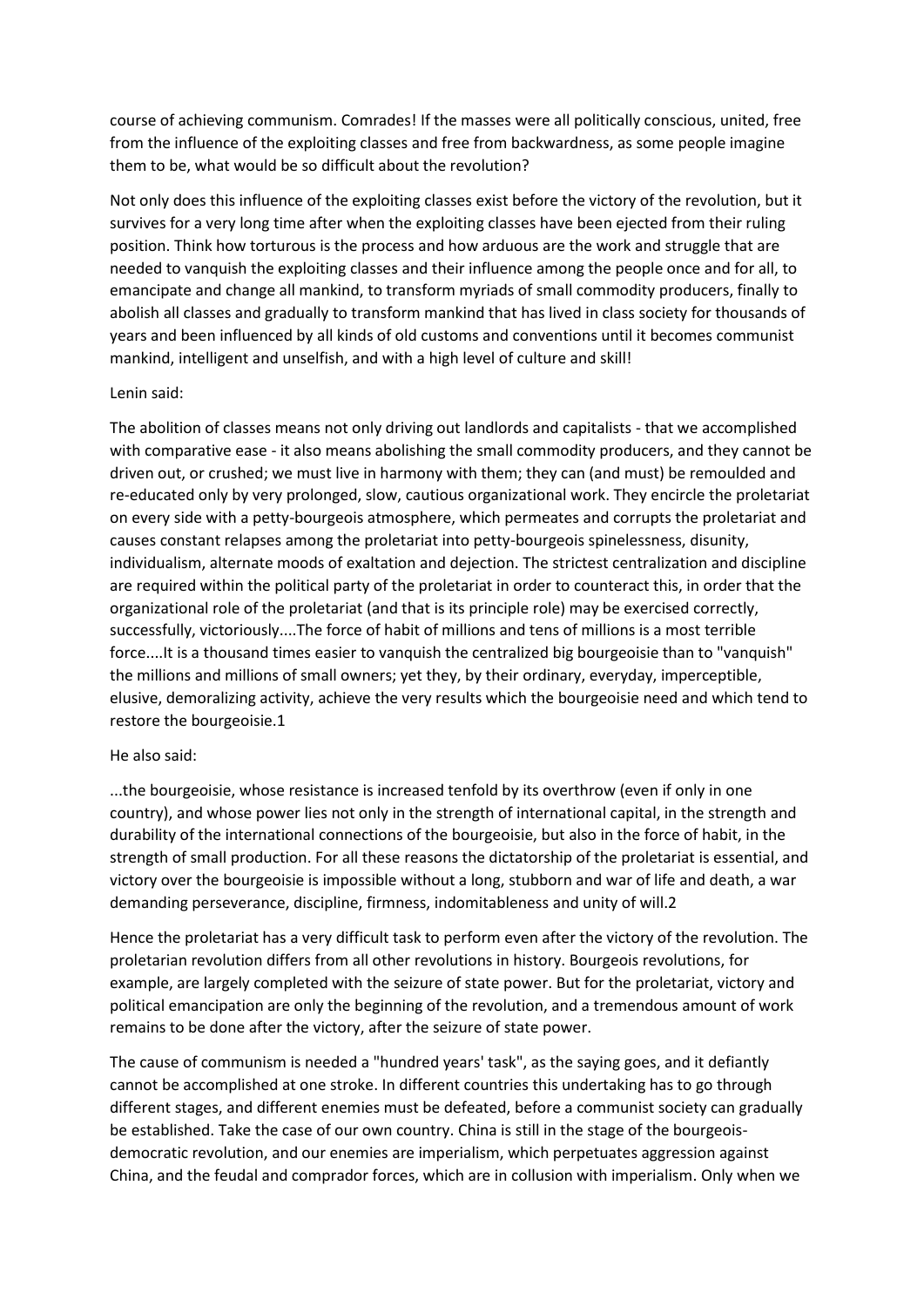have defeated these enemies can we complete the bourgeois-democratic revolution in our country. Then, after the victory of the bourgeois-democratic revolution, it will still be necessary to make the socialist revolution and to carry on socialist transformation and socialist construction for a long period, and only so will the gradual transition to communist society be possible.

Since the ultimate goal of our struggle is the achievement of communism, it is naturally our duty as Communists to overcomes all the difficulties arising in the process.

Since the communist cause is so great and arduous an undertaking, some people who seek social progress are still sceptical and not convinced that communism can be realized. They do not believe that under the leadership of the proletariat and its party the human race can develop and transform itself into a communist mankind of the highest quality and that all the difficulties in the process of revolution and construction can be overcome. Either they do not forsee the difficulties or they become pessimistic and disappointed when confronted with them, and there are even Party members who waver and desert the communist ranks.

We communists should be men of the boldest vision and revolutionary determination. Every Party member should gladly and solemnly shoulder the task of realizing communism, a task greater and more arduous than any in human history. We clearly see the difficulties in the process of realising communism, but at the same time we clearly understand that they cam undoubtedly be overcome by arousing millions of people to the revolutionary action, and no difficulties will ever daunt us. We have the masses of the people to rely on, and we have full confidence that a substantial part of the work of building communism will be accomplished in our town time and that the whole of this magnificent undertaking will be triumphantly completed by the coming generations. The heroes of no other class in history could possibly have had this great communist ideal and boldness of vision. In this respect we have every reason for pride.

I recall the instance of the western European bourgeois biographer3 who interviewed Comrade Stalin during a visit to the Soviet Union and brought up the comparisons between historical personalities. Comrade Stalin told him that Lenin was like the ocean while Czar Peter the Great was only a drop in the ocean. Such is the place in history a proletarian leader of the communist cause occupies, compared with that of a leader in the cause of the landlord and the rising mercantile classes. From this comparison we can see how truly great is a leader who fights for the triumph of communism and the cause of the emancipation of mankind and how paltry is one who fights for the cause of the exploiting classes.

We Communist Party members must have the highest goals in our struggle and the highest ideals, while at the same time we must have a practical spirit and do real practical work. Such are the characteristics distinguishing us as Communists. If all a person has is great and lofty ideas without having a practical spirit or doing real practical work, he is not a good Party member but only a dreamer, a prattler or a pedant. On the other hand, whoever is interested only in practical work but lacks great and lofty communist ideals is not a good Communist either, but just a routine plodder. Only by combining the great and lofty ideals of communism with real practical work and practical spirit can one be a good Communist. This standard for a good Communist has often been stressed by Comrade Mao Zedong, the leader of our Party.

The communist ideal is beautiful, while the reality of the existing capitalist world is ugly. This is precisely why the overwhelming majority of the people demand the changing of that reality and why it must be changed. In order to change the world we must not divorce ourselves from reality, disregard it or escape from it, nor must we surrender to ugly reality. We must face reality squarely, study and understand it, live and grow in it, fight against the ugly reality and transform it, so that we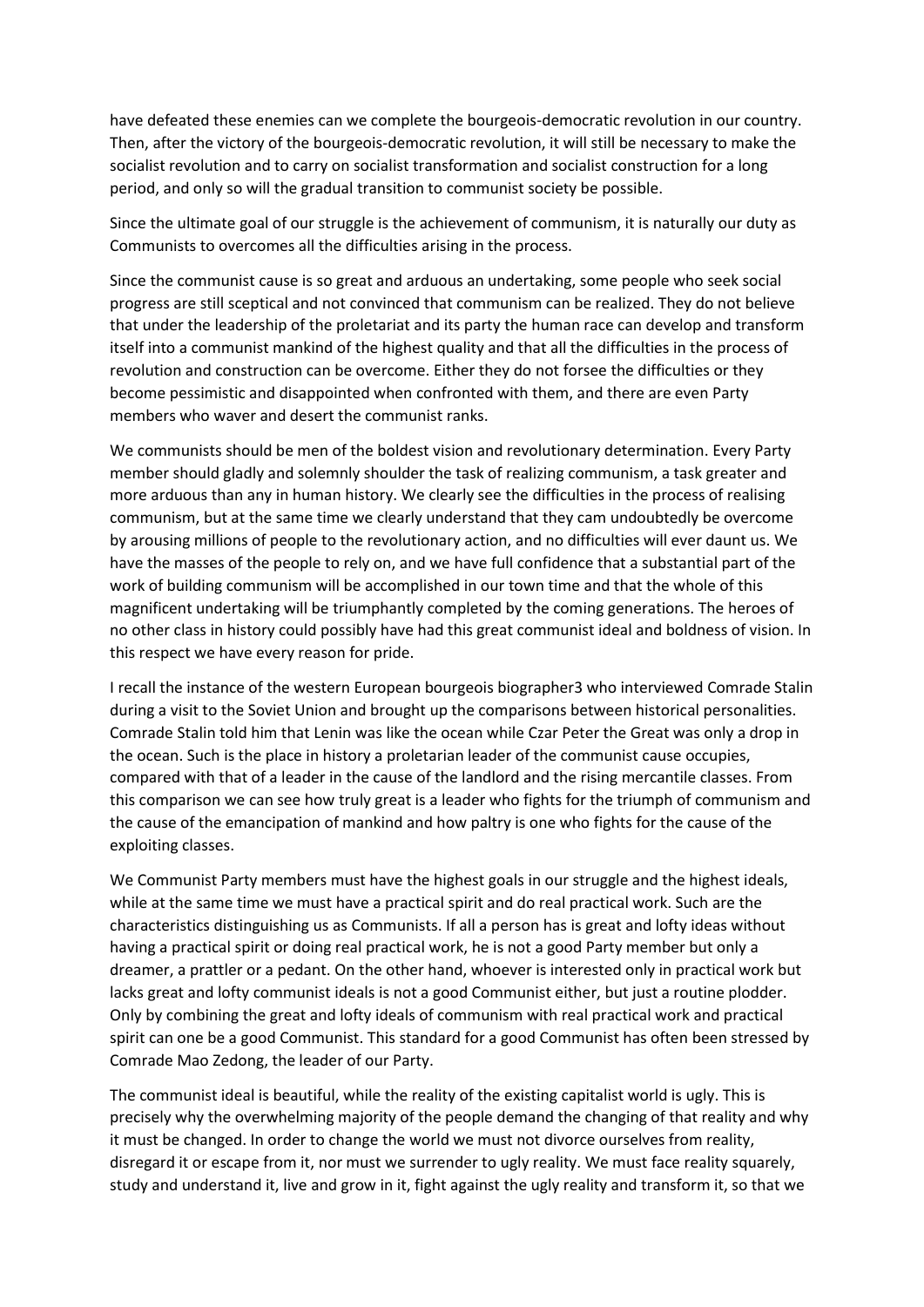can gradually realize our ideal. Hence we members of the communist Party must initiate and press ahead with our great communist task of changing the world, beginning with our immediate surroundings, with the people immediately around us and such work as we can immediately undertake. Here we should criticize those young comrades who frequently make the mistake of wanting to escape from or disregarding reality. It is good that they have lofty ideals, but they often complain about their place of work and the kind of work they are given. They are always looking for some "ideal" place or job so that they can "change the world" with ease. But no such place and no such job exist, except in their dreams.

The cause of communism is our life work. Throughout our lives, our every activity is exclusively devoted to it and to nothing else.

1. V. I. Lenin, ≴Left-Wing≵ Communism, and Infantile Disorder, Eng. ed., FLP, Beijing, 1975, pp. 32- 33.

2. Ibid, pp. 5-6.

3. Emil Ludwig (1881-1948), a German writer, met Stalin while visiting the Soviet Union in December 1931. See J.V. Stalin, ≴Talk with the German Author Emil Ludwig≵, Works, Eng. ed., FLPH, Moscow, 1955, Vol. XIII, p. 107.

VI. A Party Member's Personal Interests Must be Unconditionally Subordinated to the Interests of the Party

Personal interests must be subordinated to the Party's interests, the interests of the local Party organization to those of the entire Party, the interests of the part to those of the whole, and temporary to long-term interests. This is a Marxist-Leninist principle which must be followed by every Communist.

A Communist must be clear about the correct relationship between personal and Party interests.

The Communist Party is the political party of the proletariat and has no interests of its own other than those of the emancipation of the proletariat. The final emancipation of the proletariat will also inevitably be the final emancipation of all mankind. Unless the proletariat emancipates all working people and all nations - unless it emancipates mankind as a whole - it cannot fully emancipate itself. The cause of the emancipation of the proletariat is identical with and inseparable from the cause of the emancipation of all working people, all oppressed nations and all mankind. Therefore, the interests of the Communist Party are the emancipation of the proletariat and all mankind, are communism and social progress.. When a Party member''s personal interests are subordinated to those of the Party, they are subordinated to the interests of the emancipation of the class and the nation, and those of communism and social progress.

Comrade Mao Zedong has said:

At no time and in no circumstances should a Communist place his personal interests first; he should subordinate to the interests of the nation and of the masses. Hence selfishness, slacking, corruption, seeking the limelight are most contemptible, while selflessness, working with all one's energy, whole hearted devotion to public duty, and quiet hard work will command respect.1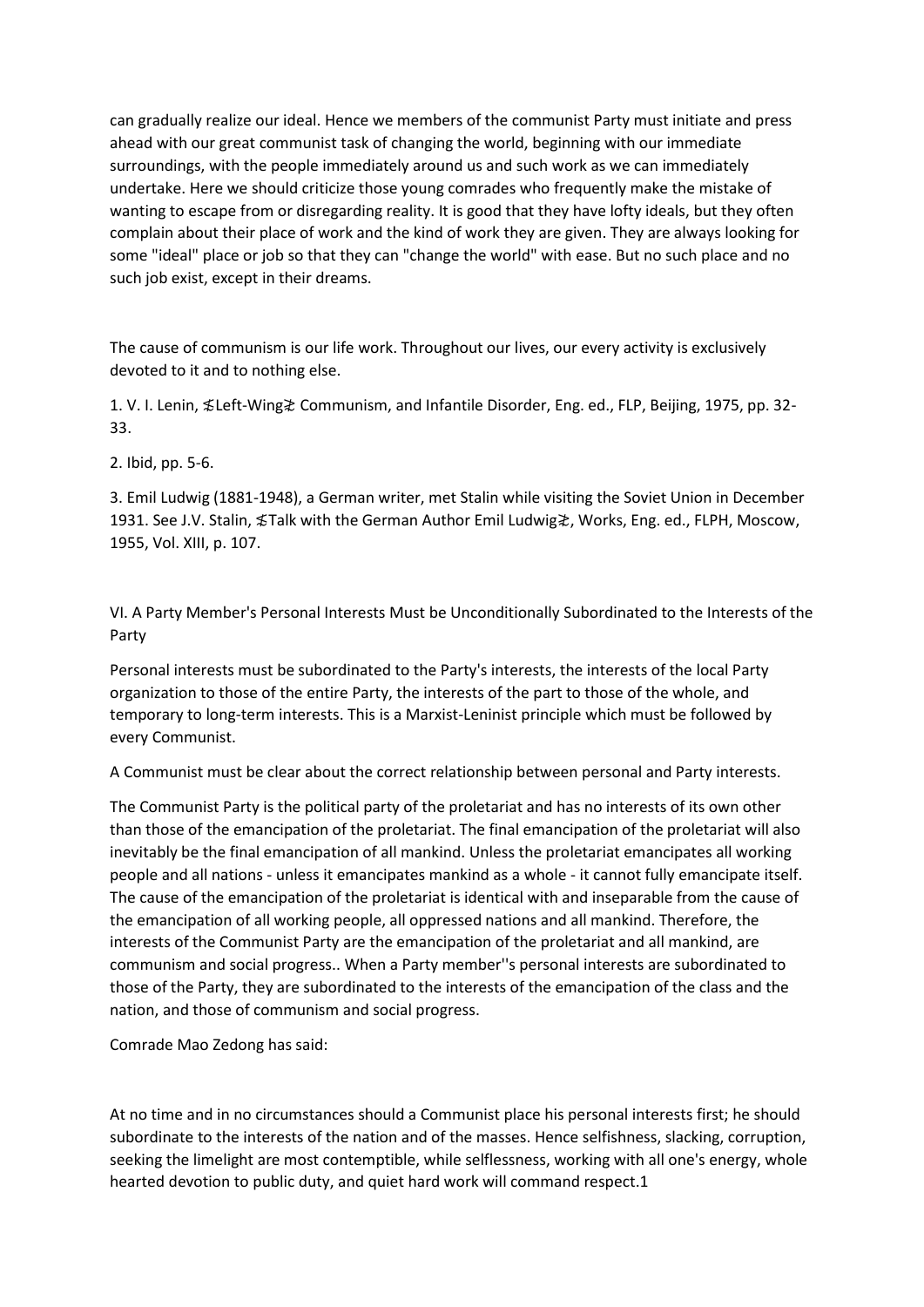The test of a Party member's loyalty to the Party, the revolution, the cause of communism is whether or not he can subordinate his personal interests absolutely and unconditionally to the interests of the Party whatever the circumstances.

At all times and all questions a party member should give first consideration to the interests of the Party as a whole and put them in the foremost and place personal matters and interests second. The supremacy of the Party's interests is the highest principle that must govern the thinking and actions of the members of our Party. In accordance with this principle, every Party member must completely identify his personal interests with those of the Party both in his thinking and in his actions of the members of our Party both in his thinking and in his actions. He must be able o yield to the interests of the Party without any hesitations or reluctance and sacrifice his personal interests what ever of the two are at variance. Unhesitating readiness to sacrifice personal interests and even one's life, for the Party and for the proletariat and for the emancipation of the nation and of all mankind - this is one expression of what we usually describe as "Party spirit", "Party sense" or "sense of organization'. It is the highest expression of communist morality, of the principled nature of the party of the proletariat and of the purest proletarian class consciousness.

Members of our Party should not have personal aims which are independent of the Party interests. Their personal aims must harmonize with the Party's interests. If the aim they set for themselves is to study Marxist-Leninist theory, to develop their ability in work, to establish revolutionary organizations and to lead the masses in successful revolutionary struggles - if their aim is more is to do more for the Party - then this personal aim harmonizes with the interests of the Party. The Party needs many such members and cadres. Apart from this aim, Party members should have no independent personal motives such as attaining position of fame, or playing the individual hero; otherwise they will depart from the interests of the Party and may even become careerists within the Party.

If a Party member thinks only of the communist interests and aims of the Party, is really selfless and has no personal aims and considerations divorced from those of the Party, and he ceaselessly raises the level of his political consciousness through revolutionary practice and through the study of Marxism-Leninism, then the following ensues.

First, he has a high communist morality. Taking a clear-cut, firm proletarian stand, he is able to show loyalty to and love for all comrades, all revolutionaries and working people, help them unreservedly and act towards them as equals, and he will never allow himself to hurt a single one of them for his own interests. He is able to feel for others, place himself in their position and be considerate of them. On the other hand, he is able to wage resolute struggle against the pernicious enemies of mankind and persevere in the fight for the interests of the Party, the proletariat and the emancipation of the nation and all mankind. "He is the first to worry and the last to enjoy himself".2 Whether in the Party of among the people, he is the first to suffer hardship and the last to enjoy comfort; he compares himself with others not with respect to the material enjoyment but to the amount of work done for the revolution and the spirit of hard endurance in the struggle. In times of adversity he steps forward boldly, and in times of difficulty he does his duty to the full. He has such revolutionary firmness and integrity that "neither riches nor honours can corrupt him, neither poverty nor lowly condition can make him swerve from principle, neither threats nor force can bend him".3

Second, he has the greatest revolutionary courage. Having no selfish motives, he has nothing to fear. Having done nothing to give himself a guilty conscience, he can lay bare and courageously correct his mistakes and short comings, which are like "an eclipse of the sun or the moon".4 Because he has the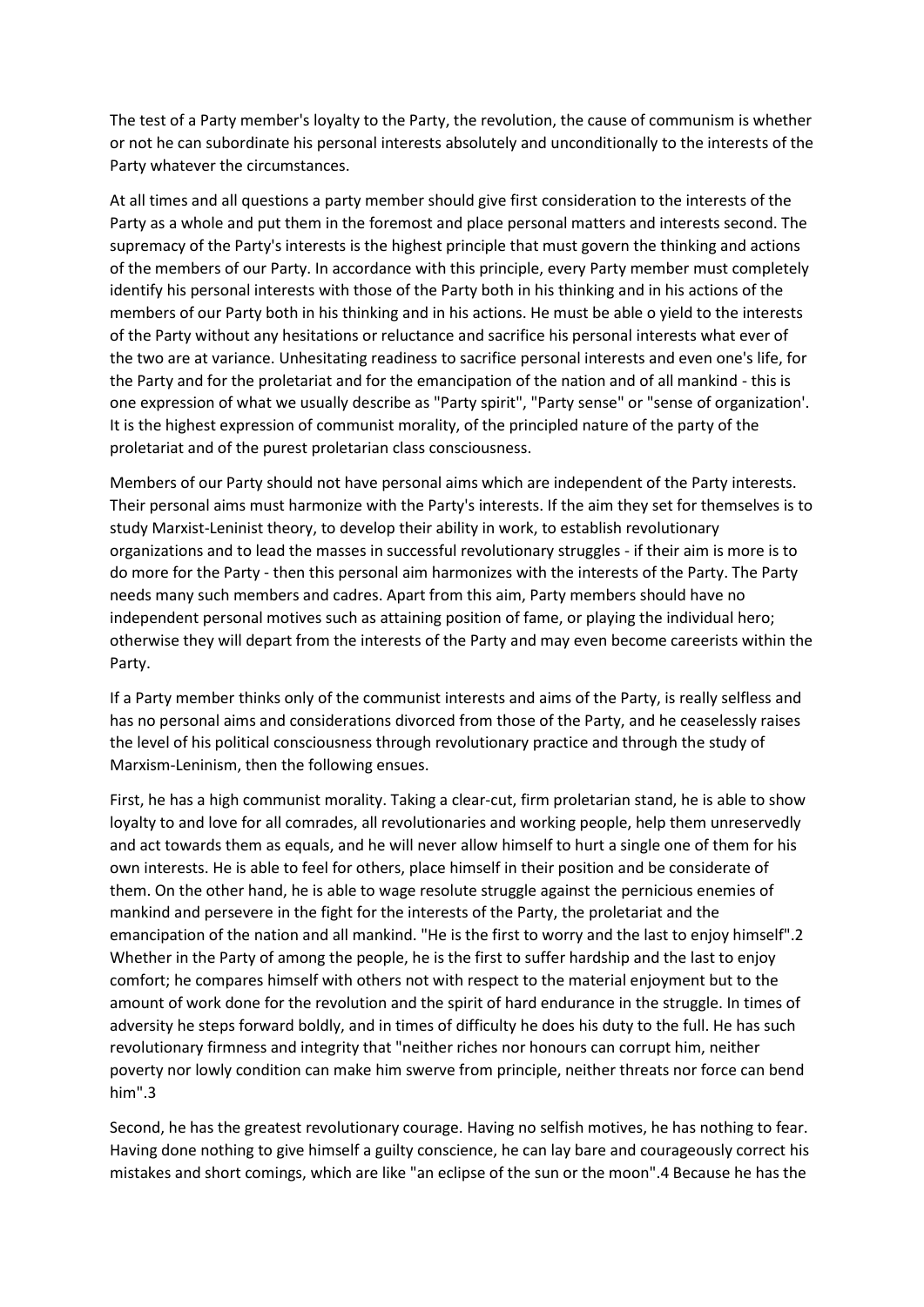courage of righteous conviction, he never fears the truth, courageously upholds it, spreads it and fights for it. Even if it is temporarily to his disadvantage and if, in upholding the truth, he suffers blows of all kinds, is censured by most other people and so finds himself in temporary (and honourable) isolation, even to the point where he may give up his life, he will still breast the waves to uphold the truth and will never drift with the tide.

Third, he learns how best to grasp the theory of Marxism-Leninism. He is able to apply them in keenly observing problems and in knowing and changing reality. Because he takes a clear-cut, firm proletarian stand and is tempered in Marxism-Leninism, he is free from personal apprehensions and self-interest, so that there is no impediment to his observation of things or distortion of his understanding of the truth. He seeks the truth from the facts, and he tests all theories and distinguishes what is true from what is false in revolutionary practice.

Fourth, he is the most sincere, most candid and happiest of men. Because he has no private axe to grind, nothing to conceal from the Party and nothing he cannot tell others, he has no problems of personal gain or loss and no personal anxieties other than for the interests of the Party and the revolution. Even when he is working on his own without supervision and therefore has the opportunity to do something bad, he is just as "watchful over himself when he is alone"5 and does not do anything harmful. His work bears examination and he is not afraid having it checked. He does not fear criticism and at the same time is able to criticize others with courage and sincerity.

Fifth, he has the greatest self-respect and self-esteem. For the sake of the Party and the revolution he can be most forbearing and tolerant towards comrades and can suffer wrong in the general interest, even enduring misunderstanding and humiliation without bitterness if the occasion so demands. No personal aims lead him to flatter anyone or to desire flattery from others. When it comes to personal matters, he knows how to conduct himself and has no need to humble himself in order to get help from others. He knows how to take good care of himself in the interests of the Party and the revolution and how to strengthen both his grasp of theory and his practical effectiveness. But when it is necessary to swallow humiliations and bear a heavy load for some important purpose in the cause of the Party and the revolution, he can take on the most difficult and vital tasks without the slightest reluctance, never passing the difficulties to others.

A member of the Communist Party should possess the finest and highest human virtues and take a clear-cut and firm Party and proletarian stand (that is, possess Party spirit and class spirit). Ours is a fine morality precisely because it is proletarian and communist. It is founded not on the protection of the interests of individuals or of the exploiting few, but on those of the great proletariat and the great mass of working people, of the cause of the final emancipation of all mankind, and the liberation of the whole world from the calamities of capitalism, and the building of a happy and beautiful communist world - t is a morality founded on the Marxist-Leninist theory of scientific communism. As we Communists see it, nothing can be more worthless or indefensible than to sacrifice oneself in the interests of an individual or a small minority. But it is the worthiest and most just thing in the world to sacrifice oneself for the Party, for the proletariat, for the emancipation of the nation and all mankind, for social progress and for the highest interests of the overwhelming majority of the people. Indeed, countless members of the Communist Party have looked death calmly in the face and made the ultimate sacrifice without the slightest hesitation. Most Communists consider it a matter of course to die for the sake of the cause, to lay down their lives for justice, when that is necessary. This does not stem from any revolutionary fanaticism or hunger for fame but from their scientific understanding of social development and their deep political consciousness. There is no morality in class society to compare with this high communist morality. The universal morality which supposedly transcends class is sheer deceptive nonsense and in fact a morality designed to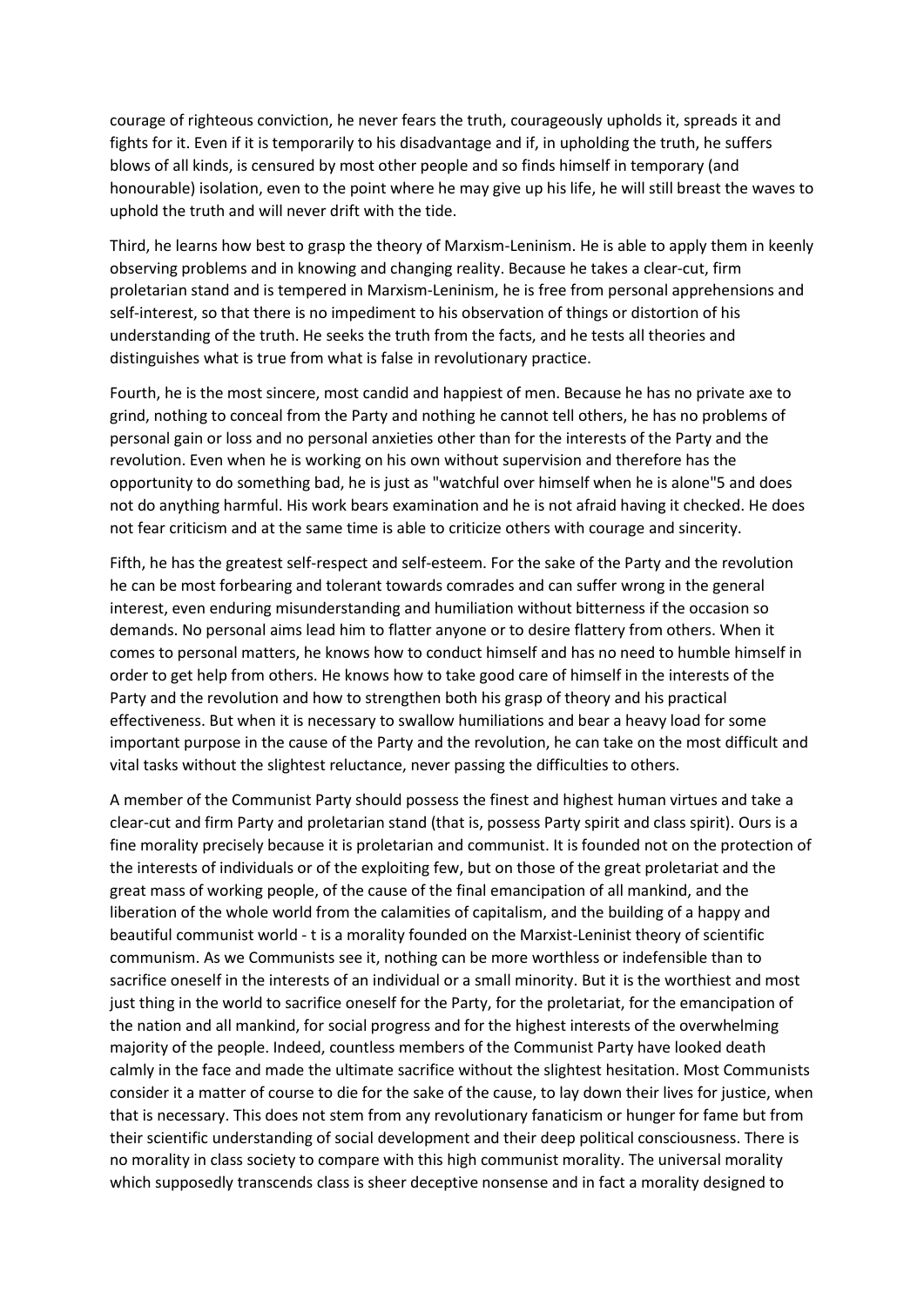protect the interests of the exploiting few. Such a concept of morality is always idealist. It is only we communists who build our morality on the scientific basis of historical materialism and proclaim its purpose to be the protection of the interests of the proletariat in the struggle for the emancipation of itself and all mankind.

The Communist Party represents the general and long-range interests of the proletariat and all mankind in their struggle for emancipation; the Party's interests are the concentrated expression of this cause. One must never regard the communist Party as a narrow clique, like the guild perusing the interests of its members. Anyone who does so is no Communist.

A Party member has interests of his own, which may be inconsistent with or even run counter to the interests of the Party in certain circumstances. Should this happen, it is incumbent on him to sacrifice his personal interests and unconditionally subordinate them to the interests of the Party; under no pretence or excuse may he sacrifice the Party's interests by clinging to his own. At all times and in all circumstances, he should fight heart and soul for the Party's interests and for the Party's development, regarding every success and victory won by the Party and the proletariat as his very own. Every Party member should strive to increase his effectiveness and ability in the service of the people. But this must be done in the fight for the advancement, success and victory of the Party's cause, and there must be no striving for individual development divorced from the fight to advance the Party's cause. The facts prove that only by complete devotion in the fight for the advancement, success and victory of the Party's cause can a Party member heighten his effectiveness and ability and that he cannot possibly make progress of heighten his ability in any other way. Hence a Party member can and must completely merge his personal interests with those of the Party.

Members of our Party are no ordinary people but the awakened vanguard fighters of the proletariat. They must conscientiously represent the class interests and class ideology of the proletariat. Therefore, their personal interests must never project beyond those of the party and the proletariat. It is all the more necessary for each cadre and leader of the Party to be a living embodiment of the general interests of the Party and the proletariat and to merge his personal interests completely in their general interests and aims. In present-day China, it is the proletariat that best represents the interests of national liberation, and therefore our Party members must be worthy champions of the interests of the nation as a whole.

Members of our Party must subordinate personal to Party interests and are required to sacrifice them to party interests if necessary. But this by no means implies that our Party does not recognise, or brushes aside, the personal interest of its members or that it wants to wipe out their individuality. Party members do have their personal problems to attend to, and, moreover, they should develop themselves according to their individual inclinations and aptitudes. Therefore, so long as the interests of the Party are not violated, a Party member can have his private and family life and develop his individual inclinations and aptitudes. At the same time, the Party will use every possibility to help members develop their individual inclinations and aptitudes in conformity with its interests, furnish them with suitable work and working conditions and commend and reward them. As far as possible, the Party will attend to and safeguard its members' essential interests; for example,, it will give them the opportunity to study and to acquire an education, it will help them cope with health and family problems and, when necessary, it will even give up some of its work in order to preserve comrades working under the rule of reaction. But all this has no other purpose than the overall interests of the Party. For the fulfillment of its tasks the Party must ensure that members have the conditions necessary for life, work and education so that they can perform their tasks with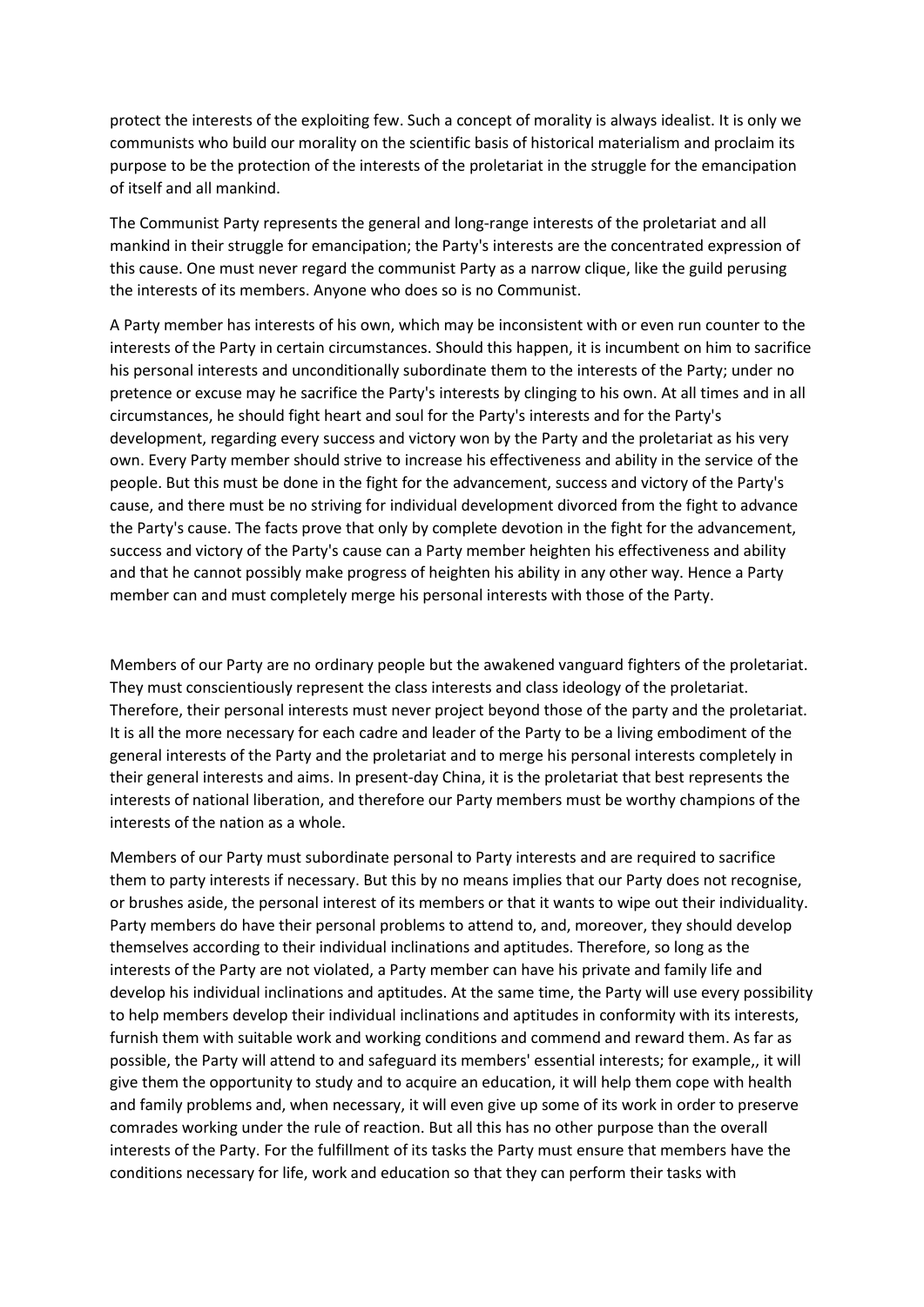enthusiasm and without worry. Comrades in responsible Party positions must bear all this in mind when they deal with Party members' problems.

To sum up, on his side, each Party member should completely submit himself to the interests of the Party and self-sacrificingly devote himself to the public duty. He should forego all personal aims and private considerations which conflict with the Party's interests. He should not think of himself all the time, make endless personal demands on the Party or blame the Party for not promoting or rewarding him. Whatever the circumstances, he should study hard, try to make progress, be courageous in struggle and make ceaseless efforts to raise the level of his political consciousness and his understanding of Marxism-Leninism, so as to be able to contribute more to the Party and the revolution. On their side all Party organizations and comrades in responsible positions, in dealing with the problems of Party members, should see how they work, live and study. and enable them to work better for the Party, ceaselessly develop themselves and raise their level in the course of the revolutionary struggle of the proletariat. In particular, attention should be paid to comrades who are really selfless and who serve the people well. Only so, through combined attention and effort by both sides can the interests of the Party be well served.

1. ≴The Roll of the Chinese Communist Party in the National War≵, Selected Works of Mao Zedong, Eng. ed., FLP, Beijing, 1975, Vol. II p. 198.

2. See Yue Yang Lou Ji, by Fan Zhongyan (989-1052) of the Song Dynasty.

3. From Mencius, Book III, ≴Teng Wen Gong≵, Part II.

4. See the Confucian Analects, Book XIX , ≴Zi Zhang≵, Chapter 21. ≴The faults of superior men are like the eclipses of the sun and the moon. When they appear, all men see them; when he corrects them, all men look up to him.≵

5. See the Confucian ≴Doctrine of the Mean≵ in the Book of Rites: ≴There is nothing more visible than what is secret, and nothing more manifest than that which is minute. Therefore the superior man is watchful over himself when he is alone.≵

VII. Examples of Wrong Ideology in the Party

In the light of what has been said, we can see that if an understanding of communism and a correct correlation between personal and Party interests are taken as the standard for evaluating Party members and cadres, many measure up to it and can serve as models, but some do not yet measure up to this standard and still have various wrong ideas to some degree or other. It may not be amiss if I outline these wrong ideas for our comrades' attention.

What are fundamentally the wrong ideas to be found among comrades in our Party?

First. The people joining our Party not only differ in in class origin and personal class status but also carry with them aims and motives of every description. Many, of course, join the Party in order to bring about communism and attain the great goal of the emancipation of the proletariat and all mankind, but some do so for other reasons and with other aims. For example, some comrades of peasant background used to think that communism meant "expropriation of local tyrants and distribution of the land". When they first joined, they had no understanding of the real meaning of communism. Today, quite a number of people join the Party chiefly because it is resolute in resisting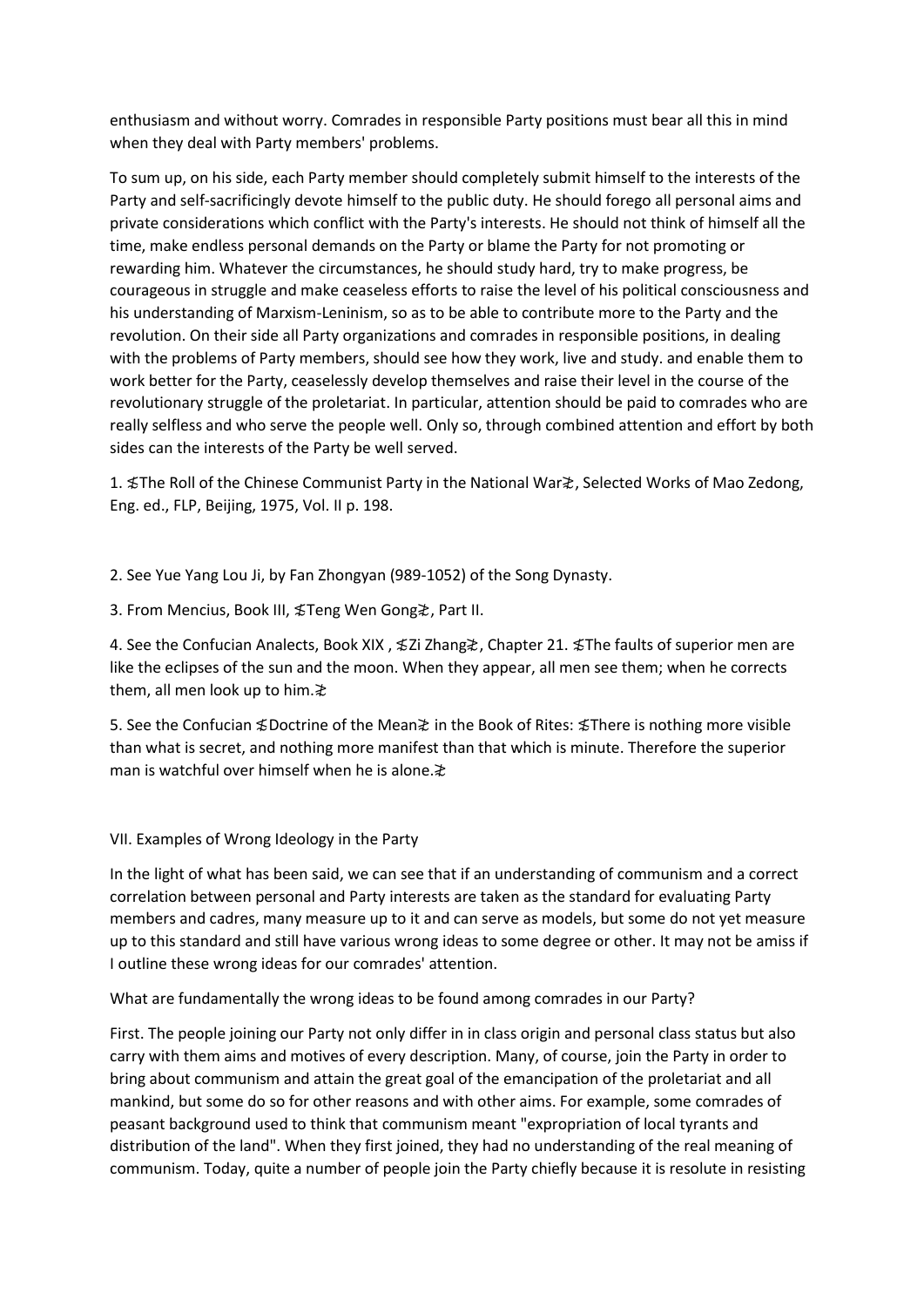Japan and advocates the Anti-Japanese National United Front. Others join our ranks because they admire the communist Party for its good reputation or because they realize in a vague way that it can save China. Still others are seeking a future for themselves, chiefly because they have no other way out - they have no fixed occupation, are out of work, lack the means of study, or want to escape from family bondage or forced marriage, etc. A few even join because they count on the Party to get their taxes reduced, or because they hope to "make their mark" some day, or because their relatives or friends have brought them in, etc. Naturally, such comrades do not have a clear-cut and stable communist world outlook, do not understand the greatness of the communist cause and the difficulties besetting it, and lack a firm proletarian stand point. Naturally too, some of them will waver or change somewhat in certain circumstances at certain critical turning points. Since they bring all sorts of ideas with them into the Party, it is most important that they should be educated and should train and temper themselves. Otherwise they cannot become revolutionary fighters of the proletariat.

Nevertheless, there is no terrible problem here. After all, it is not a bad thing that people turn to the Communist Party, enter it seeking a way out of their predicament and approve of its policy. They are not mistaken in coming to us. We welcome them - everyone except for enemy agents, traitors, careerists and ambitious climbers. Provided they accept and are ready to abide by the Party's Programme and Constitution, work in one of the Party's organizations and pay membership dues, they may be admitted into the Communist Party. As for deeping their study and understanding of communism and the Partys Programme and Constitution, they can do so after joining the Party and can temper and train themselves in revolutionary struggle on the basis of what they learn; in this way they have every possibility of becoming very good Communists. Indeed, for most people it is impossible to have a proufound understanding of communism and the Partys Programme and Constitution before joining the Party. That is why we can only prescribe acceptance, and not a thorough understanding of the Partys Programme and Constitution as a condition for admission. Although many people do not have a thorough understanding of communism before joining, it is possible for them to become active fighters in the communist and revolutionary movements of the time. They can become politically conscious Communists provided they study hard after joining the Party. Furthermore, our Party Constitution stipulates that members are free to withdraw form the Party (there is no freedom of admission). Any member is free to notify the Party that he is withdrawing from it if he lacks a profound belief in communism, or cannot live a strict Party life, or for any other reason, and the Party gives him the freedom to withdraw. It will do nothing against him unless he gives away Party secrets or engages in wrecking activities against the Party after he leaves. As for careerists and spies who have wormed their way into the Party, of course they have to be expelled. Only thus can we preserve the purity of our Party.

Second. Fairly strong individualism and selfishness are still to be found in some members of our Party.

The individualism expresses itself as follows. Some people habitually place their personal interests above those of the Party when it comes to practical matters; they are preoccupied with personal gain and loss and always calculate in terms of personal interests; they abuse the public trust, turning their Party work to private advantage of one kind or another; or they attack comrades they dislike and wreak private vengeance, on high-sounding pretexts of principle or Party interests. When it comes to status, material benefits and other questions affecting everyday life, they invariably try to get more than others, compare themselves with those at the top, diligently strive after greater personal benefits and crow when they get them. But when it comes to work, they like to compare themselves with those who are less capable. When there hard hardships to beat they make themselves scarce. In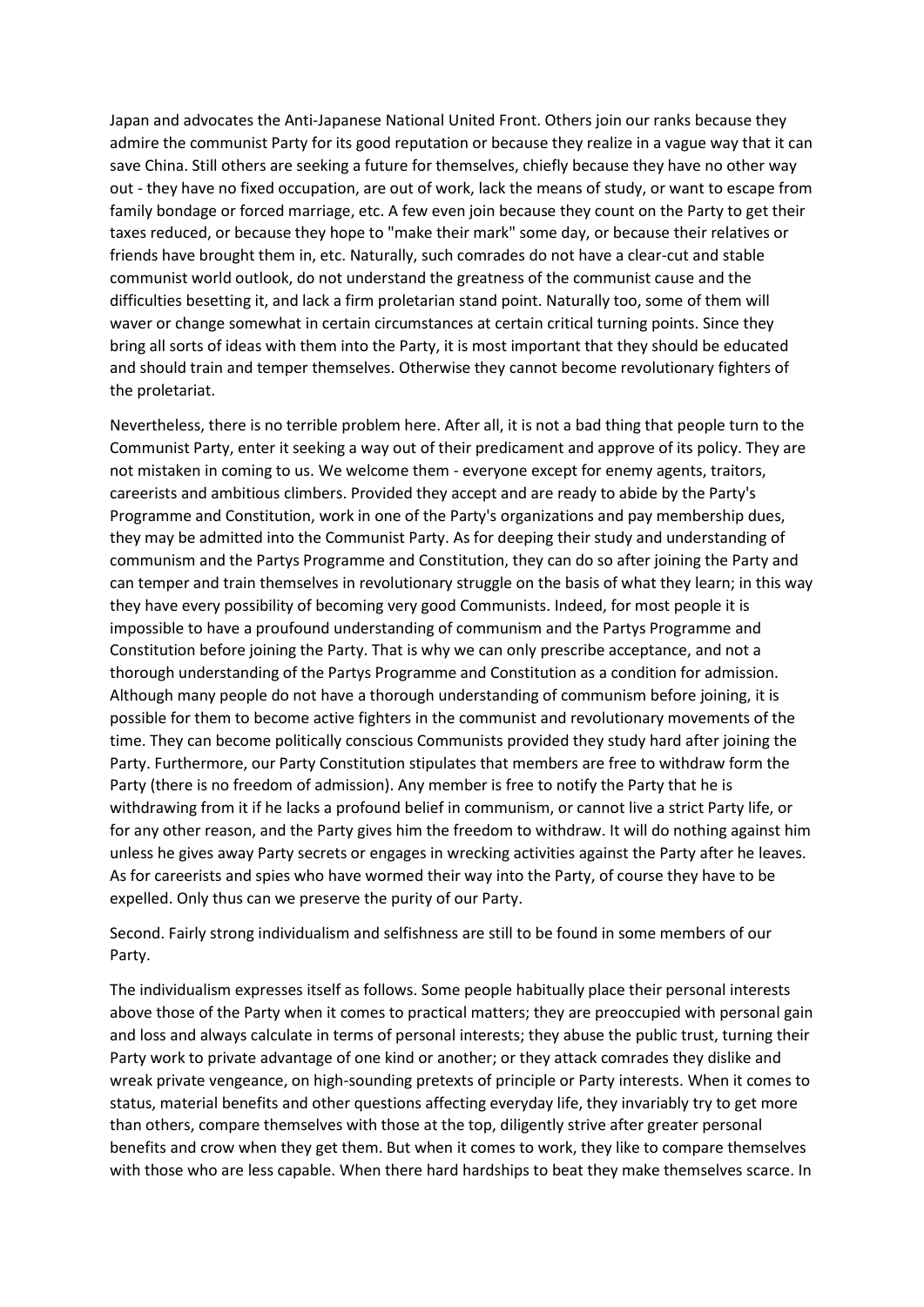times of danger they want to run away. When it comes to orderlies they always want more. Their living quarters must be of the best, and they want to show off and bask in the Party's glory. They want to grab all the good things of life, but when it comes to the "unpleasant things", they think these are for others. The heads of such people are stuffed with the ideology of the exploiting classes. They believe that "every man is for himself or that Heaven and Earth will destroy him", man is a "selfish animal", and "no one in the world is genuinely unselfish, unless he is a simpleton or an idiot". They even use such exploiting class rubbish to justify their own selfishness and individualism. There are such people in our Party.

This type of self-seeking individualism often manifests itself inside the Party in unprincipled quarrelling, factional struggle, sectarianism and departmentalism; it manifests itself in disrespect for and wilful violation of Party discipline. Most unprincipled struggles originate in personal interests. Those who go in for factional struggle and are given to sectarianism usually place their own individual interests or the interests of a small minority, above those of the Party. Often, in their unprincipled factional struggles they deliberately undermine Party organization and discipline, making unprincipled and sometimes calculated attacks on certain people, while contracting unprincipled friendships to avoid giving offence, to cover up for one another, to sing each other's praises, etc.

Departmentalism within the Party arises chiefly because some comrades only see the interest of the part, i.e., the work of their own department of locality, and fail to see the interests of the whole, i.e., the interests of the entire Party and the work of other departments and localities. Politically and ideologically, this resembles the guild outlook. Not all comrades who make the mistake of departmentalism are necessarily prompted by individualism, but people with an individualist ideology usually make the mistake of departmentalism.

Third. Conceit, the idea of individualistic heroism, ostentatiousness, etc., are still to be found, to a greater or lesser extent, in the minds of quite a few Party comrades.

The first consideration of people with such notions is their position in the Party. They like to show off and to have people sing their praises and flatter them. They are ambitious, they like to cut a dash, to claim credit for themselves and to get the limelight, and they like to keep everything in their own hands and lack a democratic style of work. They are extremely vain and unwilling to immerse themselves in hard work or do routine or technical jobs. They are arrogant, and whenever they accomplish something they throw their weight about, become overbearing and try to domineer, and they do not treat others as equals in a modest and friendly way. They are complacent, talk down to and lecture people and order others about, and they are always trying to tread on people's necks; they do not learn modestly from others, particularly from the masses, and do not accept even wellgrounded opinions and criticisms. They can bear promotion but not demotion, they can bear fair weather but not foul, and they cannot bear being misunderstood or wronged. As their baleful yearning for fame has not yet been uprooted they try to dress themselves up as "great men" and "heroes" in the communist movement and stop at nothing to gratify their desire. When they fail to achieve this object, or when they are misunderstood or wronged there is a danger that they will vacillate. Quite a number of people have vacillated and left our Party for such reasons in the course of its history. Exploiting class ideas still linger in the minds of such people, who fail to understand the greatness of the cause of communism and who lack the communist breadth of vision.

Communists must not be in the least complacent or arrogant. Granted that some comrades are very capable, have done some good work and have to their credit considerable achievements which may be reckoned "great" and on which they might well preen themselves (for example, our army comrades who have led thousands and tens of thousands of men in battle and won victories, or the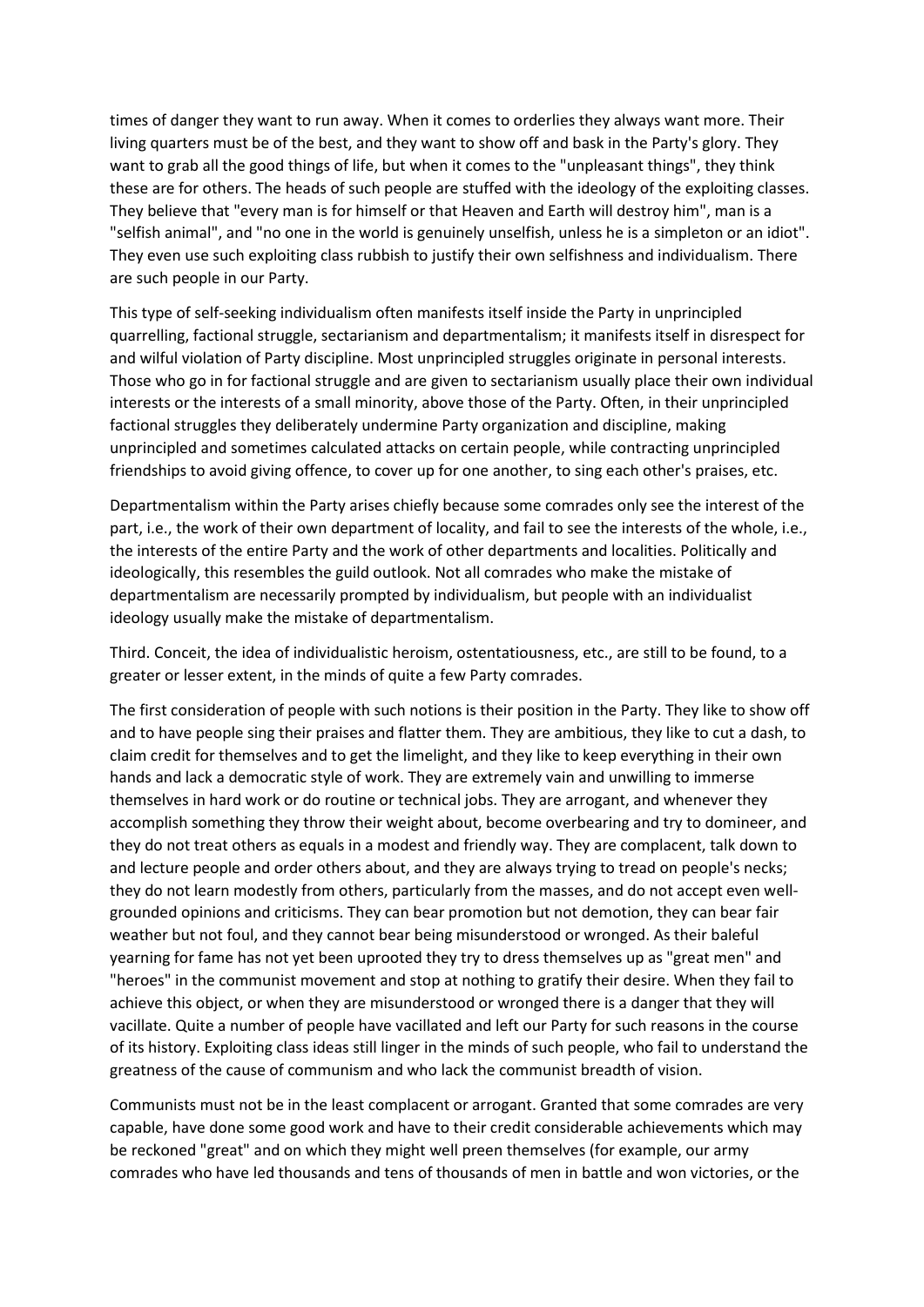leaders of our Party and mass work in various places who have brought about fairly significant changes in the situation). Yet after all, how great are these achievements compared with the communist cause as a whole?

And for persons with a communist world outlook, what is there worth preening oneself about in these achievements?

For a Communist to do his work properly and well is no more than his duty. He should guard against complacency and arrogance and do his best to make no mistakes, or as few as possible.

What is there in personal position for a Communist to bother about? No one's position is higher than an emperor's, and yet what is an emperor compared with a fighter in the cause of communism? Is he not just "a drop in the ocean" as Comrade Stalin put it? So what is there in personal position worth bothering or bragging about?

Yes, we need countless communist heroes and many mass leaders of great prestige in our Party and in the communist movement. At present we really have too few of them and have yet to train and temper large numbers of good communist revolutionary leaders and heroes in all fields. This is indeed very important for our cause and must not be neglected. Whoever takes it lightly is ignorant of how to advance the cause of communism. Its advancement requires that we should greatly enhance the revolutionary spirit of enterprise among our Party members and bring their vitality into full play. We have to admit that so far we have not done enough in this respect. This is shown, for instance, by the fact that some Party members do not study hard and have little interest in politics and theory. Therefore, while we are opposed to individualistic heroism and ostentatiousness , we are certainly not opposed to a spirit of enterprise in the Party members. The desire to make progress in the interests of the people is the most precious quality in a Communist. But the communist, proletarian spirit of enterprise is entirely different from the individualist "spirit of enterprise". The former means seeking truth, upholding it and fighting for it with the greatest effectiveness. It is progressive and opens up unlimited prospects of development, while the latter offers no prospects even for the individual, for people with an individualist ideology are usually driven by their personal interest into deliberately brushing aside, covering up or distorting the truth.

Our comrades must understand that genuine leaders and heroes in the communist movement are never individualistic, nor are they ever self-styled or self-appointed. Anyone who styles himself a leader or reaches after leadership can never become a leader of the Party. The rank and file of our Party will not make leaders of people who are prone to conceit, individualistic heroism, ostentatiousness, personal ambition and vanity. No member of our Party has any right to demand that the rank and file should support or keep him as a leader. Only those who are entirely selfless and devoted to the Party, only those with an excellent communist morality and fine communist qualities, who have grasped the theory and method of Marxism-Leninism, who have considerable practical ability, who can direct Party work correctly and who study hard and make constant progress can win the trust of the Party and the confidence and support of the rank and file, and so become leaders and heroes in the communist movement.

Our comrades must also understand that a member, or a leader and hero, whoever he may be, can only do part of the work, can only carry part of the responsibility, in the communist movement. The communist cause is an undertaking which requires the collective efforts of tens of millions of people over a long period of time and which cannot be encompassed by any one individual alone. Even such great men as Marx, Engels, Lenin and Stalin could only perform part of the work needed by the communist cause. The cause for which they worked requires the joint effort and sustained labour of tens of millions of us. We ordinary Communists are also doing part of the work of the communist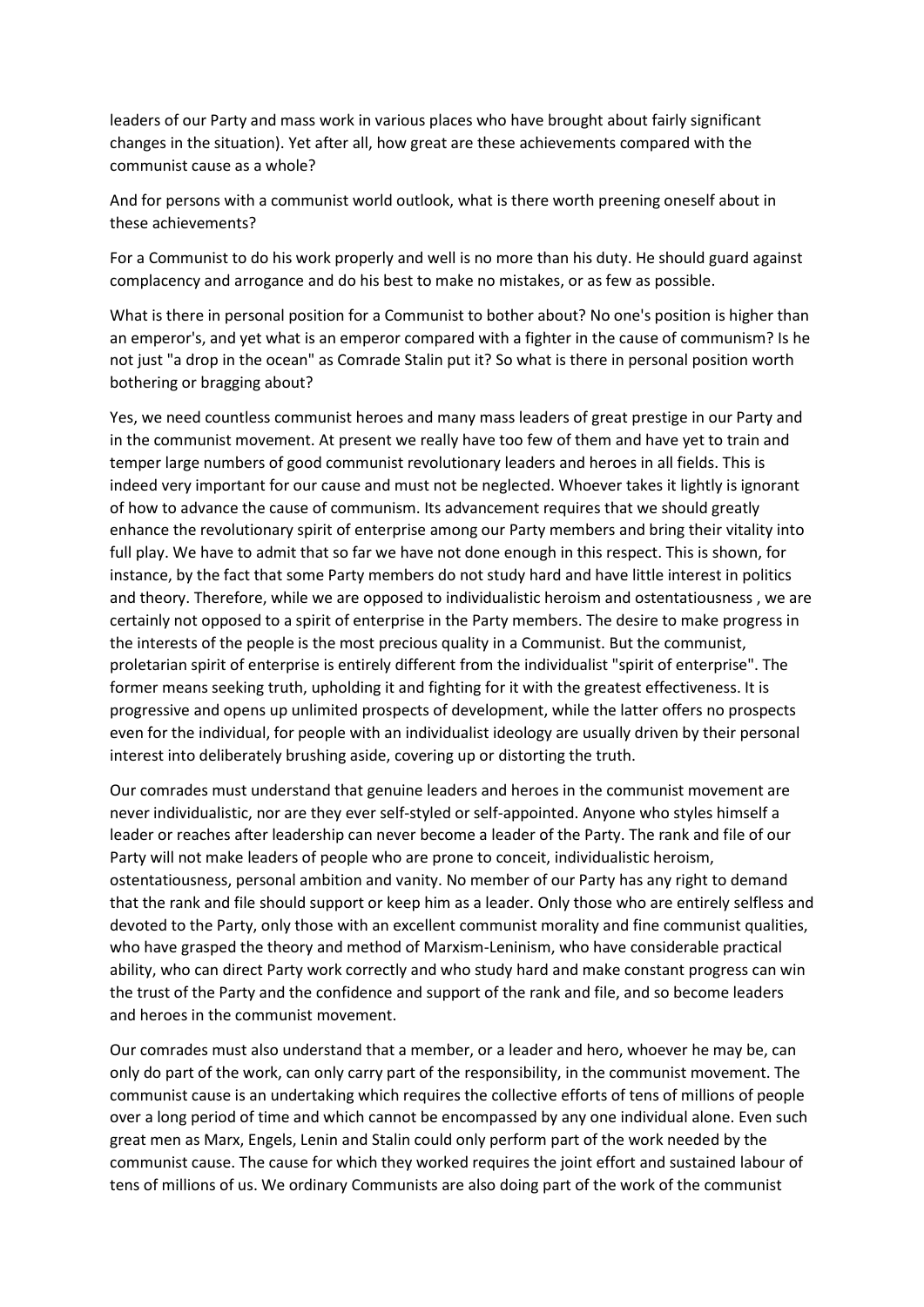cause and carrying part of the responsibility. Of course, our part is much smaller than that of Marx, Engles, Lenin or Stalin. Nevertheless, we have a small part. Big or small, it is all part of the great cause. Therefore, if only we do our part of the work well, we can consider that we have done our duty. Naturally we should try our best to do more, but if we cannot and can only do a little, that is also useful and just as honourable. In any case, we should at least not hamper the progress of the communist cause, but should do our part, whether big of small, and perform our work well, be it heavy or light; that is the correct attitude for every member of our Party. Comrades who are unwilling to undertake technical work think that it stifles their talents, that it prevents them from becoming famous (actually it does not, as witness the technical worker Stakhanov1 and from giving full play to their abilities and that it kills some of the enterprising spirit which all Communists should have. This view is wrong. Technical work occupies a very important place in our Party work, and comrades engaged in it are doing their share in the communist cause no less than comrades engaged in other jobs. The proper attitude for a Communist is to do whatever work the Party requires of him and do it happily and well, whether it suits his inclinations of not.

Naturally, in assigning work to members, the Party organization and the responsible Party comrades should, as far as possible, take their individual inclinations and aptitudes into consideration, develop their strong points and stimulate their zeal to go forward. However, no Communist must refuse a Party assignment on the grounds of personal preference.

Fourth, A small number of comrades are deeply imbued with the ideology of the exploiting classes. They are usually unscrupulous in dealing with comrades and in handling problems inside the Party, and are utterly devoid of the great and sincere proletarian communist spirit of mutual help and solidarity.

People with this ideology always want to climb over the heads of others in the Party and, to this end, resort to attacking others and doing them harm. They are jealous of those more capable than themselves. They always try to pull down those who are moving ahead of them. They cannot bear playing second fiddle and think only of themselves and never of others. When other comrades are suffering difficulties of setbacks, they gloat or secretly rejoice and have no comradely sympathy at all. They even scheme to injure comrades "drop on one who has fallen into a well", and take advantage of comrades' weaknesses and difficulties to attack and harm them. They "crawl through any crack" and exploit and exacerbate any weakness in Party organization and work for their personal advantage.. They love to stir up trouble in the Party, speak ill of others behind their backs and engage in intrigues in order to sow dissension between comrades. They love to join in any unprincipled dispute that may occur in the Party and take great interest in unprincipled quarrels. They are especially active in stirring up and aggravating such quarrels when the Party is in difficulties. In short, they are thoroughly crooked and lack all integrity. Would it not be absurd to describe such people as being able to grasp the Marxist-Leninist theory and method and give expression to proletarian ideology? It is only too clear that all they express is the ideology of the declining exploiting classes.

All exploiters must do harm to other people in order to expand. To increase their wealth, or to avoid bankruptcy in an economic crisis, bigger capitalists must squeeze many smaller capitalists out of existence and drive countless workers to starvation. To enrich themselves, landlords must exploit peasants and deprive many of them of their land. In order to expand, fascist Germany, Italy and Japan must devastate other countries; they have subjugated Austria, Czechoslovakia, and Abyssinia2 and are committing aggression against China. Exploiters always harm and ruin other people as a necessary precondition for their own expansion; their happiness is founded on the suffering of others. Among the exploiters, therefore, genuine firm unity, genuine mutual help, and genuine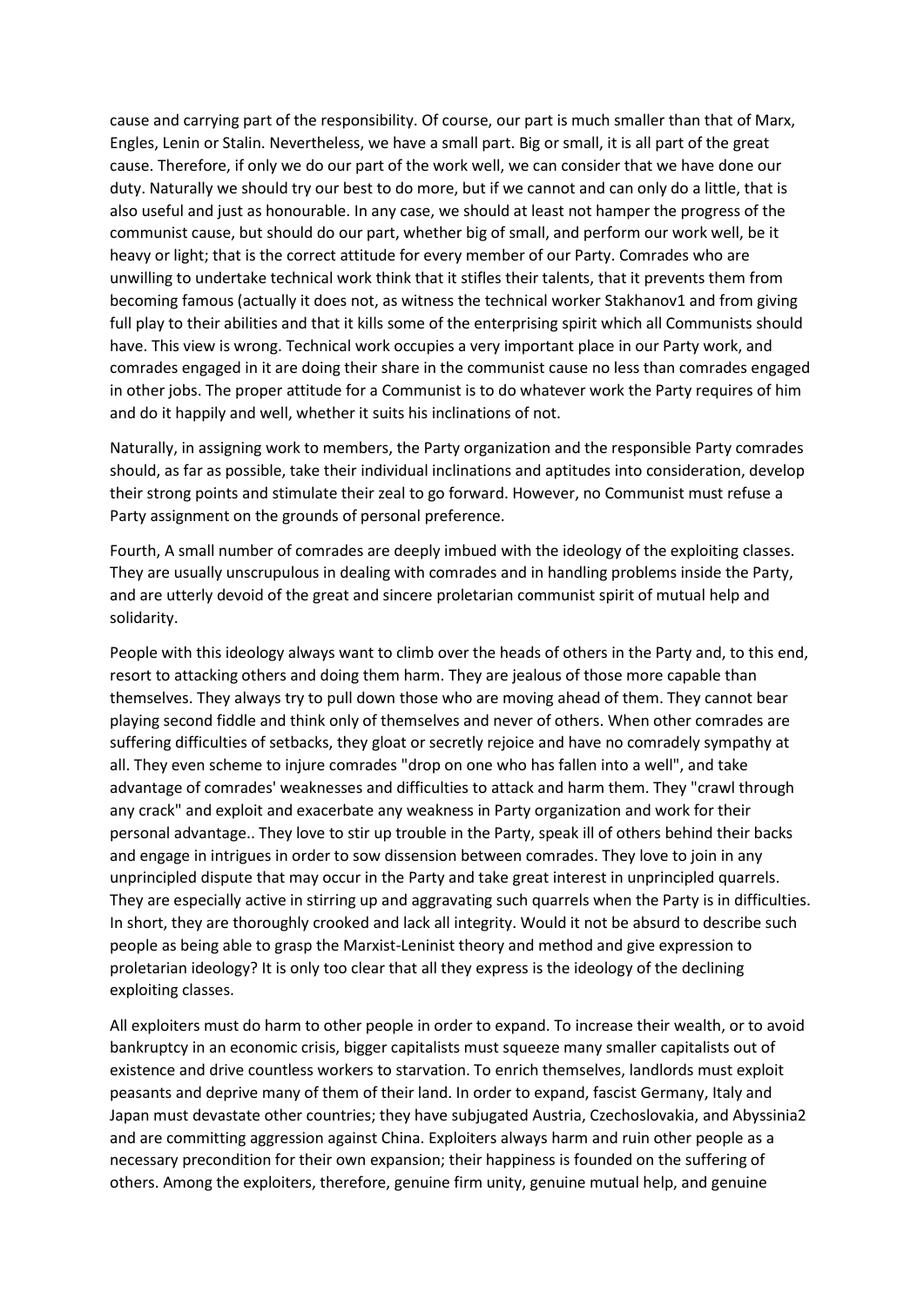human sympathy are impossible; they inevitably engage in intrigues and underhand activities in order to ruin others. Yet they have to lie and pose as saints and pillars of justice before the people. Such are the distinguishing characteristics of all declining exploiting classes. These man be models of "fine" ethical conduct for the exploiters, but they are most criminal from the point of view of the proletariat and the masses.

The proletariat is the complete antithesis of the exploiting classes. It does not exploit others but is itself exploited. There is no conflict of basic interests within its ranks or between it and the other oppressed and exploited working people. Far from needing to harm other working people or impede their development for the sake of its own development and emancipation, the proletariat most forge the closest unity with them in the common struggle. If the proletariat is to emancipate itself, it must at the same time emancipate all other working people and emancipate all mankind. There can be no such thing as the separate emancipation of a single worker or section of workers. The proletariat must carry the cause of the emancipation of humanity through to the end, fighting step by step for the liberation of all mankind, and there can be no giving up or compromising half-way.

As a result of this objective position occupied by the proletariat, the ideology of the politically conscious workers is the diametrical opposite of that of the exploiters. Communists are vanguard fighters of the proletariat, who arm themselves with Marxism-Leninism and are ruthless towards the people's enemies but never towards the toilers, their class brothers and comrades. They differentiate clearly and sharply between the attitudes and methods to be adopted against the enemy and those to be adopted towards their comrades and friends. They cherish great and sincere friendship, warmth and sympathy for other members of their own class and for all oppressed and exploited working people, towards whom they show a fine spirit of mutual help, firm unity and genuine equality. They are absolutely opposed to privileges of any kind for anyone, consider it impermissible to think in terms of privilege for themselves, and would deem it unthinkable and even a disgrace, to occupy a privileged position among the people. If they themselves are to develop and improve status, they must develop others and improve the status of all the working people at the same time. They are anxious not to fall behind, whether ideologically or politically or in their work, and they have a sturdy spirit of enterprise, but at the same time they esteem, cherish and support those who are ahead of them in these respects and, without any jealousy, do their best to learn from them. They are deeply concerned with the sufferings and privations of their own class and of all working people, they are concerned with all the struggles of the working people for emancipation anywhere in the world, regarding every victory or defeat for the working people anywhere as their own victory of defeat, and therefore displaying the greatest solidarity. They consider it wrong to be indifferent to the struggle of the working and oppressed people for liberation and criminal to gloat over their setbacks They cherish their own comrades and brothers, whose weaknesses and mistakes they criticize frankly and sincerely (and this shows genuine affection); in matters of principle they never gloss over and accommodate, let alone encourage mistakes (to accommodate or even to encourage others' mistakes does not betoken genuine affection for one's comrades). They do everything possible to help comrades overcome weaknesses and correct mistakes and never exploit or aggravate these weaknesses and mistakes to get comrades into trouble, let alone cause the mistakes to develop beyond correction. Not harbouring any desire to settle old scores, they can return good for evil to their own comrades and brothers and help them straighten themselves out. They can be strict with themselves and lenient with others. The stand they take is firm, strict and principled, their attitude is frank, upright and responsible, they do not give way on matters of principle, they do not tolerate anyone who harms the Party, they do not permit anyone to insult them and are particularly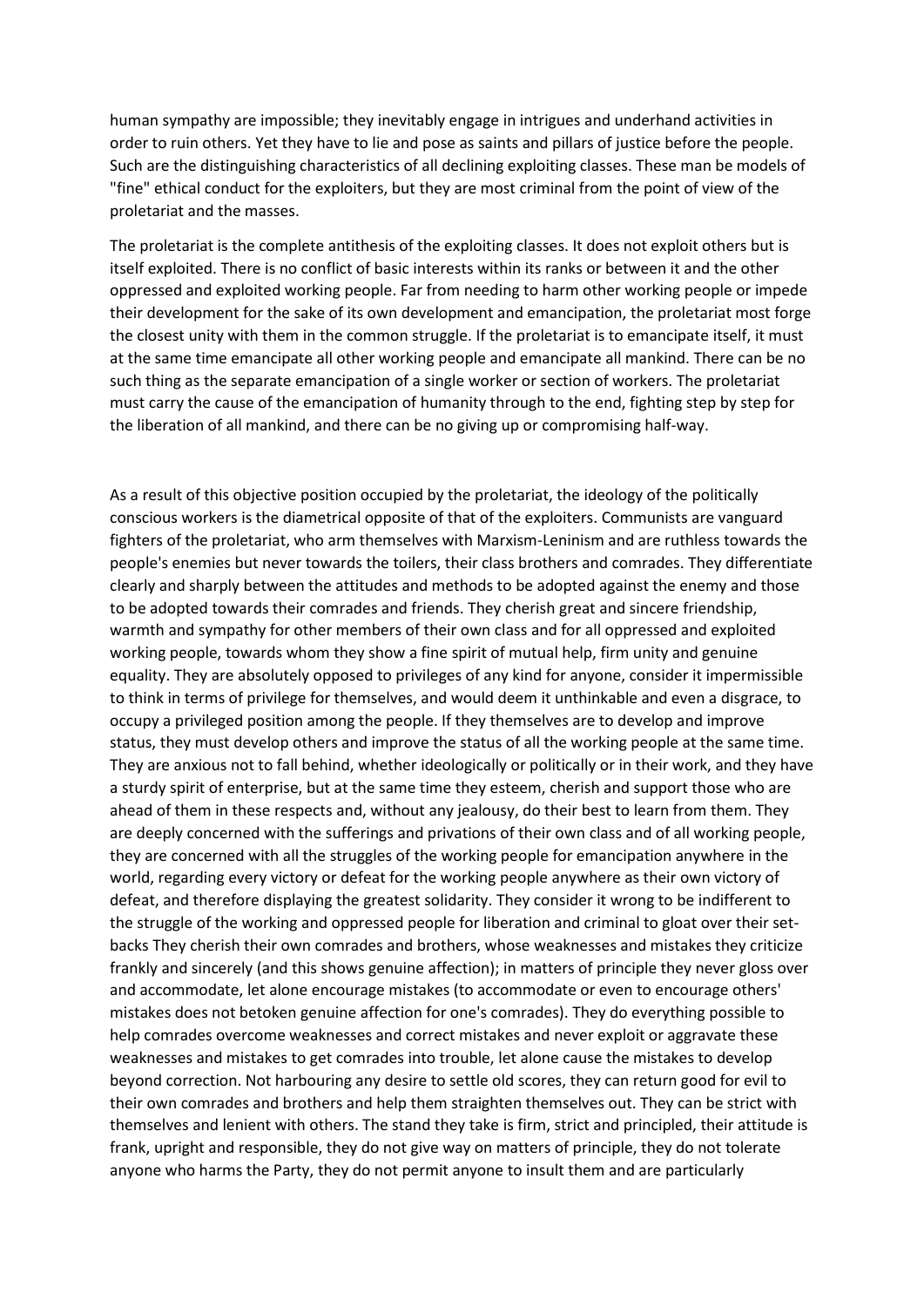contemptuous of adulation and flattery as contrary to all principle. They oppose all unprincipled struggles; they do not let themselves become involved in such struggles and are not swayed or affected by irresponsible or casual criticism made behind their backs as to depart from principle, become incapable of thinking calmly or lose their composure. Such are the proletarian qualities in the most concentrated, exemplary and concrete form. These qualities represent everything of integrity in present-day society. Indeed it is the Communist Party that represents human integrity. We must foster and enhance such proletarian integrity and overcome all that is crooked and evil.

Fifth. Pettiness, fussing over trifles and ignoring the general interest are faults still prevalent among some Party members. These comrades lack the nature and breadth of vision of Communists and are blind to the bigger things; they relish only the immediate and petty. They do not take much interest in the great problems and events in the Party and the revolution, but are always fussing over the merest trifles about which they enter into ponderous and endless arguments and become highly disturbed. Such people are also easily led by the nose when they receive some small favour or kindness. They have the petty-mindedness characteristic of small rural producers.

There are other people who do not seem to have a clear-cut and definite attitude in their Party life, people who shift and hedge. They are actually of two kinds; for one kind the question is one of understanding and for the other, of moral character. The latter are always opportunistic in their personal behaviour, curry favour with all sides and try to please everybody. They tailor their words to the person and the circumstances, tack with the wind and show no principle whatsoever. Such are their characteristics. Sometimes, they wait and see what will suit the occasion, like the bat in Aesop's Fables,3 and then move over to the winning side. Such-double faced creatures, who are neither fish nor fowl, are not altogether unknown in our ranks. They have the traits of the old-fashioned merchant. In addition, there are some individuals who, unable to resist the lure of the old society's exploiting classes, with their glittering world, their money and their women, begin to waver, go wrong and eventually to betray the Party and the revolution.

Finally, the ideology of some of our Party comrades often reflects the impetuosity and vacillation of the petty-bourgeoisie and the destructiveness of the lumpen-proletariat and certain bankrupt peasants, but I shall not go into this question here.

To sum up, our Party represents the great and powerful proletarian communist ideology, but it must be noted that all kinds of non-proletarian ideology - including even the ideology of the declining exploiting classes - are still reflected to a greater or lesser degree in the minds of certain comrades. At times such ideology is dormant in the Party, revealing itself only in insignificant matters of everyday life; but at other times it becomes active, systematically revealing itself in a whole variety of questions of Party principle, in major political questions and in problems of inner Party struggle. Certain sections of links in the Party organization may come to be dominated and corroded by such erroneous ideology, and in extreme cases in may even temporarily dominate key links in the Party leadership, as in the periods when people like Chen Duxiu4 and Zhang Guotao5 were in control. In normal periods, however, it is held in check by the correct proletarian ideology. These are all manifestations within the Party of the struggle between the proletarian and non-proletarian ideology. Similarly with some individual Party members. At times what is wrong in their ideology lies dormant and under control, but at other times it may grow and even dominate their actions. This is a manifestation among individual Party members of the contradiction and struggle between proletarian and non-proletarian ideology. For our Party members, ideological self-cultivation means that they must conscientiously use the proletarian ideology and the communist world outlook to overcome and eliminate all the various kinds of incorrect, non-proletarian ideology.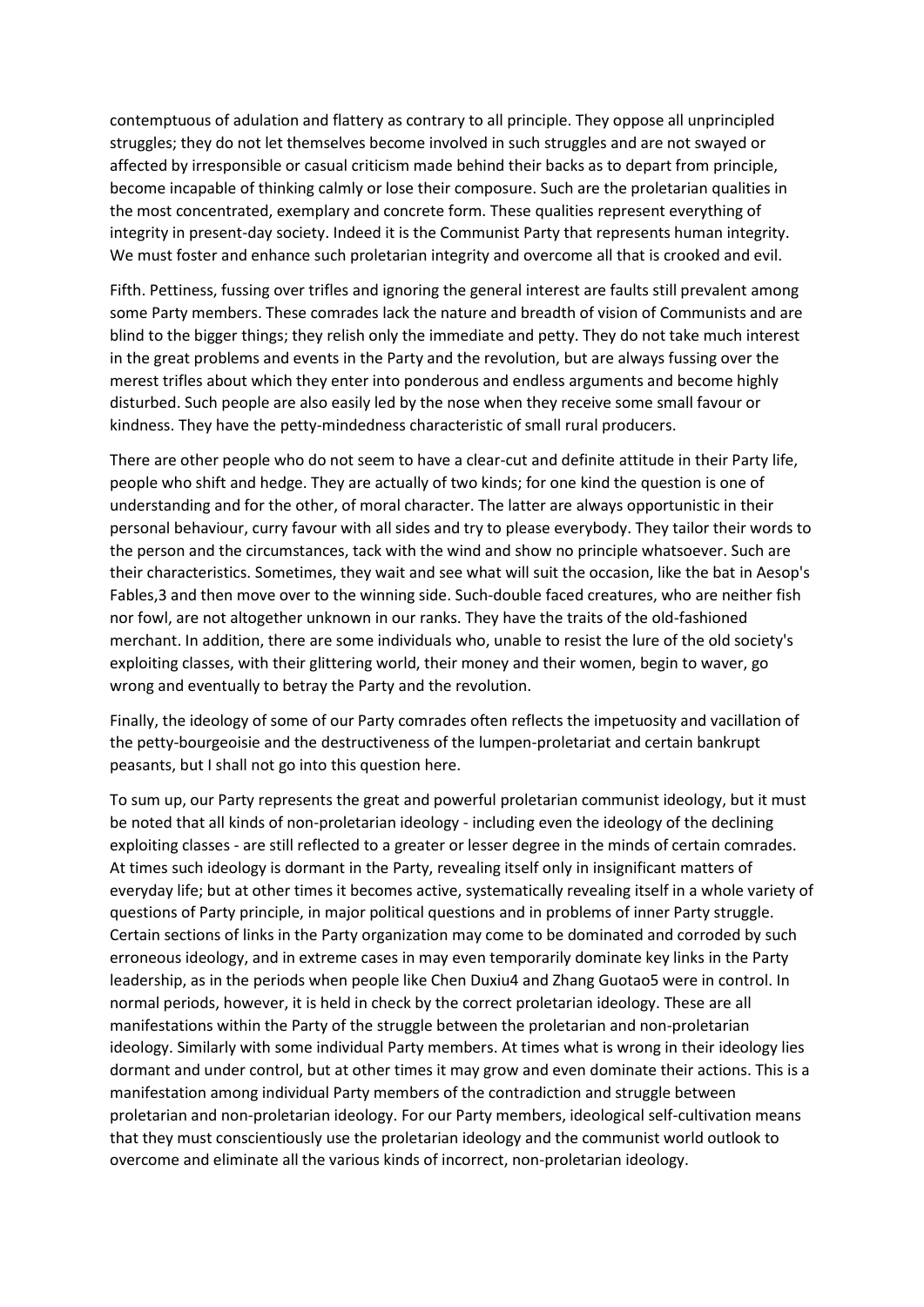1. A.G. Stakhanov (1906- ), a coal miner in Donbas in the Soviet Union, was a well-known innovator in the coal industry. He adopted new techniques and improved the organization of labour, thus setting a record pace for the mining of coal with an air pick. He was able to mine 102 tons of coal in five and three quarters hours, fourteen times the standard output. His deed was quickly given wide publicity and led to a mass movement of socialist emulation, known as the Stakhanov Movement.

# 2. Abyssinia is Ethiopia.

3. See ≴The Bat and the Weasels≵, Aesop's Fables. A bat once fell down and was caught by a weasel. He begged the weasel to spare his life. The weasel said, ≴I hate birds. I will not let you go.≵ The bat said, ≴I am not a bird but a mouse,≵ and was set free. Sometime later, the bat again fell to the ground and was caught by another weasel. He begged the weasel not to kill him. The weasel said he hated mice. The bat argued that he was not a mouse but a bat and so he was set free a second time. The bat thus saved his life twice by changing his name.

4. Chen Duxiu (1880-1942), a native of the city of Anqing, Anhui Province (originally Huaining County), began editing the magazine Youth or New Youth as it was later called , in September 1915. In 1918, together with Li Dazhao, he founded the Weekly Review, and he was an advocate of the new culture and one of the chief leaders of the May 4th new cultural movement. After the May 4th Movement, he accepted and propagated Marxism. He was one of the main founders of the Communist Party of China and served as its chief leader for the first six years after its founding. In the last period of the First Revolutionary Civil War, he committed a serious error of Right capitulationism. Later, he lost his faith in the future of the revolution and denied that it was necessary for the proletariat to continue to carry out the tasks of the democratic revolution in China. He formed a faction inside the Party, engaged in anti-Party activities and was consequently expelled in November 1929. He later linked up with the Trotskyites, and in May 1931 he was made general secretary of a Trotskyite organization. In September 1932, he was arrested and imprisoned by the Kuomintang. He was released in August 1937.

5. Zhang Guotao (1897-1979), a native of Pingxiang, Jiangxi Province, attended the First National Congress of the Communist Party of China in 1921 and was elected a member of the Central Committee at its Second, Fourth, Fifth and Sixth National Congresses. At the First Plenary Session of the Sixth National Congress, he was electec a member of the Political Bureau. In 1931 he served as secretary of the Hubei-Henan-Anhui Sub bureau of the Central Committee and vice-chairman of the Provisional Central Government of the Chinese Soviet Republic. In June 1935, when the First Front Army of the Red Army joined forces with the Fourth Front Army in western Sichuan, he became general political commissar of the Red Army. He opposed the Central Committee's decision to have the Red Army continue its northward march. As a result, he carried out criminal activities to split the Party and the Red Army and set up a separate ≴party central committee.≵ In June 1936, forced to abolish the ≴second party central committee≵, he continued the northward march with the Second and Fourth Front Armies, reaching the northern part of Shaanxi Province in December. He became the vice-chairman of the Government of Shaanxi-Gansu-Ningxia Border Region in 1937. In April 1938, while allegedly attending a ceremony to sweep the grave of the Yellow Emperor, Huangdi, he fled the region, went to Wuhan via Xi'an and joined the Kuomintang secret police. He thus became a renegade from the Chinese Revolution, and he was subsequently expelled from the Party.

### VIII. The Source of Wrong Ideology in Our Party

The Communist Party, representing the brightest and most progressive aspects of contempory human society, is the bearer and disseminator of Marxism-Leninism, the acme of human thought. The most politically conscious, progressive and developed people in the world, people with the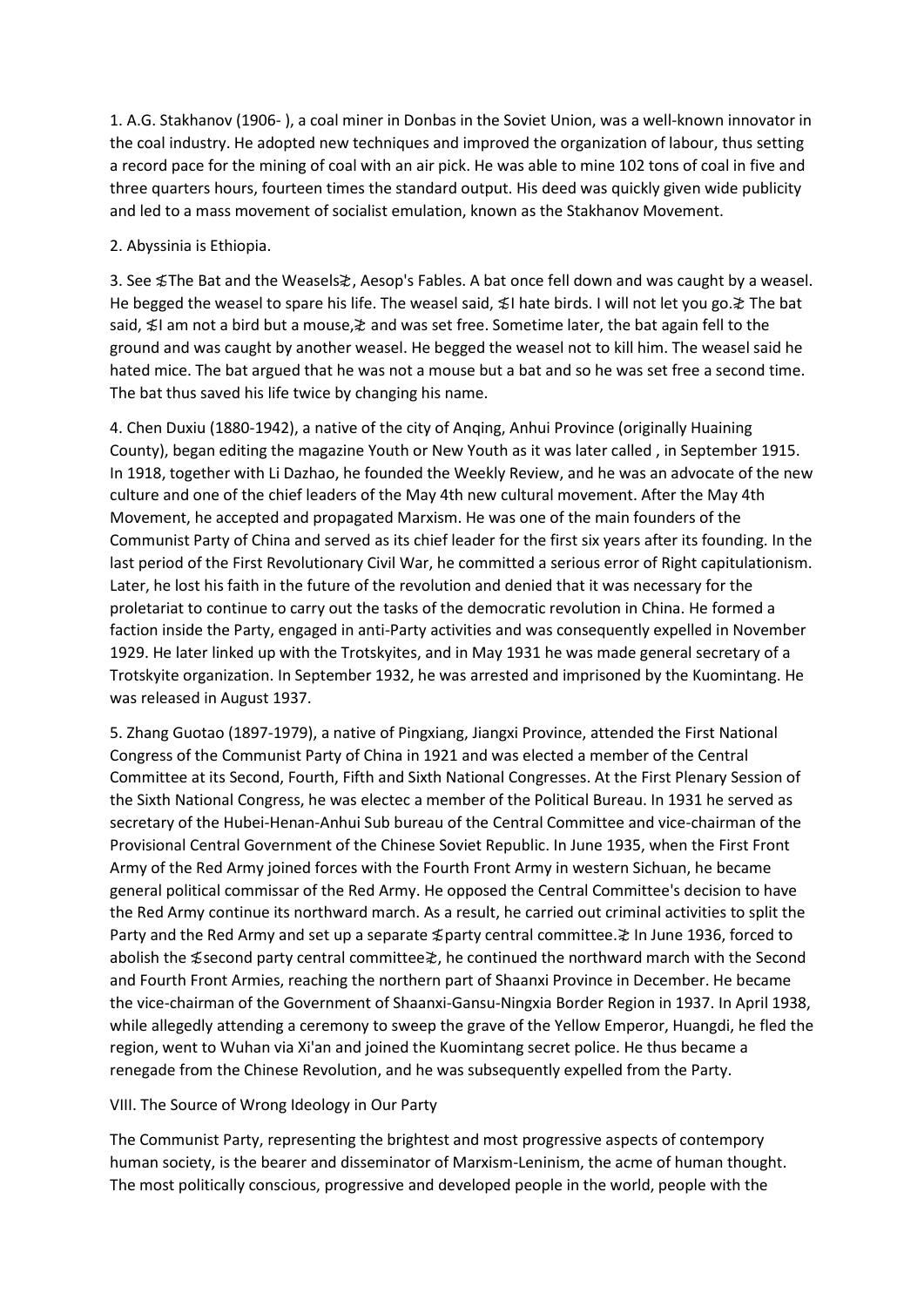highest sense of morality and justice, are gathered in the communist Parties, fighting unswervingly against all the forces of darkness and for the bright future and final emancipation of mankind. The Communist Party of China is one of the best Communist Parties in the world. Guided by our leader Comrade Mao Zedong, our Party is armed with the powerful weapon of Marxist-Leninist theory and, at the same time, is carrying forward the fine traditions of progressive thinkers and revolutionaries in Chinese history. It represents the most progressive and brightest aspects of Chinese society, and the finest sons and daughters of the Chinese nation are gathered within its organized ranks. It has been fighting the forces of darkness in Chinese society for a long time, has gone through an arduous process of tempering and has accumulate rich experience in revolutionary struggle. In all this we Communists can justly take pride. There is every ground for absolute confidence that we shall finally be successful and victorious. However, we cannot say yet that everything in our organization is perfect, or that there are no shortcomings and faults. Nor can we say that our ranks are free from unsound and even bad elements, who might be quite capable of any sort of nastiness. In other words, our glorious Party contains some undesirable phenomena, some dark spots which I have already enumerated.

Now when a family acquires an ugly son-in-law or daughter-in-law, it can not always keep him or her away from the guests. Even if we wanted to do so by taking the attitude of trying to "conceal the family shame", it would be impossible to hide such unpleasantness. The masses of the people are in constant contact with our Party, sympathisers come here to visit us and people who look up to us including many young men and women, come here to study or to join our Party. When they arrive, besides the progressive, fine and attractive things and "members of the family", they will naturally see the ugly sons- or daughters-in-law who might publicly say or do something unpleasant or make a spectacle of themselves, to the perplexity or our guests and new Party members. The newcomers may ask, "Does not the Communist Party stand for all that is just? Are Communists not the finest people? Why are there still such bad people and ugly things in the Communist Party? How strange!" Before joining the Party, some young comrades were bitterly dissatisfied with existing society, saw no way out and turned to the Communist Party as to a beacon of light. They thought that everything would be satisfactory and would work out well once they joined. Yet after doing so, or after arriving in our revolutionary base area, they find there are shortcomings and mistakes in the Party, too, and in real life not everything is satisfactory (much that would satisfy them would not be in the interests of the revolution and the Party), and so they feel reality is not entirely as they pictured it, and some begin to have doubts and feel puzzled. They ask, "Why are such things to be found in the Communist Party as well?" Before coming to Yan'an or before enrolling in the Anti-Japanese Military and Political College, some people imagined Yan'an and the College would live up to their dreams, but after their arrival and enrolment they do not find everything to their satisfaction and are perplexed. They ask, "How can such things happen even in Yan'an and the Anti-Japanese College?" And failing to find answers, some even become pessimistic and disheartened.

Their questions should alert our Party members and cadres and be a lesson to them so that they will give serious attention to guiding and taking care of all new Party members and all who are moving in our direction and to ensuring they are not adversely affected. But, quite apart from this, we should explain things clearly to comrades inside and outside the Party.

Why are there still such undesirable things in our splendid Party? The reason, I think, is rather simple. Our Party has not fallen from the skies, but has grown out of Chinese society. In general, our Party consists of the finest sons and daughters of our country, the vanguard of the Chinese proletariat, but they come from all strata of the old society, and in China today there still exists exploiting classes and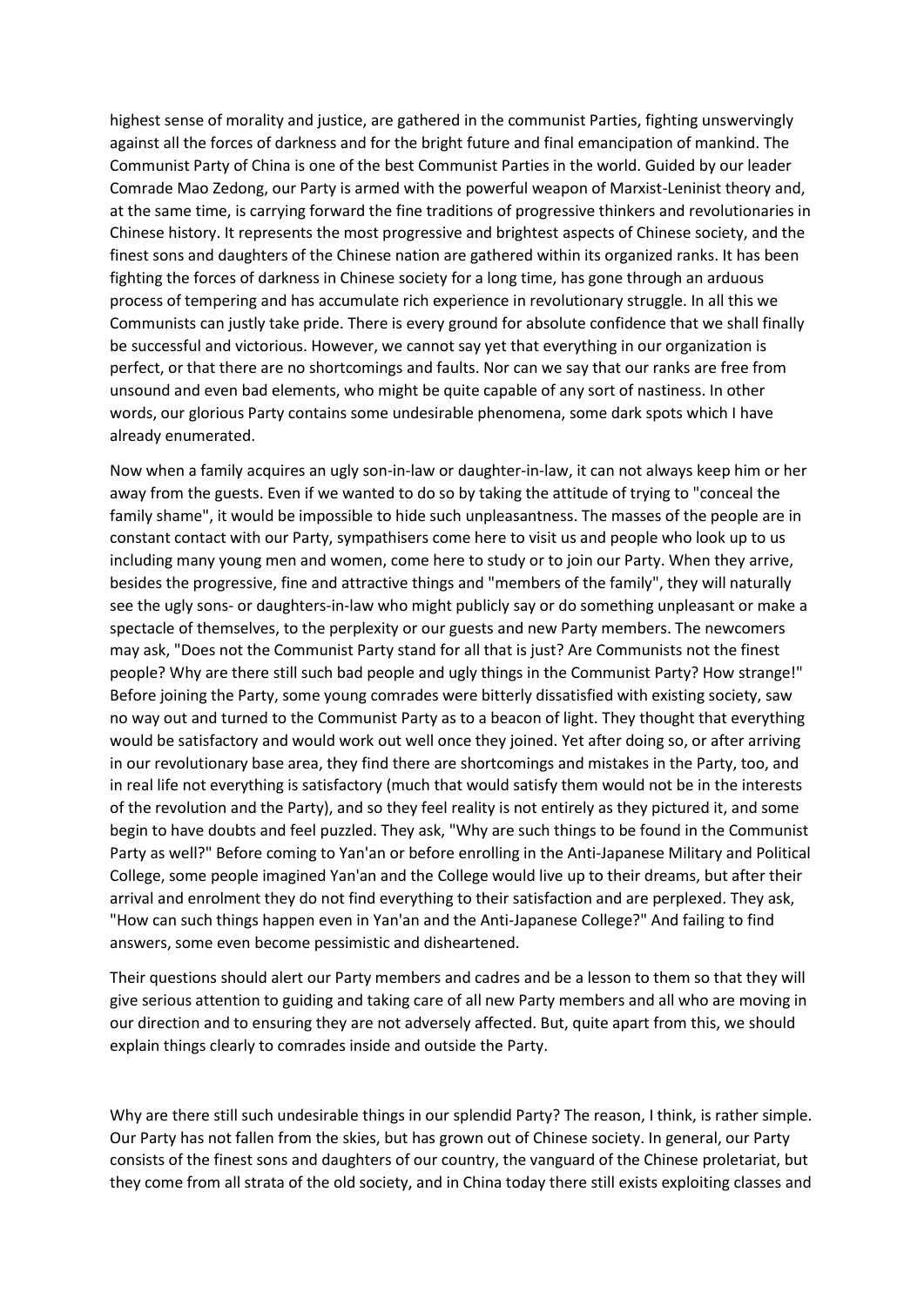the influence of these classes - selfishness, intrigue, bureaucracy and various types of filth. We have many excellent Party members who are not easily affected by such influences. But it is so strange that certain members bring some of the filth of the old society with them into our Party of reflect it there? Is it so strange that a person that has just crawled out of the mud is covered with slime? Of course not. It is only to be expected. It would be strange and indeed incredible, if the ranks of the Communist Party were absolutely free from such filth. It may be said that so long as such filth exists in society, so long as classes and exploiting class influences exist in society, there is bound to be some filth in the Communist Party. It is precisely because there is such filth in society, and in the Party, that it is the duty of the communist Party to change existing society, and it is necessary for Communists to remould, cultivate and temper themselves. In addition to carrying on a struggle in society at large against everything evil and backward,, it is imperative for us to carry on a struggle inside the Party against every social evil and backward influence as mirrored in the Party by vacillating and unsteady elements. This is the source of inner-Party contradiction and struggle. Through struggle, both inside and outside the Party, we seek to change society and gradually rid it of its evils and backwardness, and at the same time seek to perfect our Party and remould our Party members, and to resolve our inner-Party contradictions, so that our Party and its membership will become healthier and stronger.

### Stalin said:

The source of the contradiction within the proletarian parties lies in two circumstances.

## What are these circumstances?

They are firstly the pressure exerted by the bourgeoisie and bourgeois ideology on the proletariat and its party in the conditions of the class struggle - a pressure to which the least stable strata of the proletariat, and hence the least stable strata of the proletarian party, not infrequently succumb. It must not be thought that the proletariat is completely isolated from society, that it stands outside society. The proletariat is a part of society, connected with its diverse strata by numerous threads. But the party is a part of the proletariat Hence the Party cannot be exempt from connections with, and from the influence of, the diverse sections of the bourgeois society The pressure of the bourgeoisie and its ideology on the proletariat and its party finds expression in the fact that bourgeois ideas, manners, customs and sentiments not infrequently penetrate the proletariat and its party through definite strata of the proletariat that are in one way or another connected with bourgeois society.

They are, secondly, the heterogeneity of the working class, the existence of a different strata within the working class....

One stratum is the main mass of the proletariat, its core, its permanent part, the mass of "pure blooded" proletarians, who have long broken off connection with the capitalist class. This stratum of the proletariat is the most reliable bulwark of Marxism.

The second stratum consists of new comers from non-proletarian classes - from the peasantry, the petty bourgeoisie or the intelligencia. These are former members of other classes who have only recently merged with the proletariat and brought with them into the working class their customs, their habits, their waverings and their vacillations. This stratum constitutes the most favourable soil for all sorts of anarchist, semi-anarchist and "ultra-Left" groups.

The third stratum, lastly, consists of the labour aristocracy, the upper stratum of the working class, the most well-to-do portion of the proletariat, with its propensity for compromise with the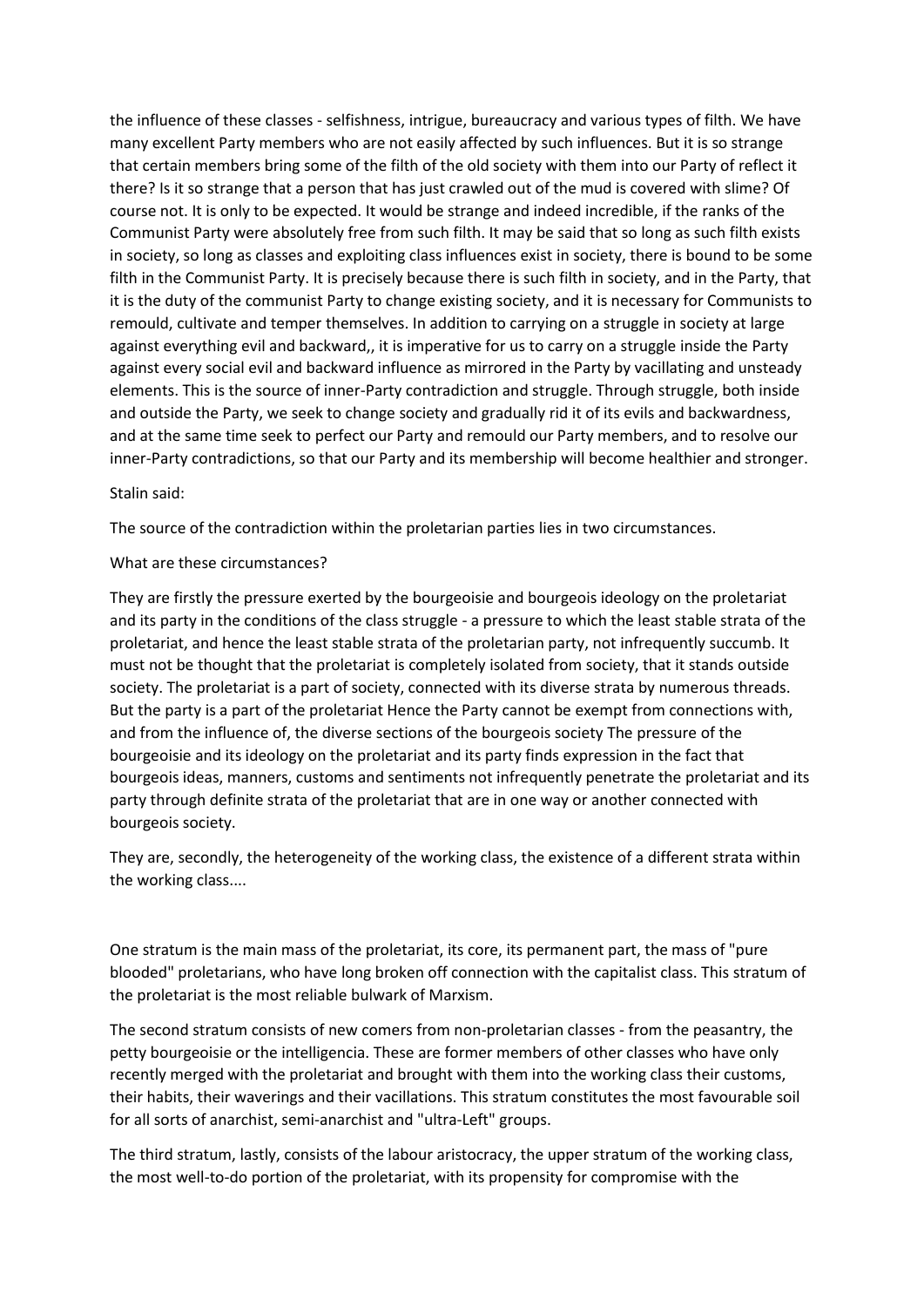bourgeoisie, its predominant inclination to adapt itself to the powers that be, and its anxiety go "get on in life". This stratum constitutes the most favourable soil for outright reformists and opportunists.1

Here we see the source of the various kinds of non-proletarian ideology and the various errors, shortcomings and undesirable phenomena that exist in our proletarian party. Here, indeed, is the source of the various contradictions that are present in our Party.

1. J. V. Stalin, ≴Once More on the Social-Democratic Deviation in Our Party≵, Works, Eng. ed., FLPH, Moscow, 1954, Vol. IX, pp. 9-11.

IX. Attitudes Towards Wrong Ideology in the Party and Towards Inner-Party Struggle

The influences exerted by the exploiting classes and the petty bourgeoisie, the existence of different strata within the working class and the differences in the class background of our Party members give rise to different ideas among them, to certain differences in viewpoints, habits and sentiments, in world outlook and moral values, and differences in the way they look at and think about things in general and the problems of the revolution in particular.

Some people in our Party are able to view issues as developing and interrelated, but others habitually view them statistically and in isolation. The former are able to grasp matters comprehensively and objectively and hence to draw correct conclusions that can serve us as correct guide lines to action. As for the latter, some of them only see or over emphasize this side of a thing, while others only see and over emphasize the other side; both fail to view problems comprehensively and objectively in accordance with the laws of the development and interrelationship of objective phenomena, and both take a one-sided, subjective view of problems. Hence, they are unable to arrive at correct conclusions or chart the right course for our actions.

The differences among Party members in their approach to problems lead to different ways of handling problems, to divergences and controversies are bound to become especially acute at turning points in the revolution, or when the struggle grows in intensity and hardship mount.

Therefore, the crux of the matter is not whether there are differences of thought and opinion within the Party, since such differences always exist. The crux of the matter is how to resolve contradictions, settle differences and overcome all kinds of incorrect, non-proletarian thinking. Obviously, it is only through inner-Party struggle that such contradictions can be resolved, differences settled and incorrect thinking overcome. As Engels put it, "In the long run the contradictions are never slurred over, but always fought out."1

Different people hold different views and take different attitudes with regard to shortcomings, mistakes and other undesirable phenomena in our Party.

People of one kind do not or will not see shortcomings, mistakes and other undesirable phenomena in our Party, but blindly believe that there is scarcely anything wrong in it; hence they relax their vigilance and slacken their struggle their struggle against these phenomena. People of another kind see nothing, or hardly anything, except these undesirable phenomena and fail to see how correct and glorious our Party is; hence they become pessimistic and loose confidence, or they become alarmed and bewildered in the face of such phenomena. The views of both are wrong and one-sided. Our view is different.. On the one hand, we know we know that our Party is the political party of the proletariat, the most progressive and revolutionary party in China. On the other, we know clearly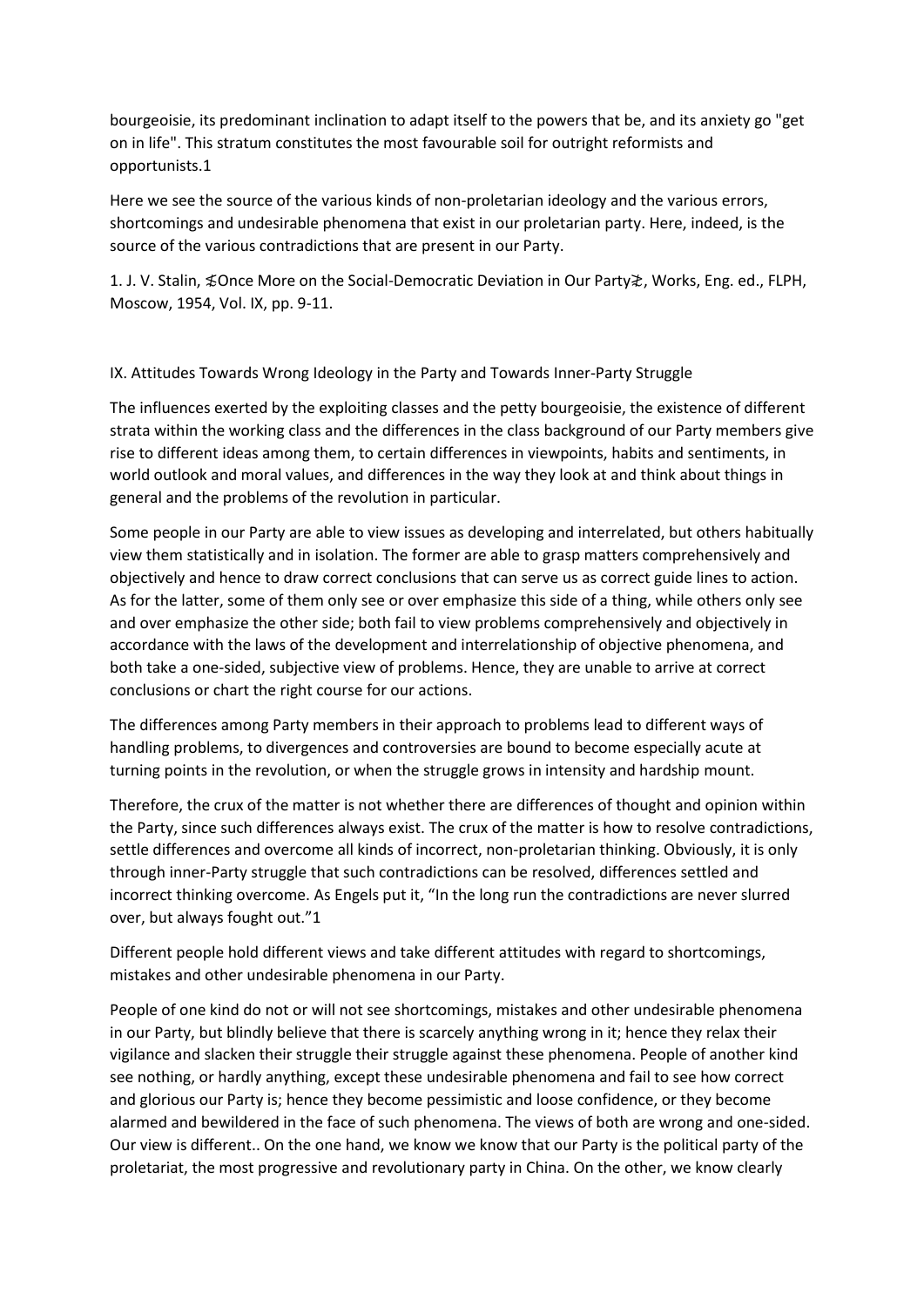that there are still shortcomings, mistakes and other undesirable phenomena, major and minor in our Party. Moreover, we clearly understand their source and how to correct and gradually eliminate them, and we are making constant efforts to temper ourselves, improve our work and wage the necessary struggles in order to promote the progress of the Party and the revolution.

Since people differ in their class stand and their views, they take different attitudes towards what is undesirable in our Party. One attitude is that of alien class and hostile elements who have wormed their way into our Party. A second attitude is that of Party members who lack a firm proletarian stand and have a wrong way of thinking. A third is that of Party members who firmly uphold the principles of Marxism-Leninism.

The alien class and hostile elements who have worked their way into the Party are glad of its shortcomings, mistakes and other undesirable phenomena. Gleefully seeking their opportunity, they use every possible means to exploit and magnify some of these undesirable phenomena for the purpose of wrecking our Party. Sometimes they even make a pretense of opposing certain mistakes and supporting the Party line in order to cause an opposite kind of mistake to be committed. People with the second type of attitude fall into the following distinct categories:

1. Some Party members sympathize with and accept certain erroneous ideas, or follow the bad example of certain people in the Party, so as to further their personal ends and desires. They consider the existence of certain short comings and mistakes in the Party to be to their advantage and therefore, whether intentionally or unintentionally, aggravate these failings and exploit them. This is the attitude of careerists of bad characters in the Party.

2. Some Party members do nothing about the shortcomings, mistakes and other undesirable phenomena in the Party and allow them to grow. They just muddle along and are unwilling to fight these evils. They fear inner-Party struggle and self-criticism, considering them harmful to the Party, or they are insensitive or shut their eyes to the undesirable things, or they are perfunctory and compromising in the struggle against them. This is the attitude taken by Communists who have a weak sense of duty towards the Party, are extremely liberalistic, or are guilty of bureaucracy.

3. The attitude of some Party members towards these shortcomings and mistakes and towards those comrades who have incorrect ideas is one of "bitter hatred and gall". They lightly sever all relations with comrades who have committed some mistake and whom they attempt to expel from the Party outright. If they fail in this and need rebuffs, they give up and become pessimistic and down-hearted, or they keep aloof, "preserve their purity" and even put a great distance between themselves and the Party. This extreme attitude is also shown in some comrades' mechanical conception of inner-Party struggle and self-criticism. People with this attitude believe that inner-Party struggle must be launched under any and all circumstances - the more frequently and bitterly, the better. They magnify every trifle into a matter of "principle" and brand every tiny fault with such labels as political opportunism. They do not carry on inner-Party struggle properly and specifically in accordance with the objective needs and objective laws of development, but instead "struggle" mechanically, subjectively and violently, regardless of the consequences. This is the attitude taken by Party members who do not understand the source of inner-Party contradictions, who lack skill in dealing with inner-Party differences and who have a mechanical conception of inner-Party struggle. For a time, this extreme attitude towards inner-Party struggle was exploited by the "Left" opportunists in the Party. They intensified mechanical and excessive struggles to the point of deliberately hunting for "targets of struggle" within the Party, deliberately creating inner-Party struggles, punishing comrades by abusing Party disciplinary measures and even employing against them measures applicable to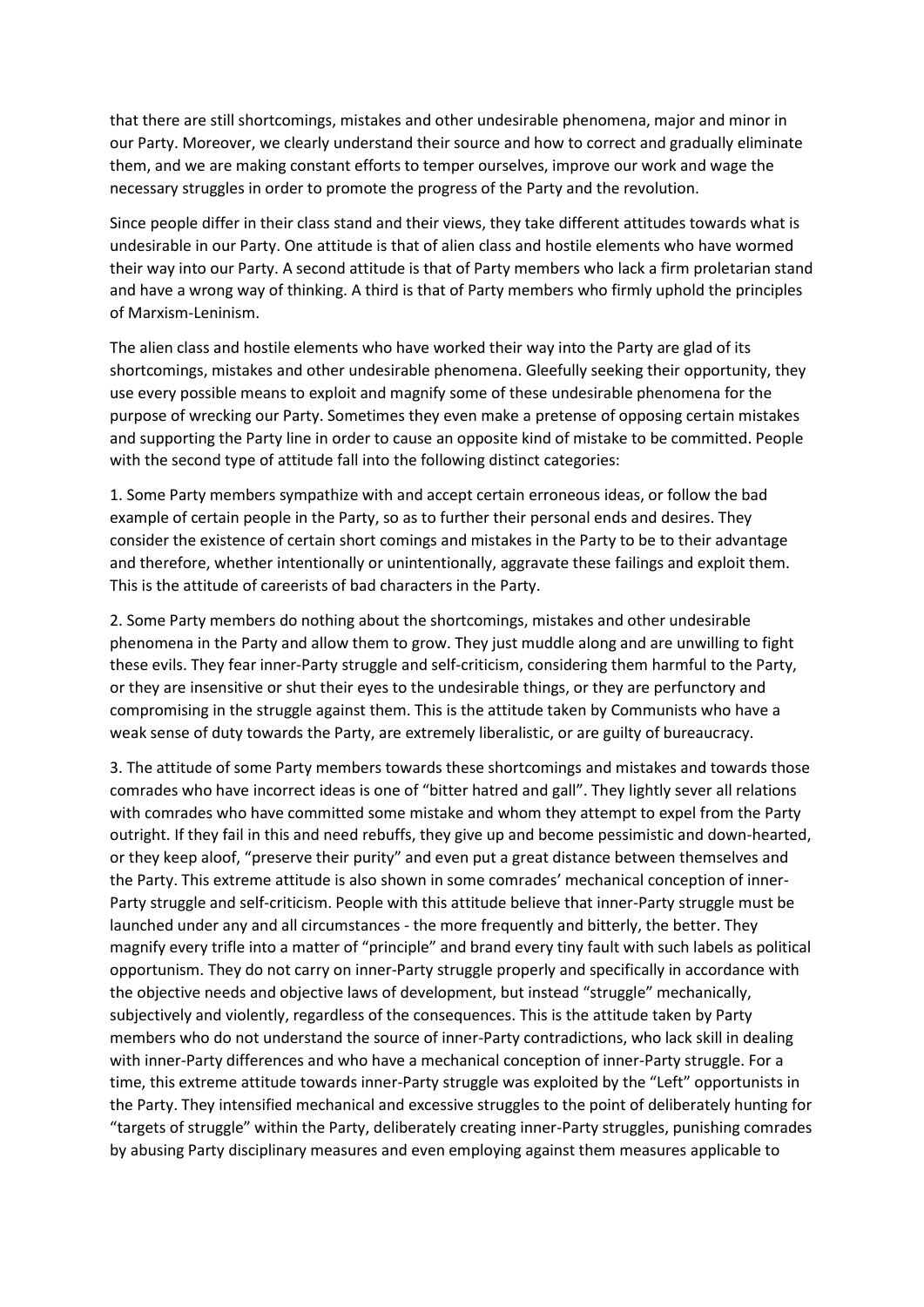struggles outside the Party; and it was by such "struggles" and "disciplinary measures" that they tried to push the work ahead.

The attitude we should adopt is the proletarian Marxist-Leninist one. Contrary to the erroneous attitudes described above, we advocate the following.

1. First of all, get to know the various phenomena, ideas, views and opinions in the Party and distinguish those which are correct and beneficial to the interests of the Party and the revolution from those which are not, or, in the case of a dispute in which both sides are wrong, perceive this and be able to point out the correct view or opinion. After sober analysis and consideration, decide on a clear-cut attitude and take a correct stand. Do not follow blindly or drift with the tide.

2. Profit by every good example, promote and spread a spirit of integrity in the Party and vigorously support all correct views and opinions. Do not follow any bad examples or be influenced by any wrong ideas.

3. Do not take a liberalistic attitude or flinch from any necessary inner-Party struggle. Carry on an irreconcilable struggle in the Party against ideas and views which are wrong in principle and against all other undesirable phenomena, so that we can constantly move to overcome them; they should never be allowed to develop unchecked to the detriment of the Party and the revolution.

4. Do not take a mechanical and extreme attitude. Properly combine irreconcilability and clarity in matters of principle with flexibility and patient persuasion in methods of struggle; in thecourse of prolonged struggles, educate, criticize, temper and remould comrades who have committed errors but who are not incorrigible. Such inner-Party ideological struggles on matters of principle as are necessary at different periods should be waged in a concrete and proper way; inner-Party struggles should not be waged indiscriminatingly, subjectively,, mechanically or on shadowy pretexts. Do not become "struggle addicts".

5. Strengthen the unity and discipline of the Party and enhance its prestige through inner-Party struggle. Organizational penalties, ranging all the way to expulsion, should be applied to the incorrigible elements of the Party. We should regard it as our supreme duty to safeguard the Party's unity, preserve the purity of its ideology and consolidate its organization.

Such is the attitude of all good Communists in the Party and indeed the only correct Marxist-Leninist attitude.

It is not strange that our enemies should seek to make use of our every shortcoming and mistake to undermine our Party. Besides constantly sharpening our vigilance, we should do everything possible to give the enemy as little opportunity as possible to exploit shortcomings and mistakes in the Party whenever they occur; this is the duty of every comrade who cherishes the Party. If a Party member ignores this consideration in inner-Party struggle, if he only seeks to vent his feelings, or goes to the length of joining up with bad elements instead of rejecting their assistance, or even makes use of outside forces to help him attain some private ends within the Party, he will be making an unpardonable breach of discipline.

Members of our Party should be the embodiment of correct ideology and should follow good examples in the Party; they should not follow but oppose wrong ideas and bad examples. But what actually happens is that some comrades that are generally correct in their ideology and follow good examples, sometimes reflect certain wrong ideas and follow certain bad examples. Other comrades seem to find it easy to learn from bad but hard to learn from good, and this merits our serious attention. When mistakes occur in the Party, they are apt to encourage or aggravate them,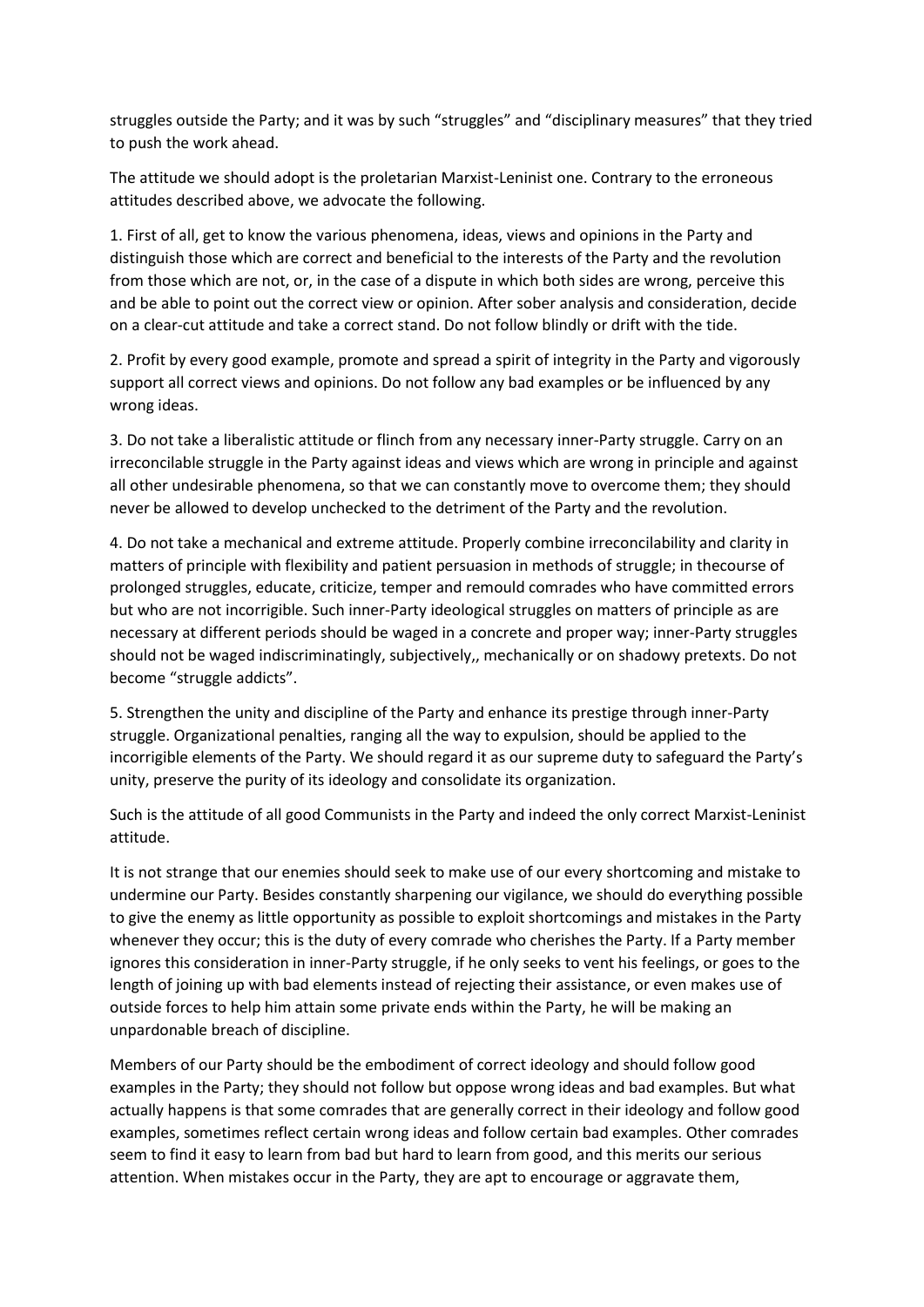intentionally of unintentionally. In inner-Party struggles they are apt to take the wrong side or to go along with whichever side is currently in vogue., irrespective of right and wrong. These comrades will hardly make progress unless they receive strict criticism and rigorous tempering.

Of course comrades who adopt a liberalistic or bureaucratic attitude towards shortcomings, mistakes and other undesirable phenomenon inside the Party are also wrong. This, I think should be quite clear to you as students of the Institute of Marxism-Leninism. For in the Party building course which you have studied, the necessity of self-criticism and ideological struggle within the Party is clearly and thoroughly discussed; you can go into it again, and I need not well on the matter further. However, I do want to point out that quite a few comrades have this liberalistic attitude. We often do not have enough really responsible and sincere criticism and self-criticism conducted in keeping with the Party's organizational principles, for the purpose of exposing, correcting and eliminating the undesirable phenomena in the Party, and more particularly we do not have enough criticism from below and self-criticism, both of which would be greatly encouraged. On the other hand, there is quite a lot of criticism that is irresponsible and not in keeping with the Party's organizational principles, of talking behind people's backs and gossip about this or that person or thing. Both are manifestations of liberalism in the Party. They show that some of the comrades are insufficiently mature politically and are not courageous enough in revolutionary struggle; they also indicate that inner-Party democracy has not been properly developed. Some comrades dare not dispense with face-saving, and fear to offend others lest they themselves incur complaints and counter-criticism. They would rather leave the shortcomings and mistakes alone, taking the attitude of "getting by" and "the less trouble the better", but at the same time they talk about comrades behind their backs. All this harms the Party and does it no good. Irresponsible criticism and talk are not likely to overcome the shortcomings and mistakes in the party but will lead to unprincipled disputes and disunity. We stand for inner-Party criticism and self-criticism which is responsible and beneficial to the Party and is in keeping with its organizational principles.

Shortcomings and mistakes exist in the Party and so do incorrect non-proletarian ideas. Any of these may at certain times develop into a trend, giving rise to differences of principle and impairing the Party's unity of action. Hence it is impossible to educate the Party, the proletariat and the masses correctly if we do not unfold criticism and self-criticism, constantly expose and correct short comings and mistakes, overcome wrong ideas and conduct inner-Party struggle to resolve inner-Party differences, but instead take a compromising attitude and follow a "middle" line, or try to muddle through in inner-Party struggle.

Liberalism in inner-Party struggle is manifested in yet another way. Thus when a dispute breaks out in the Party, many comrades put aside their work and indulge in aimless debate for days and months on end or let themselves go without restraint; as a result, the unity of the Party becomes the looser, Party discipline is weakened, the Party's prestige is impaired and our militant Party organizations turn into debating societies. Such things have occurred more than once in certain Party organizations. They have absolutely nothing in common with the kind of criticism and self-criticism we advocate. We need criticism and self-criticism, not in order to impair the Party's prestige, undermine its discipline and weaken its leadership, but in order to promote the Party's prestige, consolidate its discipline and strengthen its leadership.

Hence, it is wrong to adopt a liberalistic or bureaucratic attitude towards the various shortcomings and mistakes in the Party. In order to fight against all undesirable phenomena and resolve differences, we must promote criticism and self-criticism and conduct inner-Party struggle correctly. Only then can the party be strengthened, grow and advance.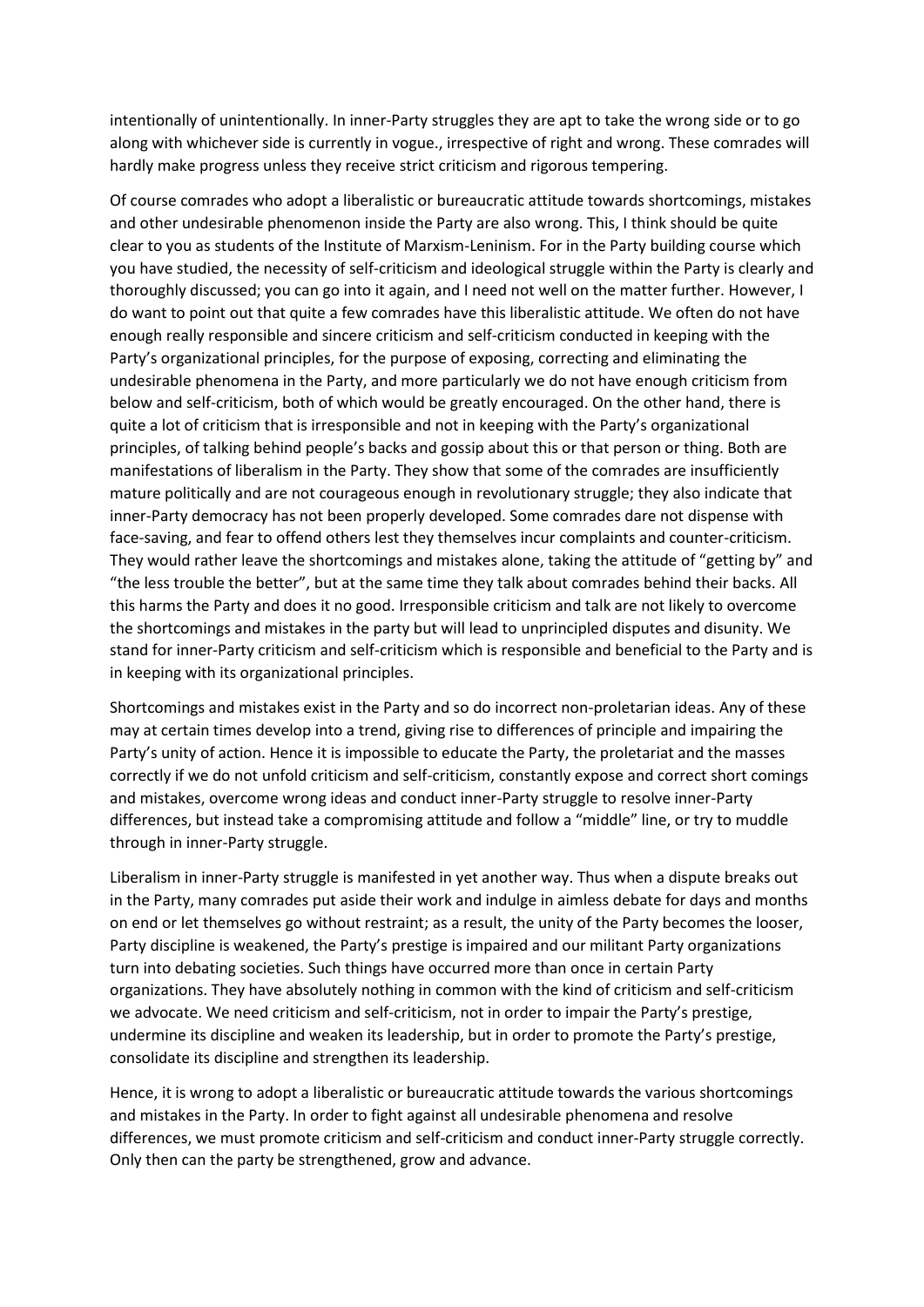Comrades who take an extreme attitude in inner-Party struggle are also wrong.

The extreme attitude is the exact antithesis of the liberalistic attitude. It arises because these comrades fail to understand that wrong ideas in the Party have deep social roots and cannot possibly be eliminated at one stroke. At various times and in varying degrees, many of our Party comrades may reflect certain incorrect ideas existing in society and may commit some mistakes in their work under the influence of non-proletarian ideologies; no comrade can entirely avoid this. If the Party were to refuse to retain or tolerate all comrades who reflect non-proletarian ideologies in some degree, or who have committed some mistakes and yet are not incorrigible, and were to reject them categorically and even expel them, then the tasks of educating the comrades and consolidating the Party's organization would be nonexistent. Were our Party to follow such an extreme policy, the comrades promoting such actions would eventually have to be expelled themselves. In particular, these comrades fail to understand that the achievement of communism involves the tremendous and difficult task of transforming all mankind into the selfless citizenry of a communist society, the task of converting men with their many weaknesses into communists with a high level of culture through a long process of tempering and education in the course of struggle. If they did understand this, then they would understand that our Party has the important and constant duty of educating and remoulding people who are already members but whose ideology is not wholly proletarian.

Naturally, the education and remoulding of such Party members is a most arduous task requiring prolonged and patient effort. Yet if we are unwilling to tackle this difficult task and shrink from it, how can we talk about changing the world and all mankind? Since we are determined to undertake, and not to shrink from, the unprecedentedly arduous task of changing the world and all mankind, what other task in the world today can daunt us? Party members who have the communist world outlook are dauntless, fear no difficulty or hardship, and understand that the process of development is torturous. Comrades who take an extreme attitude do not understand that the achievement of communism is an arduous and torturous task, they fear difficulties and crave a straight road, they want to eliminate everything unpleasant at one stroke and leap immediately into the world of their ideals. Thinking and acting in this way, they inevitably run their heads against a brick wall. And after banging and bruising their heads, they quite often become disheartened and loose their confidence in the future of communism. Thus they swing between extremes, from "Left" to "Right", thereby revealing the essence of their non-proletarian ideology. It is regrettable that this erroneous, extreme attitude towards inner-Party shortcomings and mistakes should still be found to a greater or lesser extent among quite a few comrades, although it is harmful to the Party, to other comrades and to themselves.

Inner-Party struggle is necessary not because we are subjectively addicted to struggle or partial to dispute, but because inner-Party differences of principle do arise in the growth of the Party and in the proletarian struggle. When they occur, "contradictions can be overcome only by means of a struggle for definite principles, for definite aims of the struggle, for definite methods of waging the struggle leading to the desired aim."2 Compromise is of no avail here. This means that when a dispute has developed into one of principle which can only be resolved through struggle, we should unflinchingly wage inner-Party struggle in order to resolve it. It does not mean that we should make a big fuss over small matters, conduct inner-Party struggle with stony faces and never compromise even on routine and on questions of a purely practical nature. "One can, and one should agree to any compromise with dissenters in the party on questions of current policy,, on questions of a purely practical nature."3

When opportunist ideas and differences of principle arise in the Party, we must, of course, wage struggles to overcome those ideas and errors of principle. This defiantly does not mean that when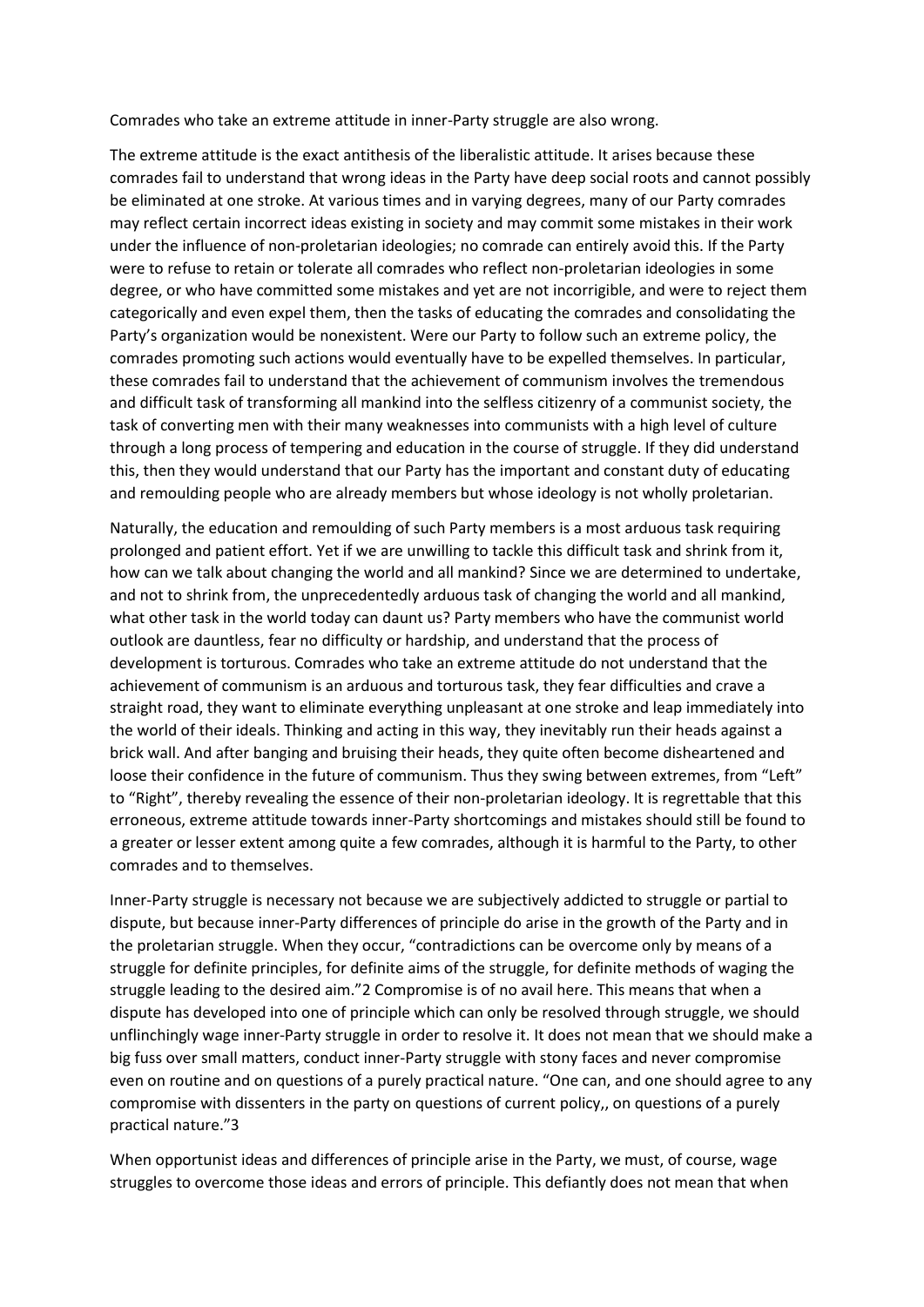there are no differences of principles and no opportunist ideas in the Party, we should deliberately magnify into "differences of principle" divergences of opinion among comrades on questions of a purely practical nature.

Comrade Mao Zedong has said: "The Party must on the one hand wage a serious struggle against erroneous thinking, and on the other give the comrades who have committed errors ample opportunity to wake up. This being the case, excessive struggle is obviously inappropriate."4

It is necessary to make severe criticism of, or even to apply organizational penalties to, those comrades who, after committing opportunist mistakes or other mistakes of principle, turn a deaf ear to persuasion and Party criticism, wilfully and obstinately cling to their errors and resist Party policy, or double-faced in their attitude. But if these comrades do not cling to their mistakes but are willing to correct them and give up their previous point of view after sober discussion, persuasion and criticism, or if they coolly ponder over their mistakes or soberly discuss them with other comrades, we should welcome every small sign of progress on their part and not subject them to penalties undiscriminatingly. In criticism and inner-Party struggle, it is not true that the more stony-faced we are the better, or that the more comrades we punish the better; our highest aim is to educate the erring comrades to the best effect, help them to correct their mistakes, educate the entire membership and consolidate the Party.

The "Left" opportunists are clearly wrong in their attitude towards inner-Party struggle. According to these almost hysterical people, any peace in the Party was intolerable - even peace based on complete unanimity on matters of principle an on the Party line. Even in the absence of any differences of principle in the Party, they deliberately hunted out targets, dubbed some comrades "opportunist" and set them up as "straw men" to shoot at in inner-Party struggle. They thought that such erroneous struggle and such shooting at "straw men" were the magic formula for developing the Party and achieving victory in the revolutionary fight of the proletariat. They considered that to stir up trouble out of nothing or to deliberately concoct inner-Party struggle was the only "Bolshevik" way. Of course, this is not serious and earnest inner-Party struggle; rather it is a mockery of the Party and the perverting of inner-Party struggle, which is a most serious matter, into a frivolous game. The advocates of such action are not Bolsheviks at all but are either people who are well-nigh incorrigible or careerists exploiting the name "Bolshevik".

We have been discussing the attitude to be adopted towards shortcomings, mistakes and other undesirable phenomena in the Party. It is by combating all that is bad inside and outside the Party that we change the world and mankind and at the same time perfect the Party and remould ourselves. Inner-Party struggle is a reflection within the Party of existing contradictions in society between classes and between old and new. The Party tempers, develops and consolidates itself in the class struggle outside the Party (i.e., in the revolutionary struggles of the masses of the people) and simultaneously becomes consolidated and united through struggle inside the Party, and is therefore able to give more systematic, correct and effective leadership to the revolutionary struggle of the masses. Hence it would be utterly wrong, advantageous to the enemy, contrary to the laws of development of the class struggle and incompatible with our basic thesis of transformation of the world and mankind through struggle, if we were to adopt a liberal attitude towards shortcomings, mistakes and other undesirable phenomena in the Party by flossing over internal differences of principle, covering up inner-Party contradictions, evading inner-Party struggle and just muddling along. Similarly, it would be wrong to isolate the struggle inside the Party from the class struggle outside the Party or the revolutionary movement of the masses and thus turn inner-Party struggle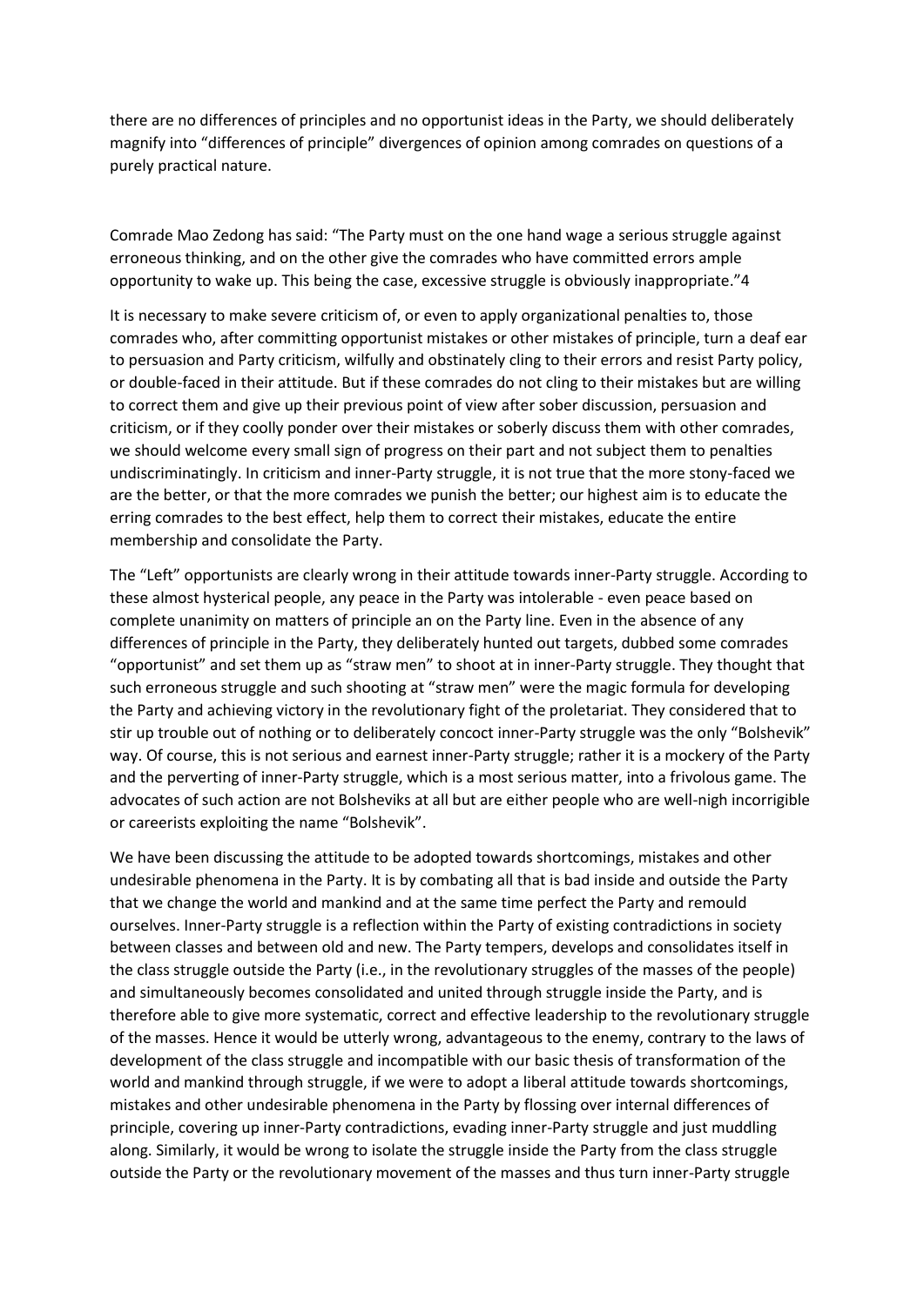into empty talk. In fact, it is impossible to temper, develop and consolidate the party in isolation from the revolutionary struggle of the masses. However, it would be equally wrong and contrary to the laws of development of the Party, if we were to carry matters to the other extreme and adopt an extreme attitude towards all comrades who have shortcomings or have committed errors but who are not irredeemable, or if we were to fail to distinguish between them and the enemy, conducting mechanical and excessive inner-Party struggles against them and wilfully fabricating such struggles. We should not break with comrades who have committed errors but who are nevertheless loyal. Rather, we should show concern and sympathy for them, persuade and educate them and help them temper and reform themselves in struggle. We should not castigate or expel them unless they persist in their mistakes and prove incorrigible.

Although there are still some shortcomings and mistakes, some isolated minor evils in our Party, we are fully confident that with the advance of the working-class movement we can and will get rid of them through the great revolutionary struggles of the masses. The history of nearly two decades of struggle and glorious progress by the Chinese Communist Party and the worldwide development of the working-class movement, thoroughly convince us of this.

Inner-Party struggle is an indispensable component of the revolutionary struggle as a whole. Our comrades should therefore temper and cultivate themselves both in struggles outside the Party and in the struggle on two fronts inside the Party. Among many Party comrades, however, there is still no genuinely profound appreciation of such inner-Party struggle, and there is insufficient tempering and self-cultivation. This is manifested not only in the frequent unprincipled struggles carried on by some comrades but also in the fact that certain comrades, including even some with a fairly long history of militant struggle, cannot stand being criticized of misjudged. When fighting the counter-revolution, they never waver, complain or feel dejected, however ruthless the struggle, however bitter the conditions and however vicious the enemy's blows. Yet in inner-Party struggle they cannot stand being criticized, attacked, misjudged or wronged, or tolerate even a single unpleasant word. Or they suspect people of making pointed allusions to them, and so they complain and feel very dejected. We must really five this kind of thing our attention.

It must be stated that on the whole these comrades are very good because they wage resolute struggle against the counter-revolutionaries and look upon the Party as a most affectionate mother. After going out to fight hard battles against the counter-revolutionaries they should receive encouragement, consolation and caresses, and not blows and wrongs, when they return to their great mother's embrace. It is only natural for them to expect such treatment. However, they fail to take one point into account, or fully into account - that our Party still has shortcomings and faults and that there are inner-Party struggles which every comrade must take part in. Our Party criticises and combats shortcomings and faults not because it is unfeeling but because such action is unavoidable in the course of revolutionary struggle. It is necessary for comrades in the course of inner-Party struggle to receive well founded criticism, for it is helpful to them, to the other comrades and to the whole Party. On the other hand, it is also unavoidable that at times some comrades will receive unfounded criticisms or be attacked on certain matters, or will even be wrongly judged and disciplined. Failing to allow for this, they become shocked and feel most miserable and dejected when it occurs.

In this connection, it is my opinion that every Party member should pay attention to uniting with his comrades, be sincere and open,, refrain from hurting others by thoughtless or sarcastic remarks and, in particular, refrain from irresponsibly criticizing comrades behind their backs. The proper attitude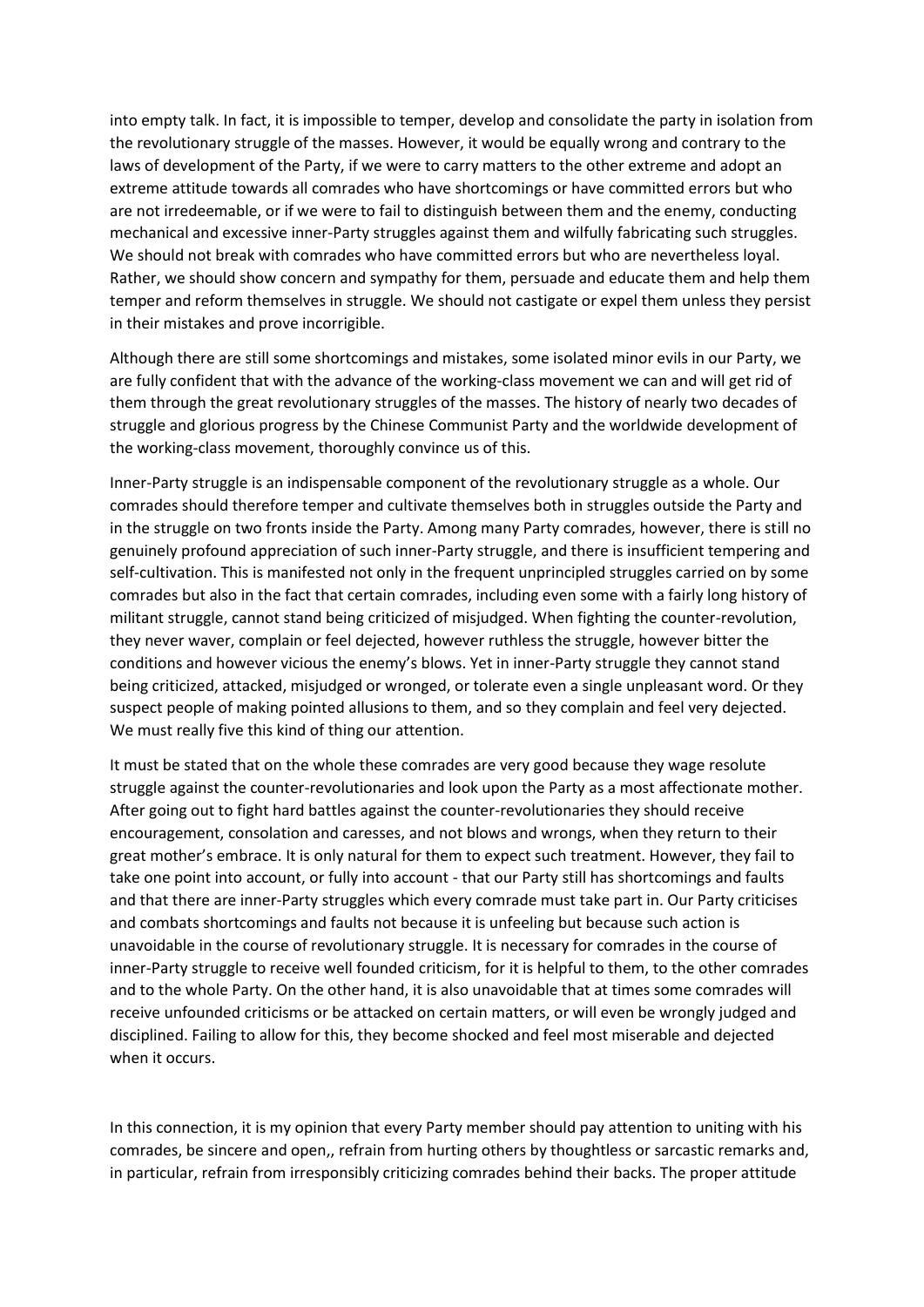to any comrade's mistakes is sincerely to remonstrate with him and criticize him to his face., out of concern for the comrade and a desire to be of help. All of us, and especially those in more responsible positions, must bear this in mind.

On the other hand, it is my opinion that comrades should be mentally prepared for inner-Party struggle, should open-mindedly accept all well-grounded criticism and be able to endure misunderstandings or attacks, or even unfairness and injustice; in particular, they should not get upset or excited over irresponsible and unjustified criticism or rumours. As far as irresponsible misjudgement and criticism are concerned - that is, excluding properly conducted criticism among comrades or through the Party organization - one can try and clear the matter up or offer some explanation when necessary, but if that does not help, one might just as well let others say what they please, provided there is nothing wrong in one's thinking and behaviour. Let us remember the Chinese sayings: "Who never gossips about others behind their backs or is never the subject of gossip?" and "Never mind the storm, just sit tight in the fishing boat." No one in this world can entirely avoid being misunderstood, but misunderstandings can always be cleared up sooner or later. We should be able to endure misunderstandings and should never allow ourselves to be dragged into unprincipled struggle; at the same time, we should be always vigilant and keep watch over our own thoughts and actions.

That is to say, we should take care not to use words that wound other comrades and should be able to stand injurious language from others.

We are radically opposed to unprincipled disputes in the Party. Since they are unprincipled, they are useless and harmful to the Party, and there is generally little of right or wrong, or good or bad, about them. In such unprincipled struggles, therefore, there is no point in passing judgement as to who is right and who is wrong, or estimating who is better and who is worse, because that is impossible. All we can do is radically to oppose struggles of that kind and ask the comrades involved unconditionally to stop them and get back to principles. This is the policy we should adopt towards unprincipled disputes and struggles. But what is to be done if unprincipled disputes do arise and if many of them get tangled up with struggles over principle? What should be done if such disputes knock at our door and we get dragged into them? All we can do in that case is, again, to put the stress on the questions of principle and avoid stressing those not involving any principle. Basing ourselves on the policy outlined here, we should handle such unprincipled disputes strictly and ourselves stand firm on the principle from beginning to end, refusing to be dragged into the unprincipled disputes. When something does go wrong to you, do not throw back something wrong at him. Always stand by the right to oppose the wrong. Some of our comrades find it very difficult to act in this way, which shows why special attention to self-tempering and self-cultivation is necessary.

Let me briefly sum up the points discussed.

The aim of ideological self-cultivation by members of the Communist party is to temper themselves to become staunch and utterly devoted members and cadres of the Party who make constant progress and serve as examples for others. What is required of us is the following:

1. To build up our communist world outlook and a firm Party and proletarian class standpoint through the study of Marxism-Leninism and participation in the revolutionary struggle.